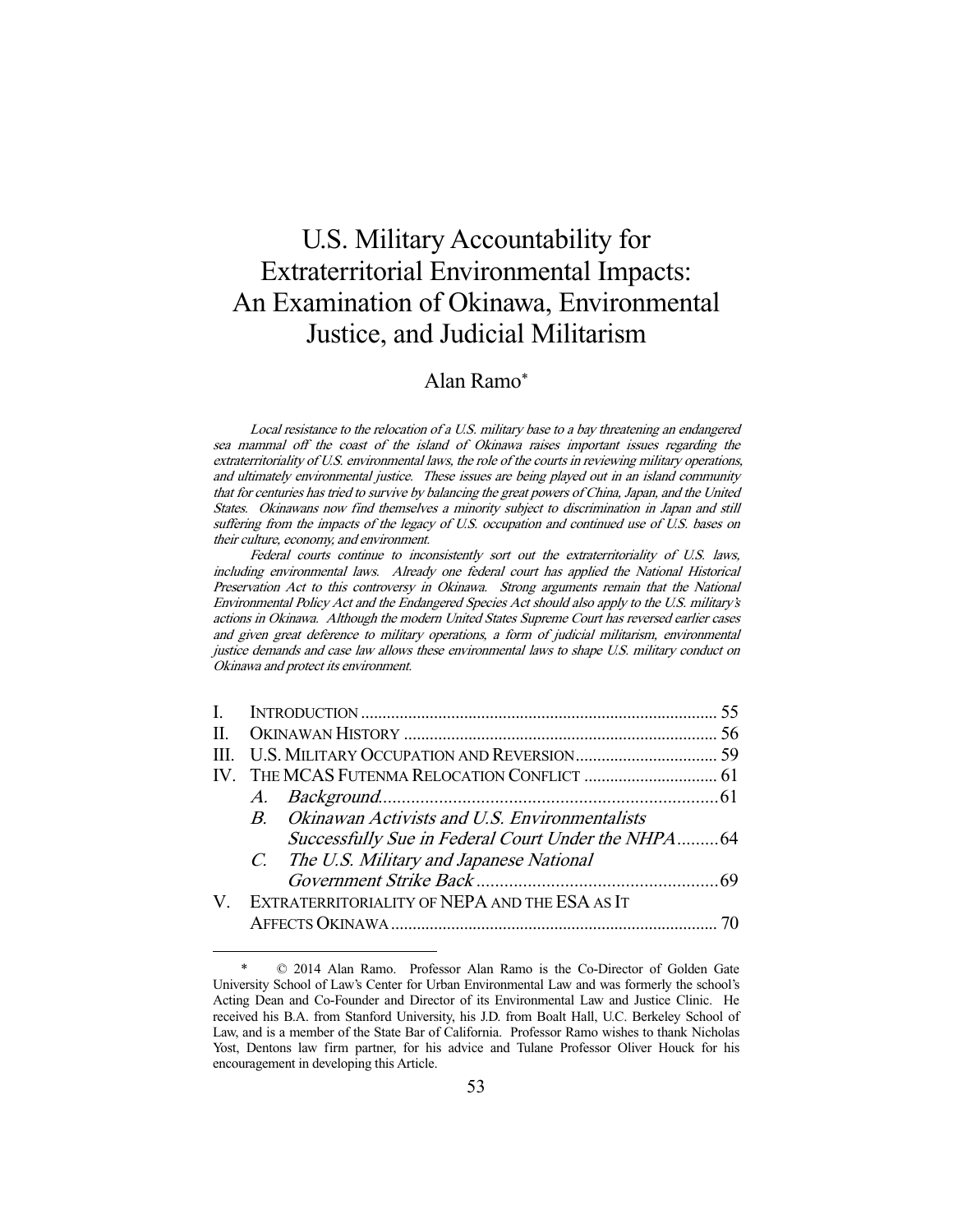|     | $A$ .                                             | In Spite of Conflicting Case Law, NEPA and the       |    |
|-----|---------------------------------------------------|------------------------------------------------------|----|
|     |                                                   | ESA Should Apply to Washington-Based                 |    |
|     |                                                   | Environmental Decision Making Affecting Okinawa72    |    |
|     | B.                                                | Even Under a Recent U.S. Supreme Court Decision      |    |
|     |                                                   | Focusing the Presumption Against Extraterritoriality |    |
|     |                                                   | on the Statutory Text, NEPA and the ESA Should       |    |
|     |                                                   |                                                      |    |
|     | $C_{\cdot}$                                       | A Separate Line of Cases Sustaining the ESA's        |    |
|     |                                                   | Authority Under the Commerce Clause Strengthens      |    |
|     |                                                   |                                                      |    |
| VI. |                                                   | RECONCILING EXTRATERRITORIALITY, ENVIRONMENTAL       |    |
|     | JUSTICE, AND JUDICIAL MILITARISM WITH OKINAWA  81 |                                                      |    |
|     |                                                   | A. Applying NEPA and the ESA to the Okinawa Base     |    |
|     |                                                   | Siting Is Consistent with the Environmental Justice  |    |
|     |                                                   | Doctrine Incorporated into Federal Decision Making82 |    |
|     | $B_{-}$                                           | A Modern "Judicial Militarism" Nevertheless Gives    |    |
|     |                                                   |                                                      |    |
|     | $C_{\cdot}$                                       | Judicial Militarism Has Impacted but Not             |    |
|     |                                                   | Eliminated the Application of NEPA and the ESA to    |    |
|     |                                                   |                                                      |    |
|     | D.                                                | Judicial Militarism Should Be Questioned;            |    |
|     |                                                   | However, in Okinawa, NEPA and the ESA Do Not         |    |
|     |                                                   | Conflict with Military Necessity and Should Apply90  |    |
|     |                                                   |                                                      | 93 |
|     |                                                   |                                                      |    |

But the Pentagon is not yet sovereign. The military is simply another administrative agency, insofar as judicial review is concerned.

—Honorable William Douglas<sup>1</sup>

Environmental Justice opposes military occupation, repression and exploitation of lands, peoples and cultures, and other life forms.  $-$ Principles of Environmental Justice<sup>2</sup>

But my job is to teach these natives the meaning of Democracy and they're going to learn Democracy if I have to shoot every one of them.

 $-$ Fictional Col. Wainright Purdy  $III<sup>3</sup>$ 

 <sup>1.</sup> Parisi v. Davidson, 405 U.S. 34, 51 (1972) (Douglas, J., concurring) (citing Comment, Military Trial of Civilian Offenses: Drumhead Justice in the Land of the Free, 43 S. CAL. L. REV. 356, 377-78 (1970)).

 <sup>2.</sup> First Nat'l People of Color Envtl. Leadership Summit, Washington, D.C. (Oct. 24-27, 1991); The Principles of Environmental Justice (EJ), ENVTL. JUST. RESOURCE CENTER, http:// www.ejnet.org/ej/principles.pdf (last updated Apr. 6, 1996).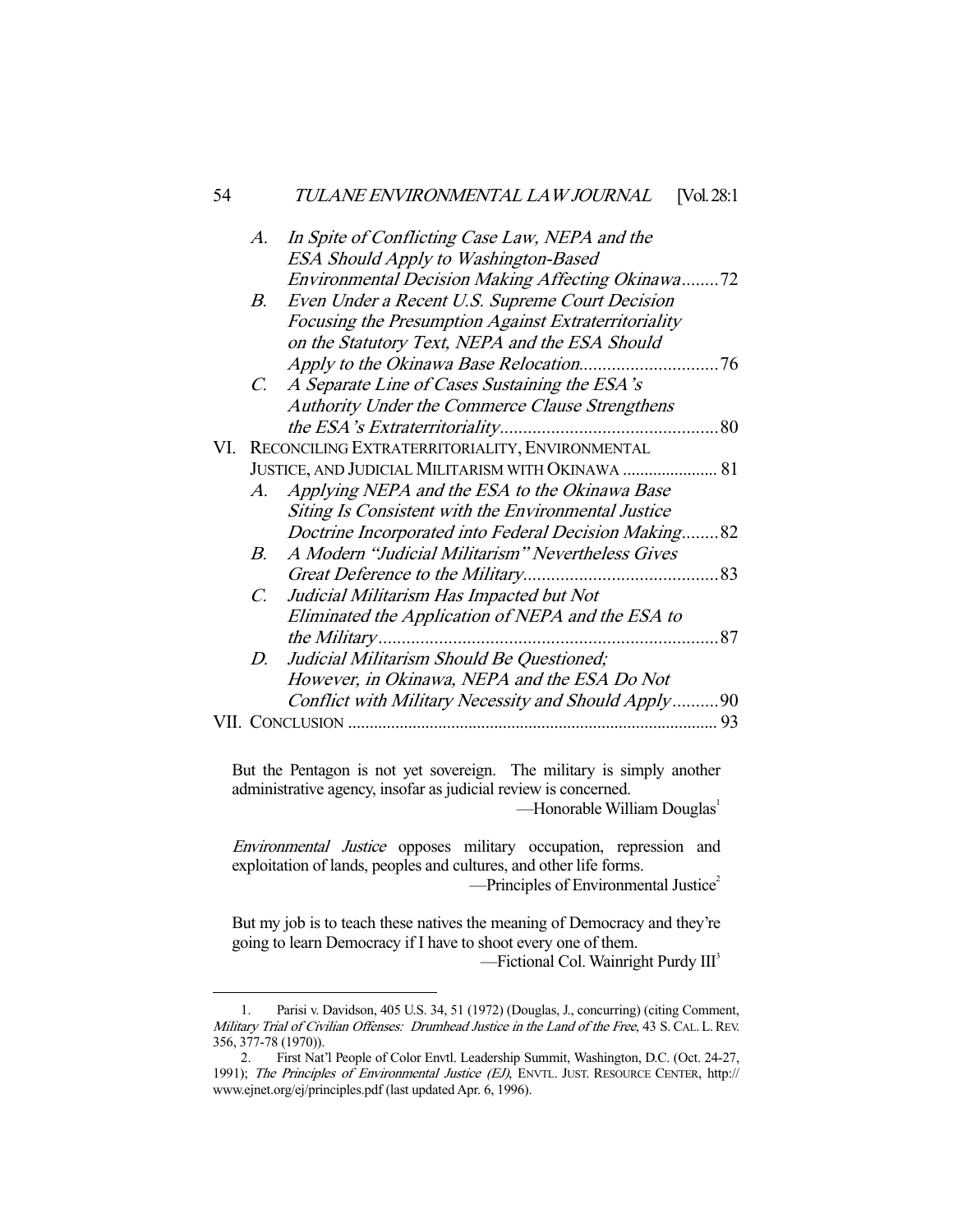#### I. INTRODUCTION

-

 A renewed battle over the proposed relocation of the United States Marine Corps Air Station (MCAS) Futenma on the island of Okinawa, Japan, raises a web of issues regarding the U.S. military's environmental and, in particular, its environmental justice obligations abroad. It also raises profound issues about the role of the courts in overseeing military operations. To some extent, one can collapse these issues into the extraterritoriality of U.S. environmental laws. All of these questions focus upon an extremely endangered mammal barely surviving near a proposed military base expansion on an island that for hundreds of years has tried to find some autonomy and balance among competing great powers.

 What makes Okinawa such an interesting setting is its historical and judicial context. Okinawa has now "reverted" to Japan after U.S. occupation and centuries of influence and control by China and Japan. However, the United States continues to operate bases in Okinawa as a legacy of World War II and its dominant, nearly colonial, occupation of Okinawa. Bases remain in Okinawa because of perceived security threats from North Korea and China and the history of conflict in Southeast Asia. It thus remains a major force on the island.<sup>4</sup>

 For that reason, the ability of U.S. courts to oversee U.S. military operations is a critical question for the Okinawans. Federal courts continue to inconsistently sort out the extraterritoriality of U.S. laws, including environmental laws. Already, one federal court has applied the National Historical Preservation Act (NHPA) to this controversy in Okinawa.<sup>5</sup> Strong arguments remain that the National Environmental Policy Act (NEPA) and the Endangered Species Act (ESA) should also apply to the U.S. military's actions in Okinawa.

 The modern United States Supreme Court has reversed earlier decisions and given great deference to military operations, establishing what this Article charges is a kind of "judicial militarism." Thirty-two years ago, Justice Douglas could write the words quoted at the beginning of this Article calling the U.S. military just another administrative agency during the unpopular Vietnam War. Today, Chief Justice Roberts has no

 <sup>3.</sup> JOHN PATRICK,THE TEAHOUSE OF THE AUGUST MOON act 1, sc. 1, at 13 (1957).

 <sup>4.</sup> This Article's author became acquainted with Okinawa's history, environmental challenges, and struggle for self-determination and justice while serving there as a staff attorney for a nonprofit antiwar center representing U.S. military personnel during the latter years of the Vietnam War.

 <sup>5.</sup> Okinawa Dugong v. Rumsfeld, No. C 03-4350 MHP (N.D. Cal. Mar. 2, 2005).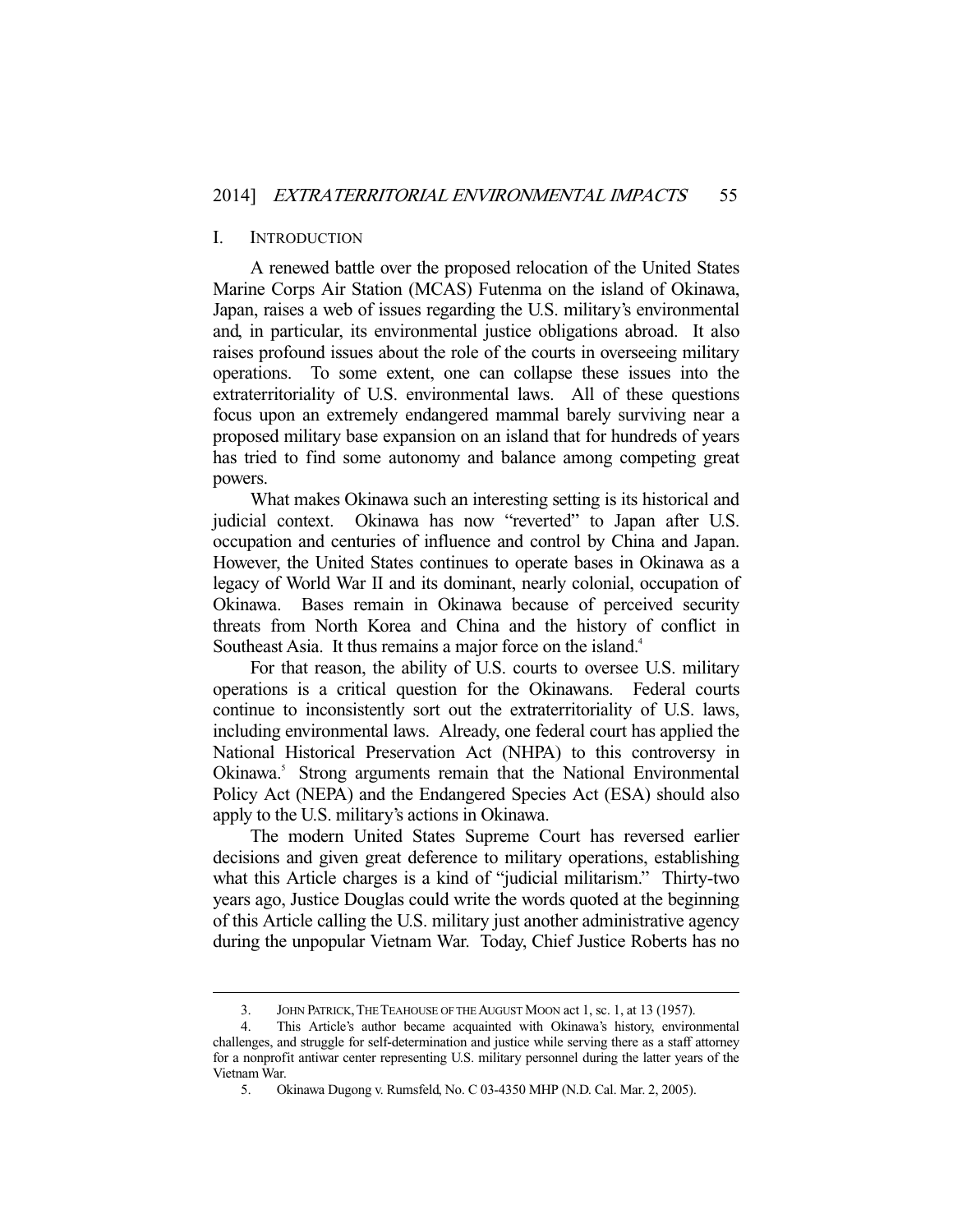hesitation to hold that military preparedness in the absence of a war is a sufficient basis to trump environmental laws even in U.S. coastal waters.<sup>6</sup>

 Nevertheless, this Article suggests that the text of binding U.S. environmental statutes, properly interpreted case law, and policy based upon environmental justice standards allows U.S. environmental laws to shape U.S. military conduct on Okinawa and protect its environment. Part II of this Article provides a very brief overview of Okinawa's history. Part III discusses the U.S. military occupation and Okinawa's reversion to Japan. Part IV focuses on the political and legal conflict surrounding the relocation of the MCAS Futenma. Part V examines the extraterritoriality of two applicable U.S. environmental laws. Part VI attempts to reconcile the law of extraterritoriality, the demands of environmental justice in Okinawa, and what I describe as the philosophy of judicial militarism in the federal courts.

#### II. OKINAWAN HISTORY

-

 "[T]he postwar 'Okinawa problem' was produced by events set in train long ago by accidents of geography and history." Okinawa is the largest island of Japan's Okinawa Prefecture's more than 160 islands, known as the Ryukyu Islands or archipelago.<sup>8</sup> Known as the "Keystone" of the Pacific," it is located strategically, often to its peril, between Japan, China, Taiwan, and South and North Korea.<sup>9</sup>

"The Ryūkyūan are an indigenous group of people<sup>[]"</sup> Okinawa currently has  $1.4$  million people in the Prefecture.<sup>11</sup> The people speak distinct languages. Okinawans have their own political, cultural, and religious traditions, while incorporating cultural traditions imported from China and Japan. $12$ 

 <sup>6.</sup> Winter v. Natural Res. Def. Council, Inc., 555 U.S. 7 (2008).

 <sup>7.</sup> GEORGE H. KERR, OKINAWA, THE HISTORY OF AN ISLAND PEOPLE 3 (Tuttle Publ'g 2000). Kerr's text was first published in 1958, id., at the request of the island's U.S. military civil administrator and may reflect U.S. policy bias as a result, but it is a seminal detailed history.

 <sup>8.</sup> Okinawa Information, KADENA AIR BASE (Oct. 15, 2012), http://www.kadena.af.mil/ library/factsheets/factsheet.asp?id=7287. The island is 67 miles long and can be as little as two miles and as large as seventeen miles wide. Id.

<sup>9.</sup> Id. It is closer to Manila, Taipei, Shanghai, and Seoul than Tokyo. Minority Rights Grp. Int'l, World Directory of Minorities and Indigenous Peoples—Japan: Ryukyuans (Okinawans), REFWORLD (2008), http://www.refworld.org/type,countryrep,mrgi,jpn,49749cfdc,0. html.

<sup>10.</sup> Minority Rights Grp. Int'l, *supra* note 9.

<sup>11.</sup> Okinawa's Population Estimated To Exceed 1.4 Million, RYUKYU SHIMPO (Aug. 31, 2011), http://english.ryukyushimpo.jp/2011/09/09/2816/.

<sup>12.</sup> Minority Rights Grp. Int'l, *supra* note 9. These languages are considered part of the Japonic language family, which also includes Japanese, while the Japanese consider these languages dialects. Id.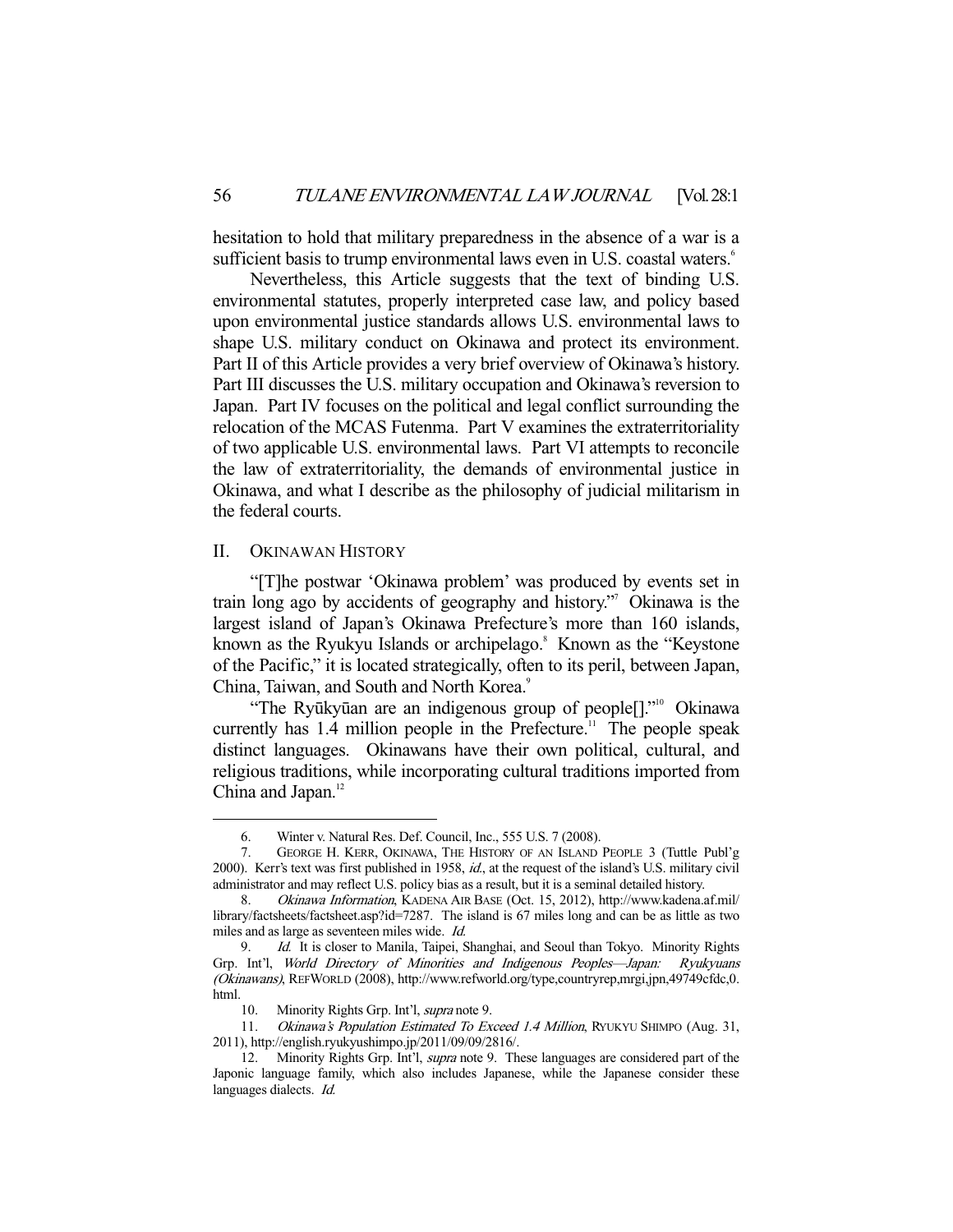The Okinawan people have a long history of delicately balancing their position between China and Japan, and eventually the United States.<sup>13</sup> In 1372, the Okinawa kingdom peacefully accepted China's supremacy, which practically meant that it had a formal trading relationship with the Chinese empire and paid it tribute.<sup>14</sup> Japan became increasingly interested in Okinawa and was making its own demands on Okinawa for tribute by 1480.<sup>15</sup>

 The restoration of imperial authority in Japan and Japan's emergence as a world power in the nineteenth century resulted in part from Western powers opening up trade and concessions in China and elsewhere in Southeast Asia. In the midst of this period came the United States' Commodore Matthew Perry and his war ships, which stopped at Okinawa.16 Meanwhile, Okinawa continued to pay tribute to China, and Okinawa's king secretly asked for China's help to ward off Japan.<sup>17</sup>

 Technically, Okinawa remained a separate kingdom until the Japanese annexed the Ryukyu Islands in 1879, deposed the king, and took over administrative responsibilities.<sup>18</sup> With Japanese annexation, Okinawans found themselves perceived as a distinct minority in a larger country and discriminated against officially—through the banning of their language—and other less official methods:<sup>19</sup> "From this point on, the treatment of the Ryūkyūans is one which many indigenous peoples around the world are familiar with: loss of traditional forms of government and control over land and resources, as well as steps to supplant their distinct cultural and spiritual beliefs."<sup>20</sup>

 Japan's assertion of its "mythical homogeneity" exacerbated the problem, as Okinawans were already perceived as being "strange" and

<sup>13.</sup> KERR, *supra* note 7, at 3. Prior to the first brief American occupation of Okinawa in 1854 by Commodore Matthew Perry, it was a community "maintained without arms through a period of 450 years, a nation of courteous officials, farmers, fishermen, and traders." Id.

<sup>14.</sup> Id. at 66. While generally Okinawa was a peaceful nation, there is a history on the island of competing kingdoms engaged in intrigue and succession conflicts. Okinawa was finally unified in 1429. *Id.* at 15, 86.

 <sup>15.</sup> Id. at 140. Japan did successfully invade in 1609 and exercise effective economic control thereafter, though the Chinese did their best to maintain their influence with the elite. See id. at 158, 166.

 <sup>16.</sup> Id. at 354.

<sup>17.</sup> *Id.* at 370.

<sup>18.</sup> Id. at 10. Japan "peacefully," though with a garrison of troops ready, abolished the kingdom, in part to preempt an expected visit by former U.S. President Ulysses Grant (who was feared to be interested in helping the Okinawans). Id. at 382-83, 387.

<sup>19.</sup> Steve Rabson, Being Okinawan in Japan: The Diaspora Experience, ASIA-PAC. J.: JAPAN FOCUS (Mar. 19, 2012), http://www.japanfocus.org/-Steve-Rabson/3720 ("At that time signs excluding Korean and Okinawan workers were everywhere in Osaka." (citation omitted)).

<sup>20.</sup> Minority Rights Grp. Int'l, *supra* note 9.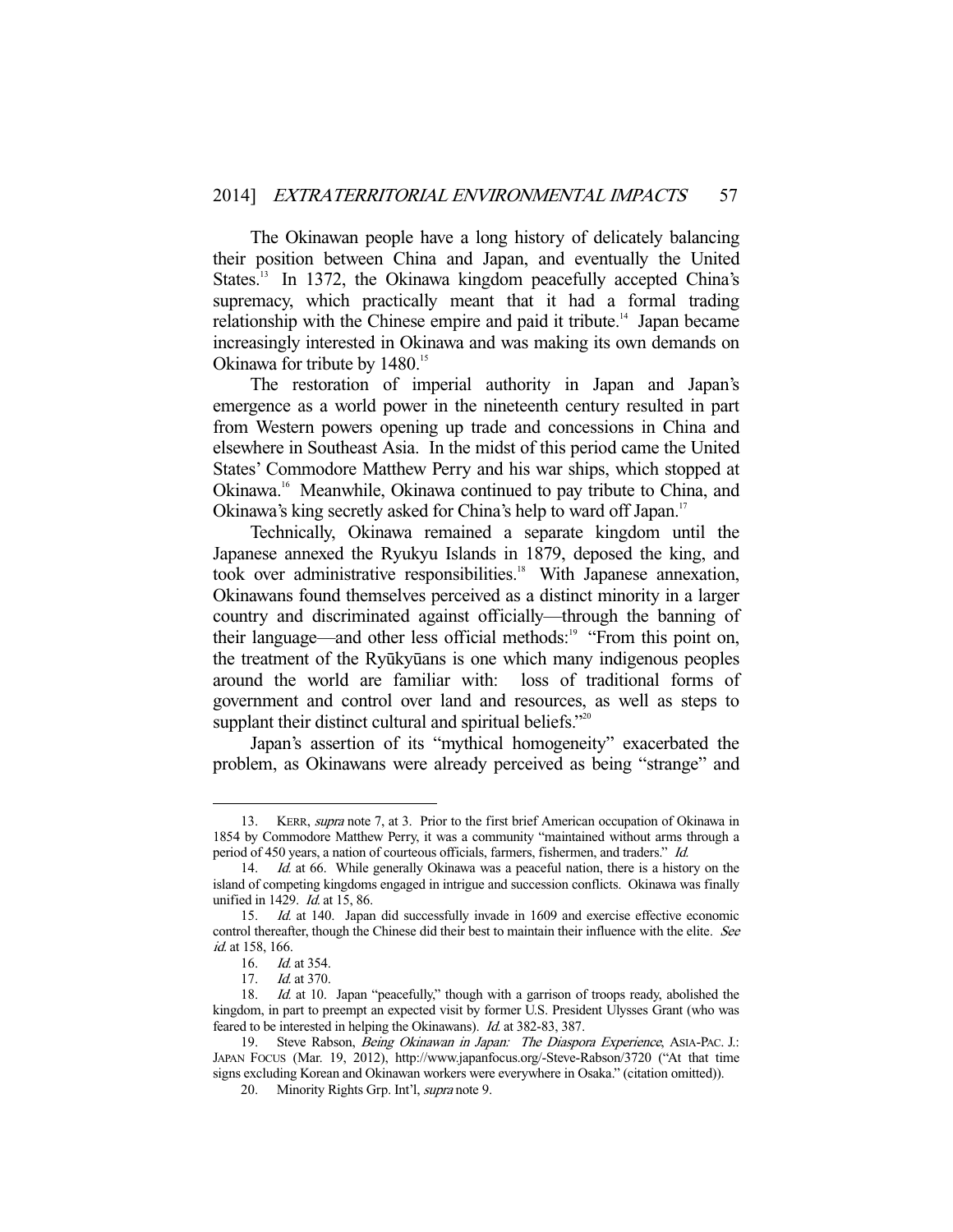"wrong."<sup>21</sup> Japan denies any notion that there is a separate Okinawan ethnicity that is subject to discrimination. $22$ 

The great catastrophe for Okinawa was the Japanese military mobilization and occupation in World War II. Okinawa formed the outer defense line for Japan.<sup>23</sup> Local people "were forced to suffer great privation in yielding their meager stores to the occupying forces."<sup>24</sup>

 Okinawa's geography led to the horrific battle for Okinawa; it was part of the United States' island-skipping strategy to bring the war to mainland Japan. In eighty-two days, 12,000 American servicemen, 90,000 Japanese military men, and  $62,000$  Okinawans died.<sup>25</sup>

 While Okinawans had some awareness of a growing danger, "[t]o the very last the government refused to disclose the gravity of Japan's war position or to alert the public to the imminence of disaster."<sup>26</sup> According to the Congressional Research Service, "Many Okinawans remember this battle as a dark episode in a long history of the Japanese central government sacrificing Okinawa for the good of the mainland."27

 Okinawans directly connect Japan's annexation and discrimination with the U.S. military bases in Okinawa.<sup>28</sup> As stated by the Congressional Research Service analysts: "The attitudes of native Okinawans toward U.S. military bases are generally characterized as negative, reflecting a tumultuous history and complex relationships with 'mainland' Japan and with the United States."29

<sup>21.</sup> Rabson, *supra* note 19.

<sup>22.</sup> Minority Rights Grp. Int'l, *supra* note 9.

<sup>23.</sup> KERR, *supra* note 7, at 463. The Japanese military built airfields, and "three full divisions of Japanese soldiers (more than the total local population) were quartered there at the war's end." Id.

<sup>24.</sup> *Id.*<br>25. *Id.* 

Id. at 5 ("[T]he great majority were civilians caught helplessly between opposing armies."). The Congressional Research Service suggests the deaths of civilians may have been much higher, in the 40,000-100,000 range. EMMA CHANLETT-AVERY & IAN E. RINEHART, CONG. RESEARCH SERV., R42645, THE U.S. MILITARY PRESENCE IN OKINAWA AND THE FUTENMA BASE CONTROVERSY 3 (2012) (citing SABURO IENAGA, THE PACIFIC WAR, 1931-1945, at 185 (Random House, Inc., 1978)).

<sup>26.</sup> KERR, *supra* note 7, at 466.

<sup>27.</sup> CHANLETT-AVERY & RINEHART, *supra* note 25, at 4.

<sup>28.</sup> Minority Rights Grp. Int'l, *supra* note 9 ("At present, the United States' military presence and the discriminatory policies of the Japanese government that facilitate the US military occupation of the islands dominate the time and energy of most politically active groups in Okinawa.").

<sup>29.</sup> CHANLETT-AVERY & RINEHART, supra note 25, at 3.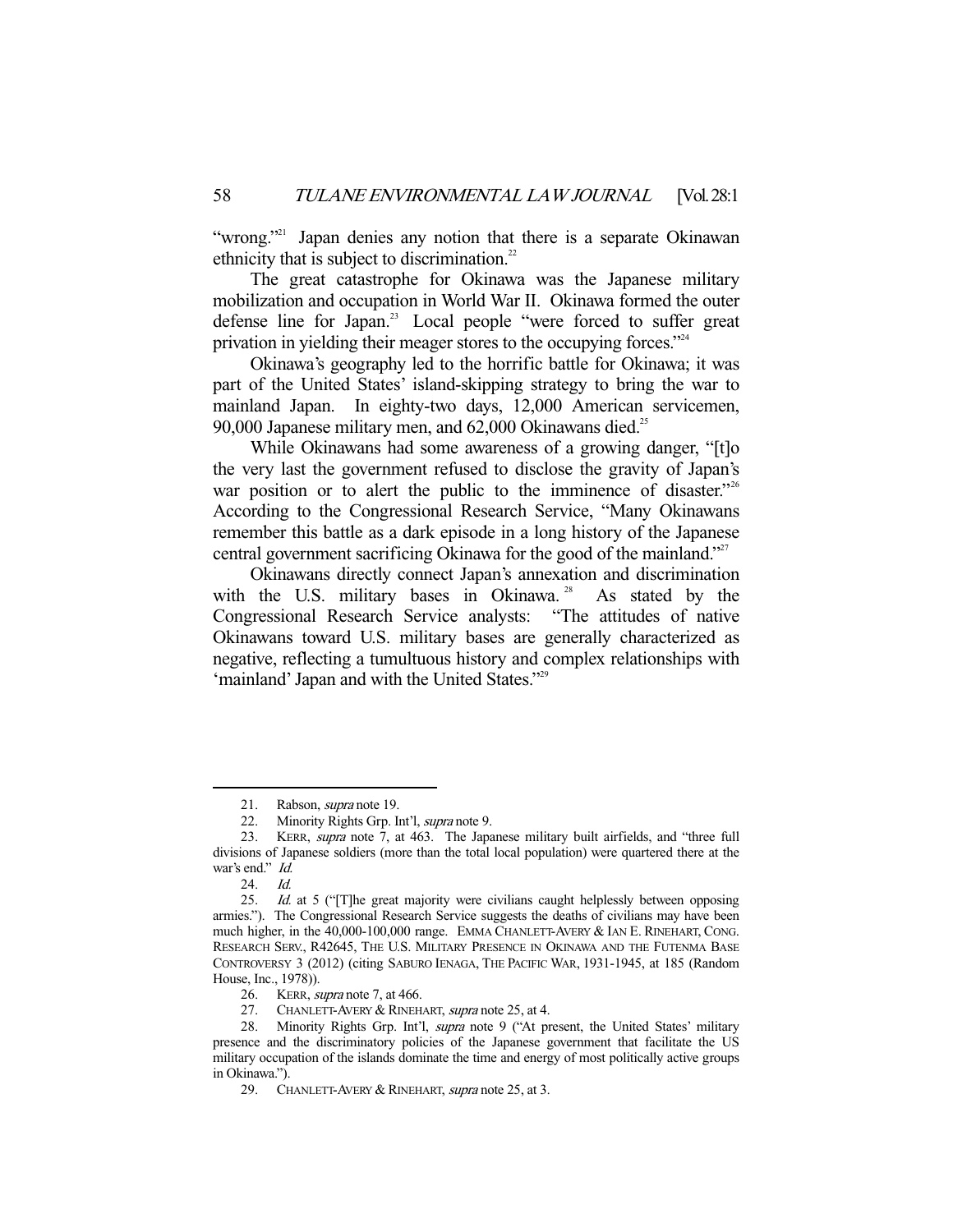#### III. U.S. MILITARY OCCUPATION AND REVERSION

 The post-war history and status of U.S. forces in Okinawa are critical elements in determining the application of U.S. environmental laws to the U.S. military base siting in Okinawa. After World War II, the U.S. military occupied Okinawa as enemy territory (captured at great cost) and wanted to retain control.<sup>30</sup> The war left the Okinawan society and its infrastructure destroyed. $31$  The U.S. military took over the existing Japanese military bases and built many more, sometimes by seizing the  $land<sup>32</sup>$ 

 After years of indecision within the U.S. government about how to preserve its control over Okinawa, the United States signed a peace treaty with Japan in 1951, which determined Okinawa's future.<sup>33</sup> In article 3 of the treaty, the United States established its total control over Okinawa, though technically Japan retained title, so Okinawa would not be legally considered a colony or U.S. territory: "[T]he United States will have the right to exercise all and any powers of administration, legislation and jurisdiction over the territory and inhabitants of these islands, including their territorial waters."34 The United States proceeded to rule Okinawa, in most respects, like a colony.<sup>35</sup>

 The United States strengthened its military hold on Okinawa while bringing investment and aid, producing a fast-growing economy.<sup>36</sup> This base-dependent economy, however, also created dysfunctions in Okinawan society. Bases physically displaced agricultural land and absorbed agricultural laborers.37 Okinawan base communities developed catering to military personnel, causing significant damage to Okinawan

 <sup>30.</sup> NICHOLAS EVAN SARANTAKES, KEYSTONE, THE AMERICAN OCCUPATION OF OKINAWA AND U.S.-JAPANESE RELATIONS 22 (2000); see United States v. Ushi Shiroma, 123 F. Supp. 145, 148 (D. Haw. 1954) ("The United States has . . . acquired, and still retains, what may be termed a 'de facto sovereignty' [over Okinawa]." (quoting Cobb v. United States, 191 F.2d 604, 608 (9th Cir. 1951) (alteration in original))).

 <sup>31.</sup> SARANTAKES, supra note 30, at 31.

 <sup>32.</sup> CHANLETT-AVERY & RINEHART, supra note 25, at 4 ("The United States paid locals for the acquired land, but in some cases this purchase reportedly involved deception or outright coercion, using bulldozers and bayonets to evict unwilling residents.").

 <sup>33.</sup> See Treaty of Peace, U.S.-Japan, art. 14, Sept. 8, 1951, 3 U.S.T. 3169.

<sup>34.</sup> Id. art. 3; see Ushi Shiroma, 123 F. Supp. at 148 (citing San Francisco Conference on Japanese Peace Treaty: Statement by John Foster Fulles, 25 DEP'T ST. BULL. 447, 452-59 (1951)); KERR, *supra* note 7, at 7.

<sup>35.</sup> SARANTAKES, *supra* note 30, at 61.

<sup>36.</sup> See id. (citing U.S. Office of the Fed. Register, Public Papers of the President of THE UNITED STATES: DWIGHT D. EISENHOWER, 1960-61 [198, at 513 (2005)); Text of Eisenhower's Report to the Nation on Far East Trip, N.Y.TIMES, June 28, 1960, at 4).

 <sup>37.</sup> SARANTAKES, supra note 30, at 69.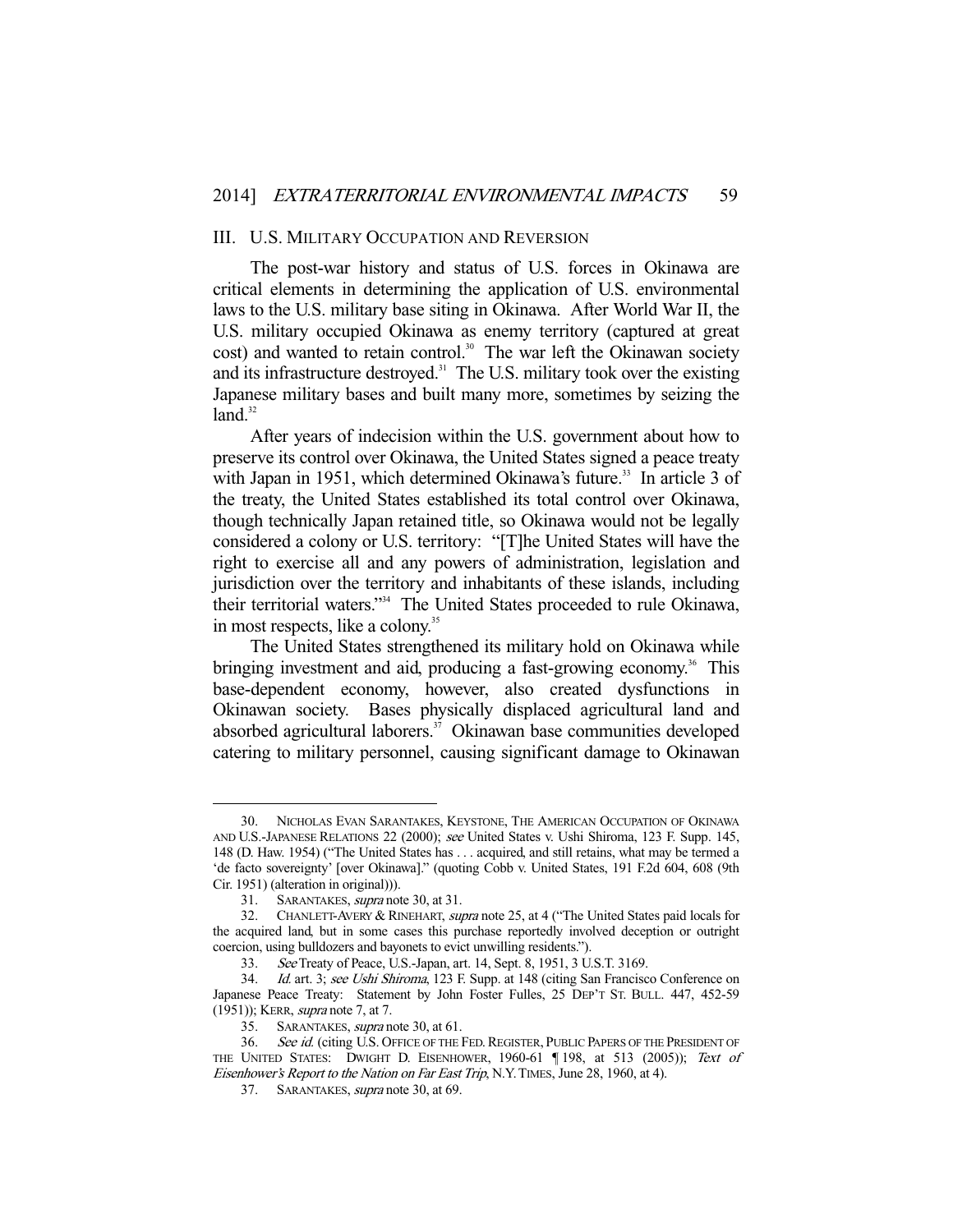women.<sup>38</sup> "An air force analysis estimated that 90 percent of all the bars catering to Americans were fronts for organized prostitution."<sup>39</sup> Okinawan sources report a survey conducted in 1969 finding that 7,400 women worked in the sex industry.<sup>40</sup>

 Meanwhile, U.S. military and civilian administrators ruled Okinawa. Slowly, Okinawa was given the ability to elect local and regional officials. Okinawans were becoming a force of their own with frequent massive protests, including antiwar protests, as the United States became embroiled in Vietnam.<sup>41</sup>

 Eventually, the saga of diplomatic and political machinations in the United States and Japan over what to do about Okinawa culminated in 1971 when Japan and the United States adopted a 1972 treaty reverting administrative control to the Japanese.<sup>42</sup> Articles II and III of the treaty assured that Okinawa was subject to the security treaties and agreements previously signed in 1960 and 1953 allowing continued U.S. base operations. The 1960 security treaty provided, "[T]he United States of America is granted the use by its land, air and naval forces of facilities and areas in Japan."43 The 1960 Status of Forces Agreement stated, "Within the facilities and areas, the United States may take all the measures necessary for their establishment, operation, safeguarding and control."<sup>44</sup>

 At the time of reversion, the Japanese legislature separately passed a resolution calling for base reduction in Okinawa.<sup>45</sup> However, the U.S. bases remained, and only slowly has the United States reduced its presence. "The main island of Okinawa comprises 0.6% of Japan's land area and is smaller than Long Island, yet it hosts 74% of the [U.S.]

 <sup>38.</sup> In 1974, the author personally observed run-down communities adjacent to the bases, typical of what one would find in third-world communities impacted by the U.S. military, with cheesy disco clubs, cheap restaurants and women soliciting.

 <sup>39.</sup> SARANTAKES, supra note 30, at 73.

 <sup>40.</sup> Suzuyo Takazato, Violence Against Women Under Long-Term U.S. Military Station in Okinawa, JCA-NET 11-12, http://www.jca.apc.org/wsf\_support/2004doc/WSFJapUSBaseRepo FinalAll.pdf (last visited Sept. 18, 2014).

<sup>41.</sup> SARANTAKES, *supra* note 30, at 195. One protest resulted in the cessation of bombing runs from the Kadena Air Force Base during the Vietnam War. Id.

 <sup>42.</sup> See Agreement Concerning the Ryukyu Islands and the Daito Islands, U.S.-Japan, at 564, June 17, 1971, 23 U.S.T. 446; see also SARANTAKES, supra note 30, ch. 29.

 <sup>43.</sup> Treaty of Mutual Cooperation and Security, U.S.-Japan, art. VI, Jan. 19, 1960, 11 U.S.T. 1632.

 <sup>44.</sup> Agreement Under Article VI of the Treaty of Mutual Cooperation and Security, Regarding Facilities and Areas and the Status of the United States Armed Forces in Japan, U.S.- Japan, art. III, para. 1, Jan. 19, 1960, 11 U.S.T. 1652 [hereinafter 1960 Status of Force Agreement].

<sup>45.</sup> SARANTAKES, *supra* note 30, at 192.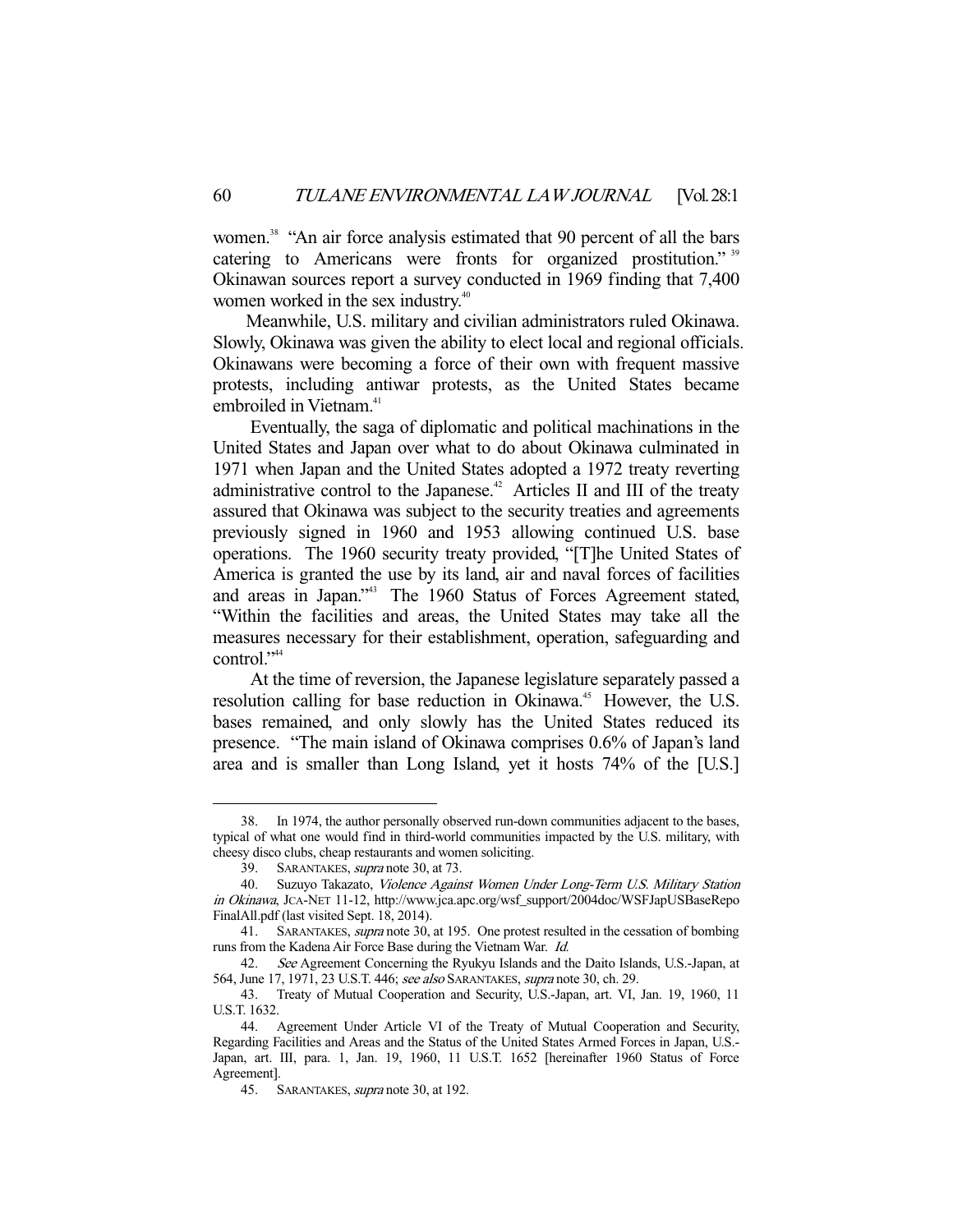military bases in Japan."46 About half of the 38,000 U.S. military personnel stationed in Japan are in Okinawa.<sup>47</sup> As recently as 2012, there were an additional 50,000 U.S. residents.<sup>48</sup>

 The Okinawans now find themselves balancing being a minority in Japan while continuing to be subject to the legacy of occupation by a superpower, the United States. These dynamics of Okinawan life are fueling the controversy and opposition to the MCAS Futenma relocation.

#### IV. THE MCAS FUTENMA RELOCATION CONFLICT

#### A. Background

-

 After a particularly heinous rape of a twelve-year-old Okinawan girl in 1995, Japanese and U.S. authorities, operating as the bilateral Security Consultative Committee (SCC) (created under the nations' security treaty), formed a Special Action Committee on Okinawa (SACO) with the purpose of reducing the burden of the United States' presence on Okinawa.49 The SEC recommended twenty-six initiatives, including the relocation of the MCAS Futenma off Okinawa's east coast and the return of the original base's land to Okinawa once replacement facilities were constructed. In 1996, SACO created the Futenma Implementation Group (FIG) to develop these plans.<sup>50</sup>

 The MCAS Futenma is currently located in Ginowan City. As often happens with U.S. overseas military bases, social and economic conditions led to an influx of urban development to the point that the city now surrounds the base.<sup>51</sup> Japanese officials, driven by objections from Okinawans concerned with their safety (fears of aircraft crashes were confirmed in 2004) and tired of the noise, pollution, and crime, called for

 <sup>46.</sup> Japan Culture NYC, Nago Mayor Says US Bases "a Legacy of Misery" in Okinawa, ROCKET NEWS 24 (May 24, 2014), http://en.rocketnews24.com/2014/05/24/nago-mayor-says-usbases-a-legacy-of-misery-in-okinawa/.

<sup>47.</sup> CHANLETT-AVERY & RINEHART, *supra* note 25, at 8.

 <sup>48.</sup> Okinawa Information, supra note 8.

 <sup>49.</sup> Sangwon Yoon, Okinawa Mayor Invokes Sea Cow Deaths To Stop U.S. Base, BLOOMBERG NEWS (May 21, 2014), http://Bloomberg.com/news/2014-05-21/Okinawa-mayorinvokes-sea-cow-deaths-to-stop-u-s-base.html; see Okinawa Dugong v. Gates, 543 F. Supp. 2d 1082, 1085 (N.D. Cal. 2008).

 <sup>50.</sup> Okinawa Dugong v. Rumsfeld, No. C 03-4350 MHP, slip op. at 2 (N.D. Cal. Mar. 2, 2005) (discussing The SACO Final Report on Futenma Air Station, MINISTRY OF FOREIGN AFFAIRS OF JAPAN § 1.c (Dec. 2, 1996), http://www.mofa.go.jp/region/n-america/us/security/96 saco2.html).

<sup>51.</sup> Yoshio Shimoji, The Futenma Base and the U.S.-Japan Controversy: An Okinawan Perspective, ASIA-PAC. J.: JAPAN FOCUS (May 3, 2010), http://www.japanfocus.org/site/make\_pdf/ 3354.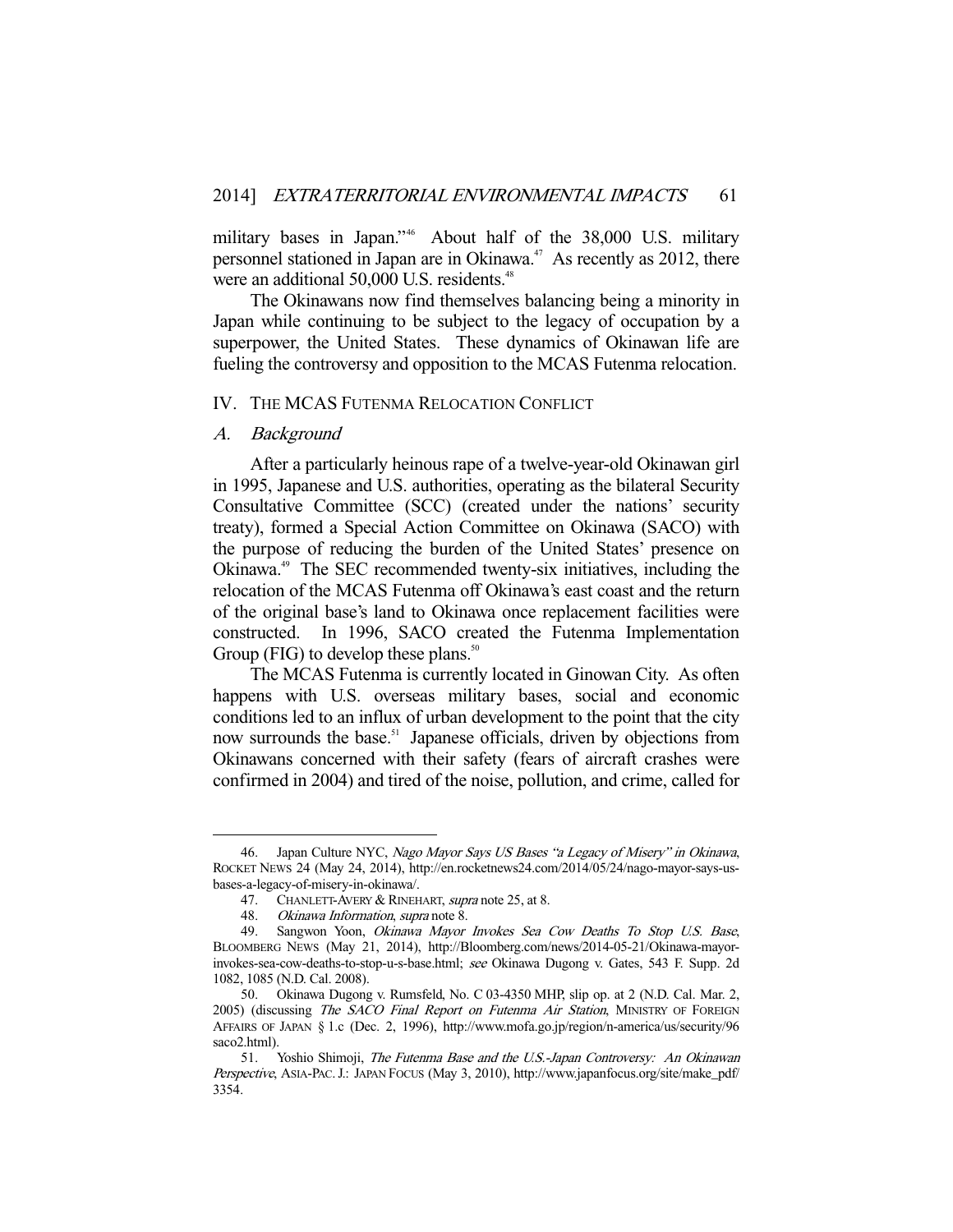the closure of the base and its relocation. $52$  U.S. authorities saw the value in removing its air activities to a less-congested area.

 However, in December 1996, the SCC members approved replacing the MCAS Futenma with an offshore sea-based facility (SBF) somewhere off the east coast of Okinawa. The SCC created FIG, a bilateral Japan-U.S. committee under the SCC's supervision, to implement the plan.<sup>53</sup> The United States Department of Defense (DOD) funded FIG at around \$4 million a year.<sup>54</sup> In 1997, while the Japanese government was charged with selecting the specific site, the DOD provided the specific parameters for the new base. Pursuant to those requirements, the governor of Okinawa designated the precise SBF site in 1999—an area in Henoko Bay that would become a landfill, adjacent to Camp Schwab, located next to a town in the North called Nago.<sup>55</sup>

 Nago has been described as "a tourist town with beautiful beaches and a pineapple park. Its waters are home to gorgeous coral and seagrass beds."<sup>56</sup> Part of the municipality is a fishing hamlet known as Henoko.<sup>57</sup> During the Vietnam War, 150 to 200 "G.I. bars" operated in the "entertainment" area of Henoko, "with many also functioning as secondfloor brothels."<sup>58</sup> More recently, only sixteen bars remain, and Henoko has been described as a sleepy hamlet, with its residents engaged partly with agriculture and fishing but mainly subsisting on income from the base through land rentals and employment, construction projects, and small family stores.<sup>59</sup>

 <sup>52.</sup> Martin Fackler, In a City on Okinawa, Mayor's Re-Election Deals a Blow to Marine Base Relocation Plan, N.Y.TIMES, Jan. 20, 2014, at A6.

<sup>53.</sup> Dugong, No. C 03-4350 MHP, slip op. at 2 (discussing The SACO Final Report on Futenma Air Station, supra note 50, § 1.c).

<sup>54.</sup> Id. at 3 (citing DEP'T OF THE NAVY, FY1999 AMENDED BUDGET ESTIMATES: JUSTIFICATION OF ESTIMATES 16 (1998)).

 <sup>55.</sup> Henoko Ordnance Ammunition Depot, GLOBALSECURITY.ORG, http://globalsecurity. org/military/facility/henoko.htm (last visited Sept. 28, 2014). Targeting the bay next to Camp Schwab could not have been much of a surprise, given the Marine Corps' prior efforts to expand into the bay. Id. In 1962, the military had a plan to build a military port and actually began blasting and drilling in the waters to expand the bay. Steve Rabson, Henoko and the U.S. Military: A History of Dependence and Resistance, ASIA-PAC. J.: JAPAN FOCUS (Jan. 23, 2012), http://www.japanfocus.org/site/make\_pdf/3680. Protests by local fishermen warded off that idea. Id.

<sup>56.</sup> Japan Culture NYC, supra note 46.

<sup>57.</sup> Fackler, *supra* note 52, at A6.

<sup>58.</sup> Rabson, *supra* note 55 ("Aside from admonitions by chaplains, the military did little to discourage the widespread patronage of prostitutes. In fact, official policies had the effect of encouraging it.").

 <sup>59.</sup> Id. (citation omitted).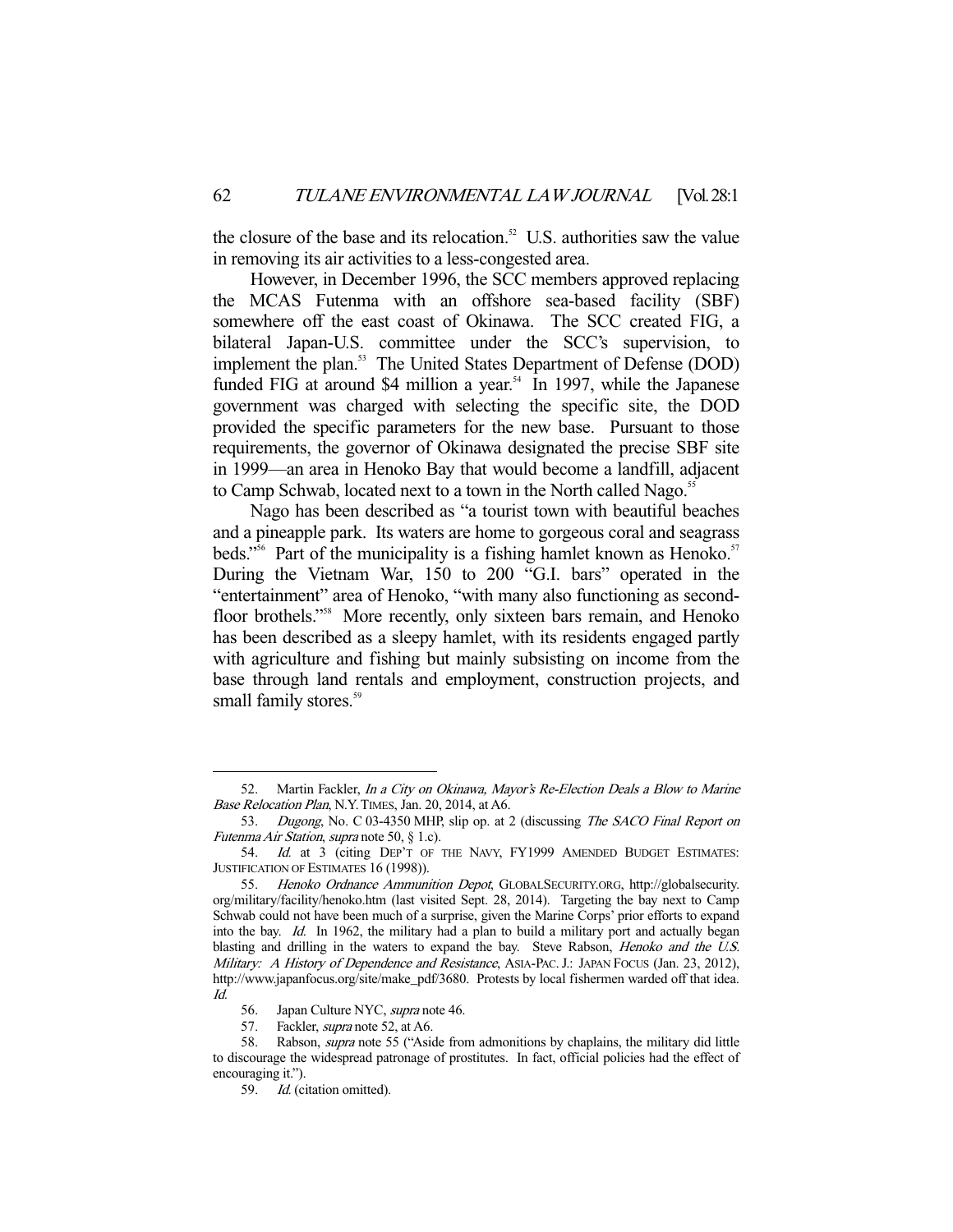Nearby, there is still an unspoiled coastline.<sup>60</sup> The landfill would likely destroy the area's coral reef and potentially damage nearby habitat, including the few remaining seagrass beds in the area. These seagrass beds are fed on by the endangered Okinawa dugong, a cousin of the U.S. manatee. The Okinawa dugong is isolated and genetically distinct, with only 50 of them still surviving off Okinawa's coast.<sup>61</sup>

 The Okinawa dugong is quite a symbol for U.S. insensitivity to Okinawans. It is associated with Okinawa's creation mythology, folklore, and rituals of traditional Okinawan culture.<sup>62</sup> Its main predators are humans.<sup>63</sup> The Japan Ministry of the Environment has listed it as endangered and as a protected "natural monument" on the Japanese Register of Historic Places, Places of Scenic Beauty and/or Natural Monuments under its "Law for the Protection of Cultural Properties."<sup>64</sup>

 Nago actually held a referendum on whether to support the relocation in 1997. A majority of the residents voted against the proposal.65 However, the national government used its financial and political resources to change the mind of local officials, including a succession of town mayors.<sup>66</sup> Local construction, bars, and restaurant businesses looked forward to the economic benefits of a larger base. Nevertheless, in 1998, 78% of Henoko residents signed a petition circulated by an antibase organization opposing the base.<sup>67</sup>

 Given these economic incentives and political pressures, the then current Nago mayor accepted the site location in 1999, a month after the

 <sup>60.</sup> Yoon, supra note 49.

 <sup>61.</sup> See John Roach, Rare Japanese Dugong Threatened by U.S. Military Base, NAT'L GEOGRAPHIC NEWS (Aug. 23, 2007), http://news.nationalgeographic.com/news/pf/61082026.html. The Okinawa dugong is related to Southeast Asia's dugongs, which can be found from Japan to Australia. Id.

 <sup>62.</sup> Okinawa Dugong v. Rumsfeld, No. C 03-4350 MHP, slip op. at 12 (N.D. Cal. Mar. 2, 2005) (citing Declaration of Isshu Maeda in Support of Plaintiff's Opposition to Defendants' Motion To Dismiss at 2-6, Dugong, No. C 03-4350 MHP [hereinafter Declaration of Isshu Maeda]).

 <sup>63.</sup> Roach, supra note 61.

 <sup>64.</sup> Dugong, No. C 03-4350, slip op. at 5 (quoting Declaration of Masayuki Yonaha in Support of Defendant's Motion To Dismiss at 3, Dugong, No. C 03-4350 MHP).

 <sup>65.</sup> Miyume Tanji, Report, U.S. Court Rules in the "Okinawa Dugong" Case, Implications for U.S. Military Bases Overseas, 40 CRITICAL ASIAN STUD. 475, 476 (2008); see also CHANLETT-AVERY & RINEHART, supra note 25, at 10 (citing WILLIAM L. BROOKS, ASIA-PACIFIC POLICY PAPERS SERIES NO. 9, THE POLITICS OF FUTENMA BASE ISSUE IN OKINAWA: RELOCATION NEGOTIATIONS IN 1995-1997, 2005-2006, at 20 (2010)).

 <sup>66.</sup> Tanji, supra note 65, at 476. A G7 summit costing 1.3 billion yen was held in Nago. A "Northern Districts Development Fund" was funded with 100 million yen. Id.

 <sup>67.</sup> Rabson, supra note 55 (citation omitted).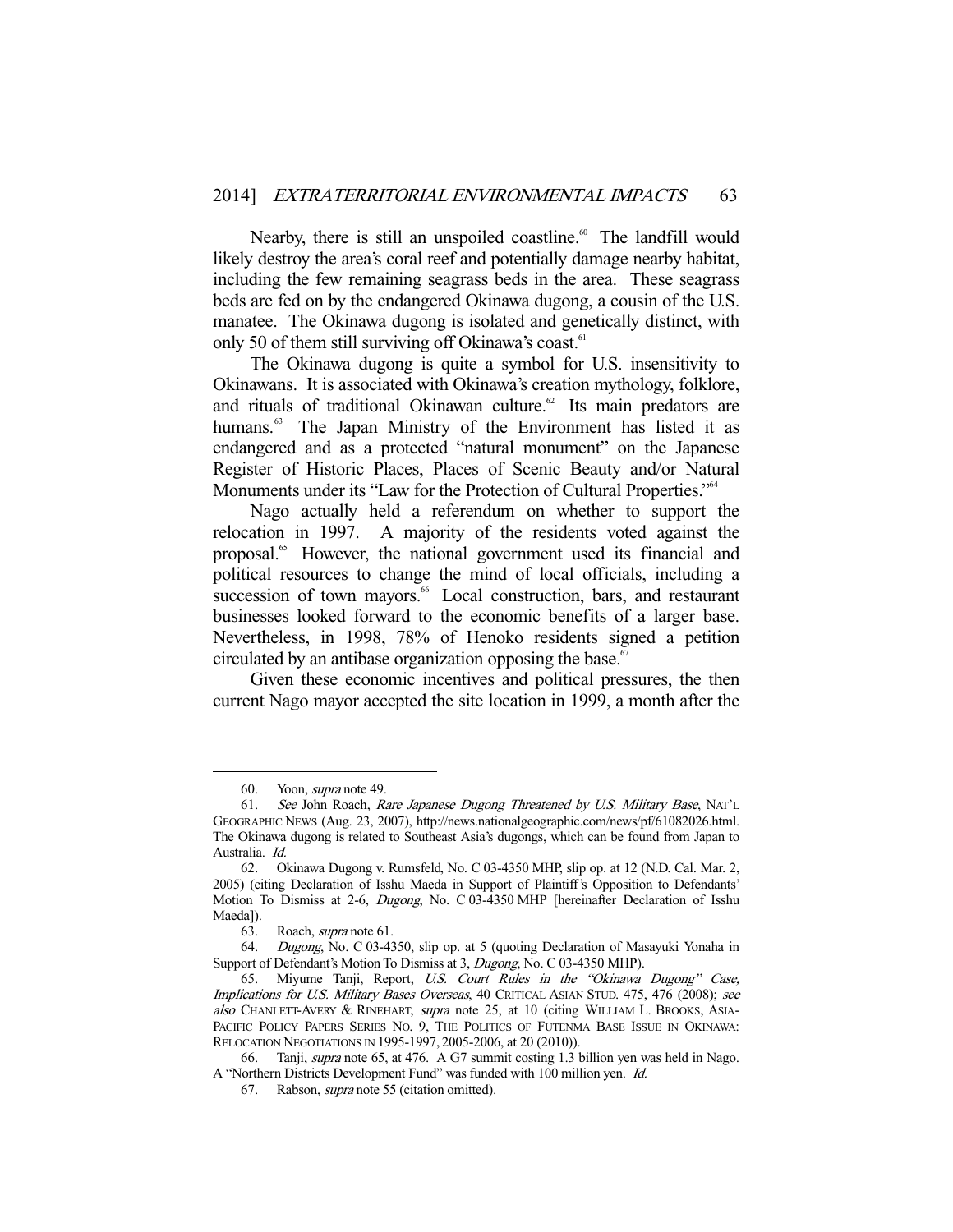governor signed off on it.<sup>68</sup> In August 2000, a "Consultative Body of Futenma Relocation" was established to provide a specific plan for the relocation.<sup>69</sup> The body included local and national officials. In 2002, it approved the decision to relocate the Marine Air Station and its assets to the Henoko district (offshore from the Marines' Camp Schwab).<sup>70</sup>

 The United States and Japan made additional changes to the design, agreeing in 2006 on a V-shaped runway partially built on a landfill that extends into the bay.<sup> $71$ </sup> But by then, Okinawans and the U.S. environmental groups had joined together to stop the base.

# B. Okinawan Activists and U.S. Environmentalists Successfully Sue in Federal Court Under the NHPA

 A coalition of Okinawan and Japanese environmental peace groups and activists, along with a U.S. environmental organization represented by U.S.-based Earthjustice, came together behind a U.S. legal strategy to stop the Futenma relocation to the Okinawa coast.<sup>72</sup> The complaint, filed in 2003, initially entitled Okinawa Dugong v. Rumsfeld,<sup>73</sup> focused upon the DOD's failure to carry out the requirements of the NHPA.<sup>74</sup> Specifically, the complaint charged that in locating the new site in dugong habitat, the DOD failed to consider the impacts of the base relocation upon the Okinawa dugong.<sup>75</sup>

 Congress enacted the NHPA to preserve "the prehistoric and historic resources of the United States and of the international

 <sup>68.</sup> Dugong, No. C 03-4350 MHP, slip op. at 3 (citing Declaration of John D. Hill in Support of Defendants' Motion To Dismiss at 3, Dugong, No. C 03-4350 MHP).

 <sup>69.</sup> Okinawa Dugong v. Gates, 543 F. Supp. 2d 1082, 1085 (N.D. Cal. 2008) (citing Motion for Summary Judgment ex. 15, art. xxv, Gates, 543 F. Supp. 2d 1082 (No. C 03-4350 MHP)).

<sup>70.</sup> Id. (citing Motion for Summary Judgment ex. 13, Gates, 543 F. Supp. 2d 1082 (No. C 03-4350 MHP)).

<sup>71.</sup> Id. at 1086 (citing Motion for Summary Judgment ex. 19, Gates, 543 F. Supp. 2d 1082 (No. C 03-4350 MHP)). Each runway would be 1,600 meters in length plus 200 meters as "overrun" areas. Id.

<sup>72.</sup> *Id.* at 1083. The complaint also lists the Okinawa Dugong as one of the plaintiffs, hence the name of the case, but the court dismissed it as a plaintiff per Ninth Circuit precedent that the APA only allows suits by persons. *Id.* at 1093 (citing Cetacean Cmty. v. Bush, 386 F.3d 1169 (9th Cir. 2004)). The plaintiffs were the Center for Biological Diversity, Turtle Island Restoration Network, Japan Environmental Lawyers Federation, Save the Dugong Foundation, Dugong Network Okinawa, Committee Against Heliport Construction, Save Life Society, Anna Koshiishi, Takuma Higashionna, and Yoshikazu Makishi. Complaint for Declaratory and Injunctive Relief at 1, Dugong, No. C 03-4350 MHP.

<sup>73.</sup> See Dugong, No. C 03-4350 MHP, slip op. at 1.

 <sup>74. 16</sup> U.S.C. § 470a-2 (2012).

 <sup>75.</sup> Complaint for Declaratory and Injunctive Relief, supra note 72, at 2.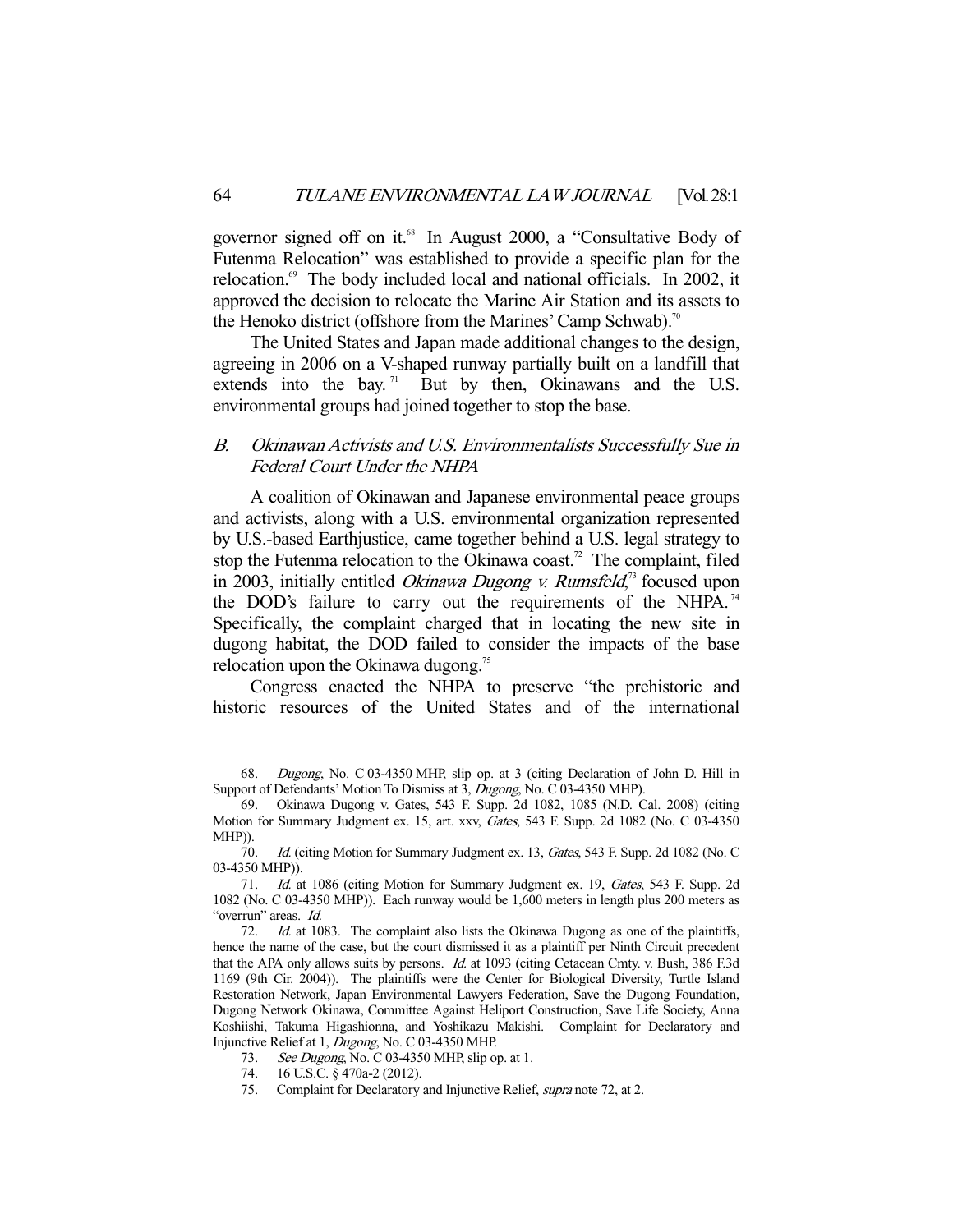community of nations."76 While originally directed towards federal actions within the United States, a more recent amendment, section 402 of the NHPH, applies to any federal undertaking of an action outside the United States that "may directly and adversely affect a property . . . on the World Heritage List or on the applicable country's equivalent of the National Register. $177$  If a property is so affected, the federal agency carrying out the action must take into account "the effect of the undertaking on such property for purposes of avoiding or mitigating any adverse effects."78

 The DOD first attacked the complaint on statutory grounds, questioning whether "historical preservation" applied to a living animal.<sup>79</sup> The statute's section explicitly allowing extraterritoriality refers to actions affecting "a property."80 The judge, Marilyn Hall Patel, determined that the animal was indeed "property," as that term is used in the statute, because it was listed under Japan's equivalent of our National Register; therefore, Judge Patel determined that it was entitled to protection under the NHPA.<sup>81</sup>

 As the court explained, the Okinawa dugong is listed as a "natural monument" under Japan's "Cultural Resources Protection Law" and the NHPA is explicit in its extraterritoriality to assure United States compliance with the Convention Concerning the Protection of the World Cultural and Natural Heritage.<sup>82</sup> The court recognized that the Convention, and the NHPA's corresponding amendments intended to come under the Convention, appreciated that cultures vary, so inevitably, what each country lists as culturally important will vary.<sup>83</sup> As the court put it, "To require identical definitions of culture would eviscerate section 470a-2's explicit recognition of 'equivalent' foreign lists."<sup>34</sup> That

<sup>76. 16</sup> U.S.C. § 470-1(b)(2).<br>77. *Id.* § 470a-2.

Id. § 470a-2.

 <sup>78.</sup> Id.

 <sup>79.</sup> Okinawa Dugong v. Rumsfeld, No. C 03-4350 MHP, slip op. at 9 (N.D. Cal. Mar. 2, 2005).

 <sup>80. 16</sup> U.S.C. § 470a-2.

 <sup>81.</sup> Dugong, No. C 03-4350 MHP, slip op. at 12 (mentioning 16 U.S.C. § 470a-2). While this decision has received some commentary questioning its validity, the court's analysis is a good example how a U.S. law can be artfully applied extraterritorially without interfering with foreign policy or military necessity. See Lauren Jensen Schoenbaum, The Okinawa Dugong and the Creative Application of U.S. Extraterritorial Environmental Law, 44 TEX. INT'L L.J. 457, 471-73 (2009).

 <sup>82.</sup> Dugong, No. C 03-4350 MHP, slip op. at 17.

<sup>83.</sup> Id. at 10-11 (citing Declaration of Thomas F. King, Ph.D. in Support of Plaintiffs' Opposition to Defendants' Motion To Dismiss at 21, Dugong, No. C 03-4350 MHP [hereinafter Declaration of Thomas F. King]).

 <sup>84.</sup> Id. at 11.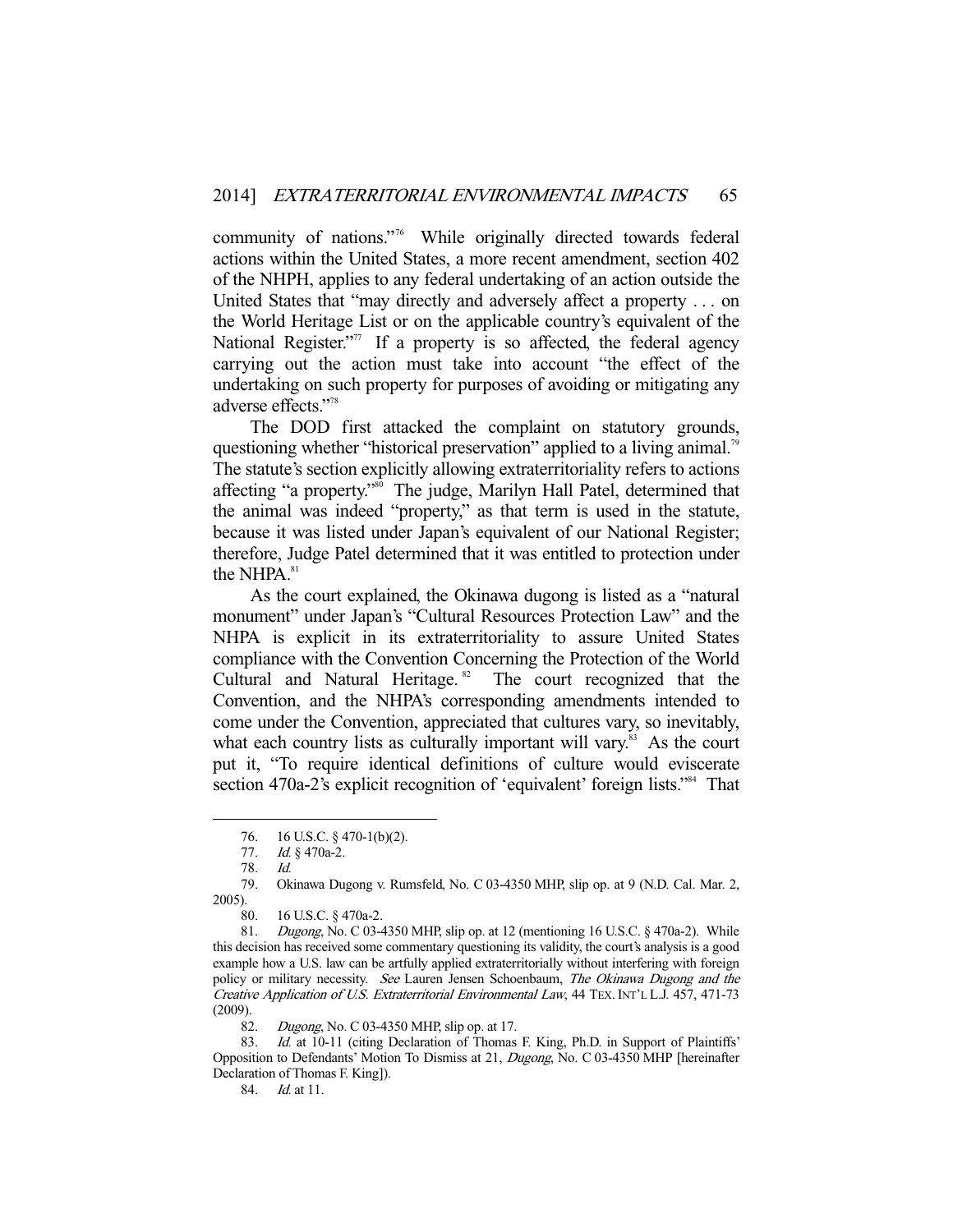is, Congress, by explicitly requiring deference to another nation's list of protected cultural properties, was accepting that what another country considers to be culturally important may be different than what the United States considers to be culturally important.

 The court further noted that practically, the approaches by Japan and the United States to what is a culturally significant property resulted in the same bottom line protection. Japan's listing of the Okinawan dugong under its monument law was recognition of its historical and cultural significance.<sup>85</sup> The United States had listed locations because of their role as habitat for historically important animals.<sup>86</sup> The fact that Japan chose to list the actual animal was not deemed a significant difference.<sup>87</sup>

 The court then examined whether this approach was consistent with the NHPA's specific definition of "property," which includes the word "object." "Object" is defined by the applicable regulations as "a material thing of functional, aesthetic, cultural, historical or scientific value that may be, by nature or design, movable yet related to a specific setting or environment."<sup>88</sup> With this definition, the court then had no trouble finding that the Okinawa dugong is a "material thing" that has "functional, aesthetic, cultural, historical or scientific value" and, in particular, a special cultural significance in Okinawa.<sup>89</sup>

 Applying this regulatory definition of "object," Judge Patel cited uncontroverted evidence that in Okinawan creation mythology, the Okinawa dugong is considered the ancestor of human beings. In traditional Okinawan folklore, "the dugong is revered as a 'female mermaid spirit,' worshiped at special shrines as a deity responsible for successful fishing expeditions, and feared as an 'ocean spirit' capable of creating tsunamis."<sup>90</sup> Other evidence described how shamans and Henoko Bay residents sang songs about the Okinawa dugongs.<sup>91</sup> Therefore, the court found that the Okinawa dugong is "movable yet related to a specific setting or environment," that is, Henoko Bay, and,

<sup>85.</sup> Id. at 12 (citing Declaration of Isshu Maeda, *supra* note 62, at 2-6).<br>86. Id. at 11 (citing Declaration of Thomas F. King, *supra* note 83, at 8-

<sup>86.</sup> Id. at 11 (citing Declaration of Thomas F. King, *supra* note 83, at 8-9, 16-17).<br>87. Id. (citing Declaration of Thomas F. King, *supra* note 83, at 9).

Id. (citing Declaration of Thomas F. King, *supra* note 83, at 9).

 <sup>88.</sup> National Register of Historic Places, 36 C.F.R. § 60.3(j) (2013).

 <sup>89.</sup> Dugong, No. C 03-4350 MHP, slip op. at 14 (quoting Declaration of Isshu Maeda, supra note 62, at 2-10).

<sup>90.</sup> Id. (citing Declaration of Isshu Maeda, supra note 62, at 3, 9).

<sup>91.</sup> Id. (citing Declaration of Isshu Maeda, supra note 62, at 10).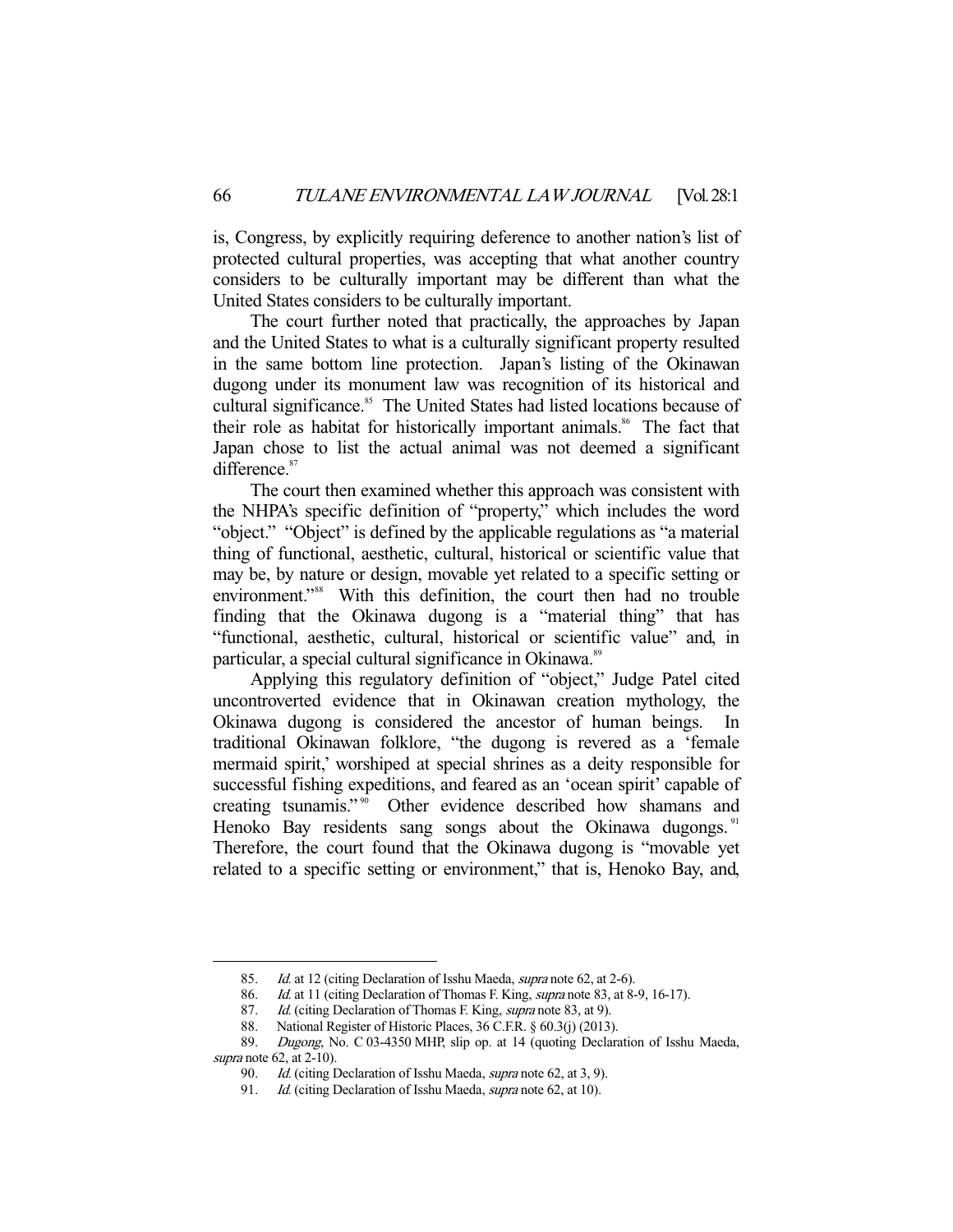ultimately, that it is an object deserving of consideration under the NHPA.<sup>92</sup>

 Based upon the above-described analysis, the court found the Okinawan dugong to be a protected property under the NHPA.<sup>93</sup> The court then had to determine whether the U.S. military in its activities prior to 2005 had undertaken an action that threatened the Okinawan dugong. The DOD tried to claim that the project was really being carried out solely by the Japanese and was barred by the Act of State Doctrine.<sup>94</sup> The court rejected the argument:

It would amount to a legal absurdity for this court to hold that, as a matter of law, a facility constructed on behalf of and for the use of the United States is not a federal undertaking, given the statute's explicit inclusion of any "project, activity, or program . . . carried out by or on behalf of the agency.<sup>95</sup>

 Judge Patel's decision is noteworthy for its sensitivity to Okinawan culture and Japanese laws in interpreting a congressional mandate that federal agencies respect international cultural resources. In that respect, it applied a concept of the environmental justice doctrine, which "demands that public policy be based on mutual respect and justice for all peoples" and provides a key for how U.S. courts and the military should be required to proceed in the future.<sup>96</sup>

 However, even with this initial decision, the court noted that questions still remained as to whether the United States was in fact continuing to undertake the project, its potential impact to the Okinawan dugong, and whether the United States had properly consulted and considered the fate of the species. $\frac{97}{10}$  These questions are central to whether the court would be able to continue to assure U.S. military compliance with the NHPA without compromising military necessity or foreign policy.

 Three years later, in 2008, Judge Patel again reviewed the DOD compliance in *Okinawa Dugong v. Gates*<sup>8</sup> and had the opportunity to focus upon what the project may mean for the Okinawa dugong. Once again, the DOD argued that this was really a project by the Japanese and

 <sup>92.</sup> Id. (quoting Memorandum of Points and Authorities in Support of Plaintiff's Opposition to Defendants' Motion To Dismiss ex. 3, at 129-30, Dugong, No. C 03-4350 MHP).

<sup>93.</sup> *Id.* at 17 (mentioning National Historic Preservation Act, 16 U.S.C. § 470a-2).

 <sup>94.</sup> Id. at 28.

<sup>95.</sup> *Id.* at 23 (quoting 16 U.S.C. § 470w(7)).

<sup>96.</sup> The Principles of Environmental Justice (EJ), supra note 2.

 <sup>97.</sup> Dugong, No. C 03-4350 MHP, slip op. at 22, 26 (mentioning 16 U.S.C. § 470a-2).

 <sup>98. 543</sup> F. Supp. 2d 1082, 1112 (N.D. Cal. 2008) (mentioning 16 U.S.C. § 470a-2).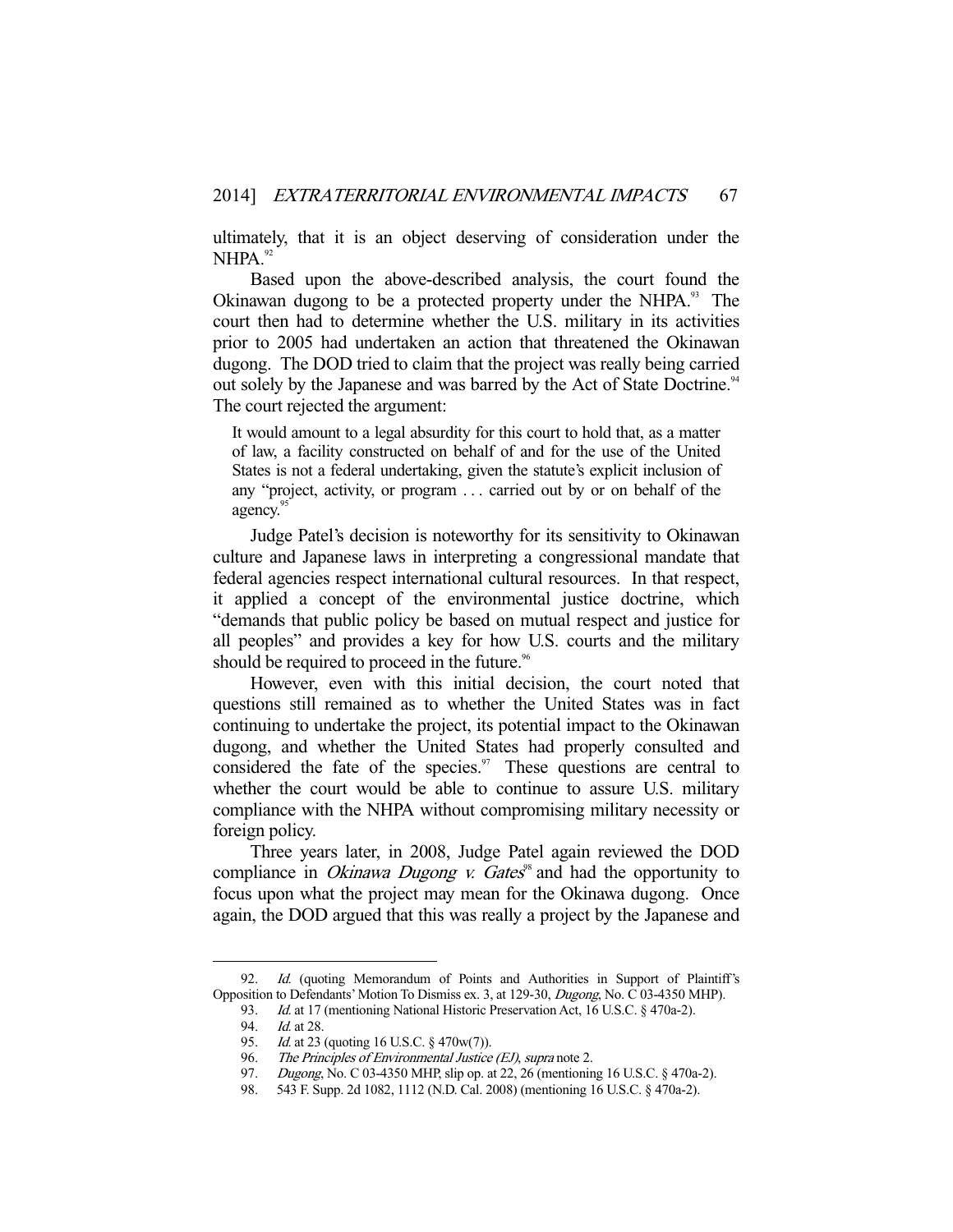the court was imprudently meddling in a foreign country's affairs.<sup>99</sup> The court, after reviewing additional discovery, nevertheless found that the DOD had undertaken the project and that its actions could be reviewed without interfering with a foreign government:

[T]he United States has been substantially involved in the design and site selection for the FRF, will continue to monitor and oversee the construction of the facility to ensure that it meets U.S. requirements, and will have exclusive authority to operate the facility once it is completed .... This court's review is directed solely at [the] DOD's compliance with the NHPA.<sup>100</sup>

 As to the impacts on the Okinawa dugong, the NHPA does not require a showing that undertaking a project will actually destroy a "property" before finding a violation. According to the court, all that is needed is a showing that an adverse effect "may" impact, either "directly or indirectly, any of the characteristics" of a property and that these impacts were not properly considered.<sup>101</sup>

 The court easily found that the proposed military facility operating in or near a bay with Okinawa dugong feeding grounds (and where they have been observed) would potentially cause adverse impacts.<sup>102</sup> The impacts ranged from destruction of the Okinawa dugong due to contamination of the seagrass to collisions with boats, "as well as longterm immune and reproductive damage resulting from exposure to toxins and acoustic pollution."103 The court, based upon the NHPA's explicit requirements and legislative history, ruled that the DOD had to generate and consider information on how the project would affect the Okinawa dugong, develop alternatives or mitigations if necessary, consult with Japan, and do it all before approving the activity.<sup>104</sup>

 It is astonishing that, according to the court, the DOD only superficially considered the Okinawa dugong, even after the case was filed in 2003.<sup>105</sup> The DOD claimed it had inadequate information and that there was better seagrass in other locations, and therefore, it could

<sup>99.</sup> Id. at 1097-98 (quoting Defendants' Memorandum in Support of Cross-Motion for Summary Judgment at 24, Gates, 543 F. Supp. 2d 1082 (No. C 03-4350 MHP)).

 <sup>100.</sup> Id. at 1098-99.

<sup>101.</sup> *Id.* at 1101-02 (quoting 36 C.F.R. § 800.5(a)(1)).

 <sup>102.</sup> Id. at 1102.

 <sup>103.</sup> Id.

<sup>104.</sup> Id. at 1108 (quoting National Historic Preservation Act, 16 U.S.C. § 470a-2).

<sup>105.</sup> Id. ("The current record contains no evidence that a single official from the DOD with responsibility for the FRF has considered or assessed the available information on the dugong or the effects of the FRF.").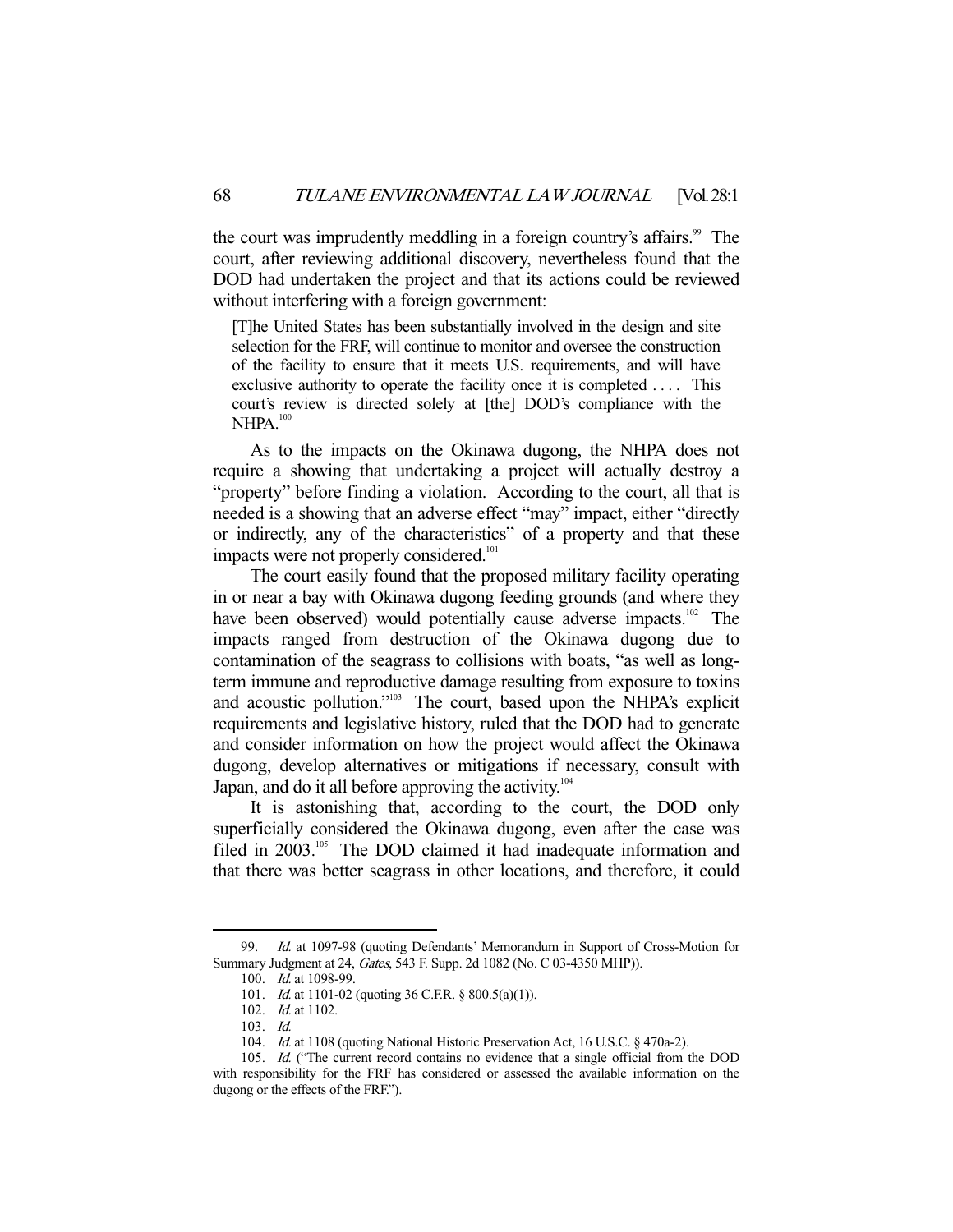wait for the Japanese who would do their own analysis.<sup>106</sup> However, the court placed the responsibility for compliance with the NHPA squarely upon the DOD and required that if it did not have the information, it needed to get it, study it, and recommend appropriate mitigation.<sup>107</sup> Further, all of this analysis needed to proceed and be concluded well before the eve of construction and before there was an irretrievable allocation of resources.<sup>108</sup>

 Particularly revealing of the DOD's approach was a DOD document admitting that the base would cause environmental impacts and suggesting that the Japanese just needed to exercise political will over the "use" of these arguments.<sup>109</sup> Judge Patel nailed the implications of this statement squarely in her opinion:

Insofar as these statements suggest that DOD need not concern itself with environmental impacts because they are unavoidable and are simply an expedient used by opponents to obstruct the FRF, these statements evince at best, plain ignorance of, and at worst, complete defiance of DOD's obligation to consider the impacts of the FRF on the dugong. The court is unconvinced that DOD has expressed concern for, let alone taken steps to consider the effects of the FRF on the dugong.<sup>110</sup>

The decision in *Gates* is a model for how environmental laws can be applied extraterritorially without interfering with foreign policy, as further discussed in Parts V and VI below. However, while dealing a temporary blow to the base's relocation, Japan and the DOD continued to press ahead.

## C. The U.S. Military and Japanese National Government Strike Back

 In August 2009, the opposition party, the Democratic Party of Japan (DPJ), swept into power with its leader and then prime minister, Hatoyama Yukio, promising to relocate the MCAS Futenma outside of Okinawa.111 In 2010, Inamine Susumu also campaigned for Mayor of Nago, opposing the base in Henoko, and won.<sup>112</sup>

<sup>106.</sup> See id. at 1109-10 (quoting Declaration of Stephen Getlein in Support of Defendants' Motion To Dismiss at 3-4, Gates, 543 F. Supp. 2d 1082 (No. C 03-4350 MHP)).

 <sup>107.</sup> Id. at 1111.

<sup>108.</sup> *Id.* at 1112 (citing 16 U.S.C. § 470a-2).

<sup>109.</sup> Id. at 1108 ("[T]he environmental issues are primarily a question of political will since any option will affect the environment and opponents will use environment-based arguments to advance their cause." (citation omitted)).

 <sup>110.</sup> Id.

 <sup>111.</sup> Rabson, supra note 55.

 <sup>112.</sup> Id.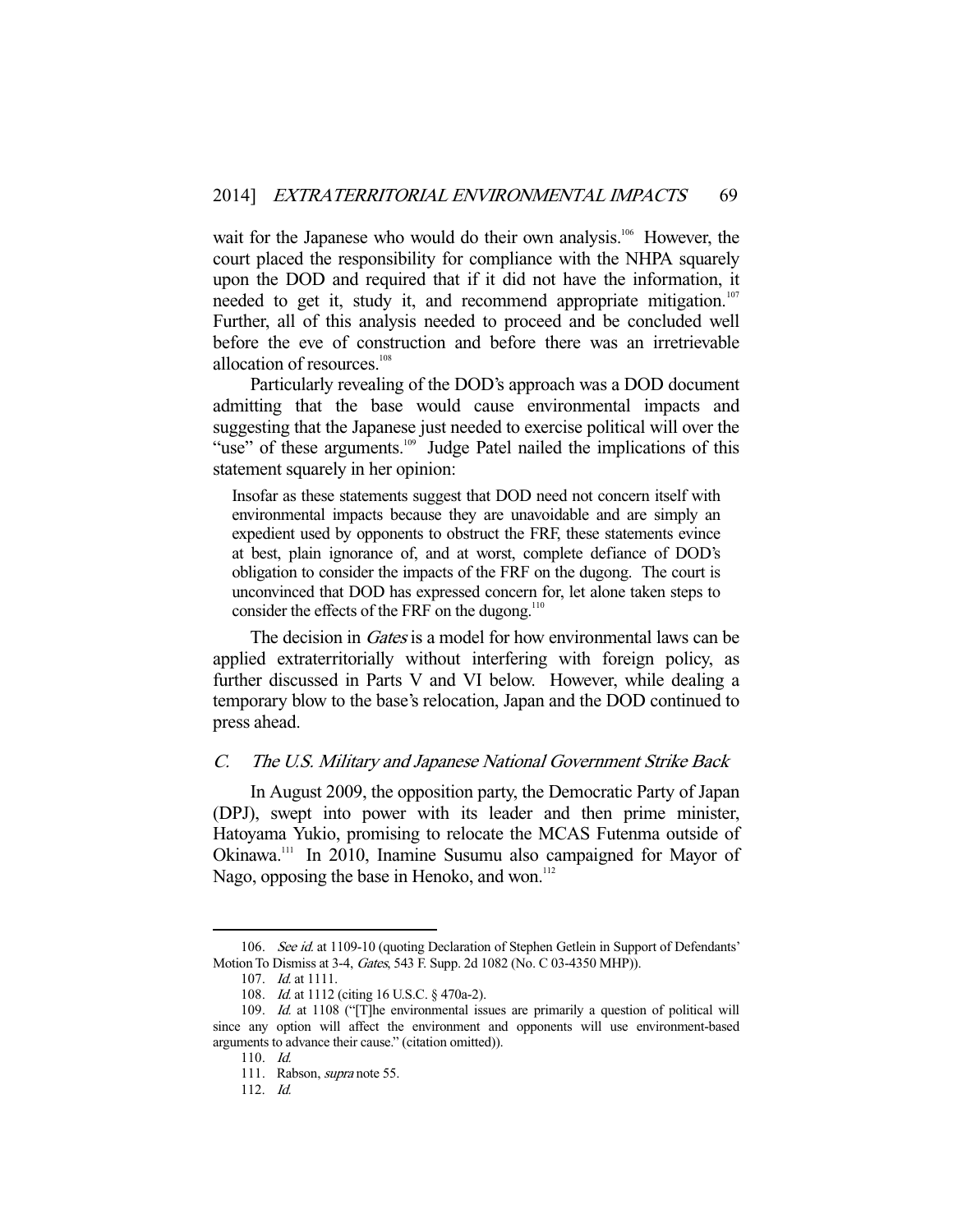But in May 2010, Hatoyama broke his promise. He claimed that he had changed his mind about the need for the base for deterrence, though later, after he resigned, he claimed that was a rationalization.<sup>113</sup> The U.S. military and Japan renewed their agreement to build the MCAS Futenma off of Henoko. By December 2013, the governor of Okinawa, with full and unqualified U.S. support, reportedly approved the project<sup> $114$ </sup> after there were "sweeteners" added.<sup>115</sup>

 Already, Okinawans have filed a lawsuit to stop the project in Okinawa, and the Gates suit has been revived in San Francisco in the United States District Court for the Northern District of California, addressing the DOD's failure to properly analyze project impacts and consult with the public.116 The mayor of Nago was as resistant as ever, promising to block construction permits $117$  and telling a crowd in New York City in May 2014:

[W]e believe that in 69 years after the war, we have suffered enough under the presence of the US military bases. We have no more capacity to accept a new base on the island. And as a result, the anti-base movement has grown strong. Eighteen years later nothing has changed at Futenma airbase; it is still exactly the same.<sup>118</sup>

### V. EXTRATERRITORIALITY OF NEPA AND THE ESA AS IT AFFECTS **OKINAWA**

While the court's opinions in the *Dugong* and *Gates* opinions were well supported, it is striking how limited the decisions are. A battle over a significant U.S. base siting in prime habitat for an endangered species, filling in a bay, and affecting the social and economic life of a community dependent, at least in part on fishing, is narrowly being addressed under a U.S. law that requires consideration of the species only in terms of its cultural significance as a historical property. More apt in this situation would seem to be a law like NEPA, which requires a broad

 <sup>113.</sup> Id.

<sup>114.</sup> Erik Slavin, Chiyomi Sumida & Jon Harper, Okinawa Governor Signs Off on Long-Delayed Futenma Relocation, STARS & STRIPES (Dec. 27, 2013), http://www.stripes.com/news/ okinawa-governor-signs-off-on-long-delayed-futenma-relocation-1.259407.

<sup>115.</sup> Chiyomi Sumida, Okinawa Suit Filed To Stop Work on New Camp Schwab Runway, STARS & STRIPES (Jan. 15, 2014), http://www.stripes.com/news/okinawa-suit-filed-to-stop-workon-new-camp-schwab-runway-1.262085 (citing Travis J. Tritten & Chiyomi Sumida, Okinawa Rakes in Concession as Futenma Decision Looms, STARS & STRIPES (Oct. 24, 2013), http://www. stripes.com/news/Okinawa-rakes-in-concessions-as-futenma-decision-looms-1.248432).

 <sup>116.</sup> First Supplemental Complaint for Declaratory and Injunctive Relief at 3, Ctr. for Biological Diversity v. Hagel, No C-03-4350 (MHP) (N.D. Cal. filed July 31, 2014).

 <sup>117.</sup> Yoon, supra note 49.

<sup>118.</sup> Japan Culture NYC, supra note 46.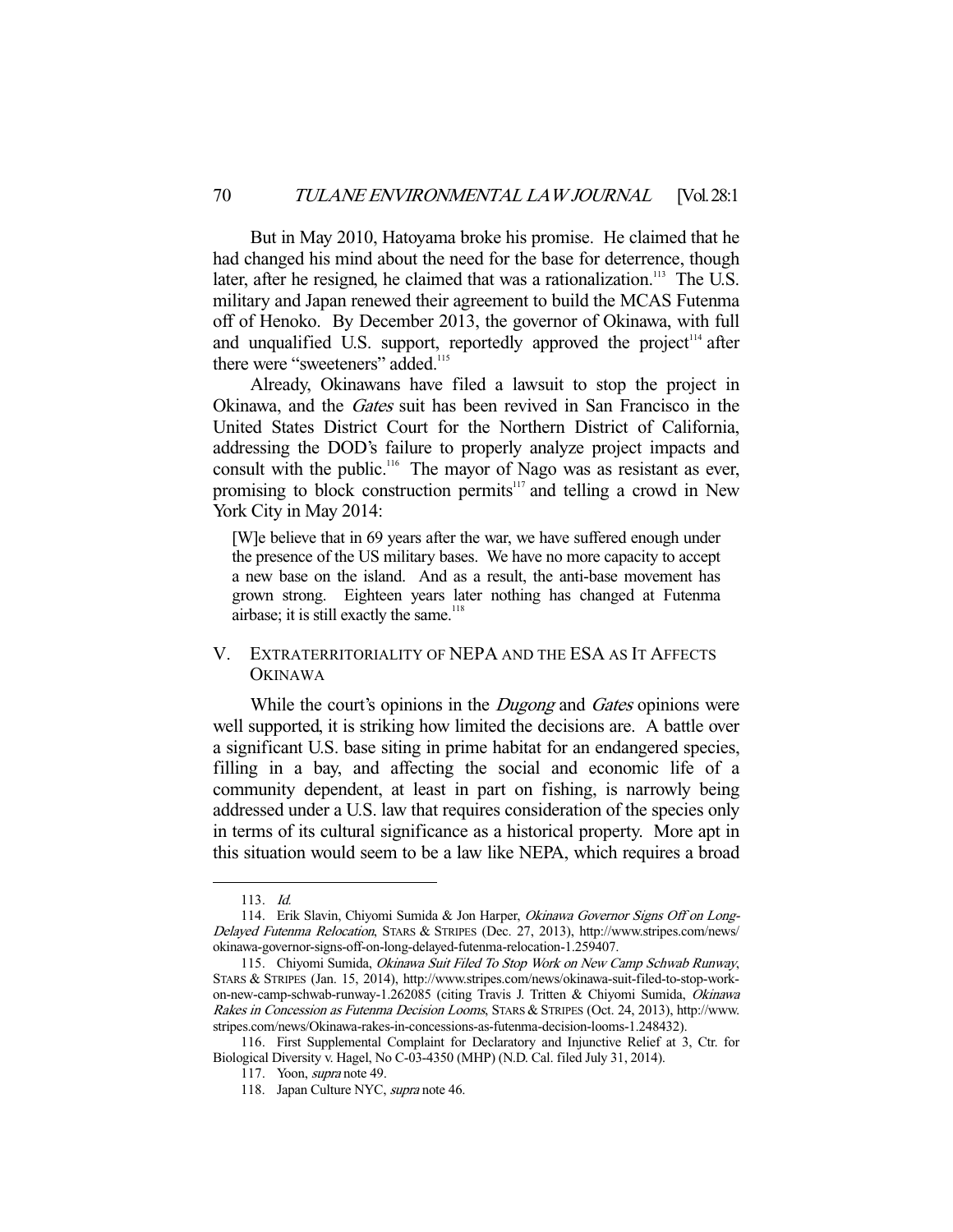comprehensive analysis of environmental impacts, and the ESA, which requires actual protection of endangered animals.<sup>119</sup>

 NEPA generally requires that each federal agency, when carrying out a major federal action<sup>120</sup> significantly affecting the quality of the human environment,<sup>121</sup> must provide a detailed statement on all of the action's environmental impacts, 122 adverse environmental effects that cannot be avoided, and alternatives.<sup>123</sup> The agency must also evaluate potential mitigation measures.124 If an agency fails to fully analyze or consider a project's potential impacts, a court may enjoin the project.<sup>125</sup> NEPA, if applicable to the United States' Okinawa base siting, would be able to address its broad range of impacts, including social and economic impacts, to the extent that they relate to the environmental impacts.<sup>126</sup>

 The ESA's thrust is the conservation of endangered and threatened species.<sup>127</sup> It requires, with some notable exceptions, including so-called incidental takes, that each federal agency "insure that any action . . . is not likely to jeopardize the continued existence of any endangered species or threatened species or result in the destruction or adverse modification of habitat of such species."<sup>128</sup> The ESA specifically prohibits, though again with some exceptions, the harming or killing of any endangered species.<sup>129</sup>

The Okinawa dugong is listed as protected under the ESA.<sup>130</sup> Thus, the application of NEPA and the ESA to the Okinawa base siting could have a profound impact on the DOD's decision making. As discussed below, the federal case law regarding U.S. environmental laws' extraterritoriality is somewhat inconsistent. However, an argument can

<sup>119.</sup> See Schoenbaum, supra note 81, at 462-66 (recommending that the United States use NEPA and the ESA to evaluate the impacts on the Okinawa dugong).

 <sup>120. &</sup>quot;Action" may include policies, plans, programs, or projects. 40 C.F.R. § 1508.18(b) (2013).

 <sup>121.</sup> Case law requires the analysis when substantial questions are raised as to whether a project may cause significant degradation of some human environmental factor. Blue Mountains Biodiversity Project v. Blackwood, 161 F.3d 1208, 1212 (9th Cir. 1998) (quoting National Environmental Policy Act of 1969, 42 U.S.C. § 4332(2)(c)).

 <sup>122.</sup> The statement is normally a fully comprehensive Environmental Impact Statement (EIS). 40 C.F.R. § 1502.4.

 <sup>123. 42</sup> U.S.C. § 4332(2)(C) (2012).

 <sup>124. 40</sup> C.F.R. § 1502.14(f).

 <sup>125.</sup> See Blue Mountains Biodiversity Project, 161 F.3d at 1216.

 <sup>126. 40</sup> C.F.R. § 1508.14; see Alan Ramo, Environmental Justice as an Essential Tool in Environmental Review Statutes: A New Look at Federal Policies and Civil Rights Protections and California's Recent Initiatives, 19 HASTINGS W.-NW. J. ENVTL. L. & POL'Y 41, 48-52 (2013).

 <sup>127. 16</sup> U.S.C. § 1531(c)(1) (2012).

 <sup>128.</sup> Id. § 1536(a)(2).

 <sup>129.</sup> Id. § 1538(a)(1)(B).

 <sup>130. 50</sup> C.F.R. § 17.11(h) (2013).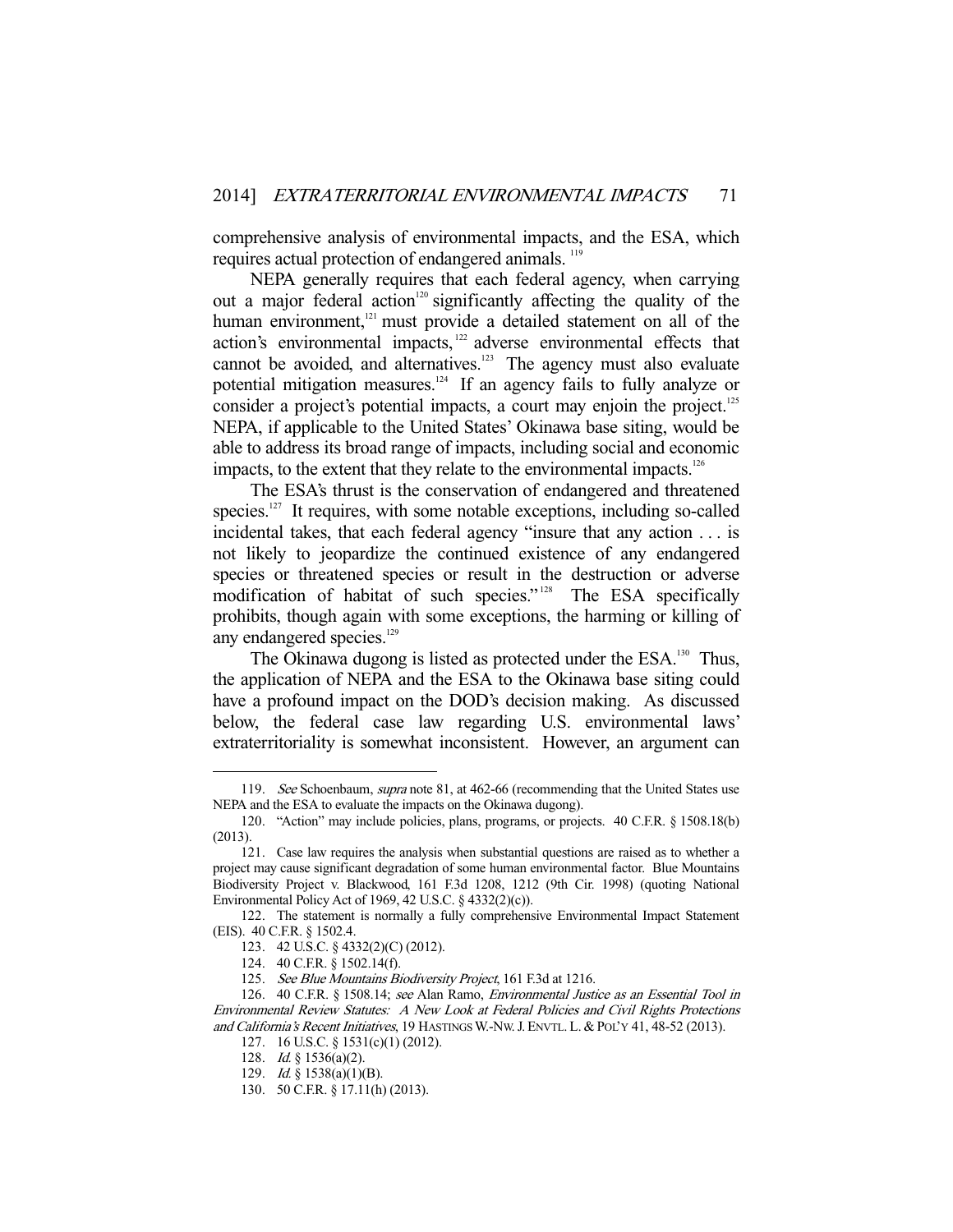be made that NEPA and the ESA do apply to the Okinawa base relocation.

# A. In Spite of Conflicting Case Law, NEPA and the ESA Should Apply to Washington-Based Environmental Decision Making Affecting Okinawa

 Federal court decisions addressing extraterritoriality of U.S. laws all claim to adhere to the basic presumption against the extraterritoriality of U.S. law: "It is a longstanding principle of American law 'that legislation of Congress, unless a contrary intent appears, is meant to apply only within the territorial jurisdiction of the United States."<sup>31</sup> This presumption rests on the perception that Congress ordinarily legislates with respect to domestic, not foreign, matters.<sup>132</sup> "Thus, 'unless there is the affirmative intention of the Congress clearly expressed' to give a statute extraterritorial effect, 'we must presume it is primarily concerned with domestic conditions.""<sup>133</sup>

 Yet when federal courts apply these seemingly straightforward principles, extraterritoriality analysis becomes quite complex and inconsistent. For example, in 1993, the United States Court of Appeals for the District of Columbia Circuit ruled that the presumption does not apply to NEPA in *Environmental Defense Fund v. Massey*.<sup>134</sup> The court found that NEPA did apply to a proposal to incinerate wastes in an open landfill at a U.S. research station in Antarctica. The court distinguished Antarctica as a "global common," analogous to outer space.<sup>135</sup> The court noted that the Supreme Court had recently found that the primary purpose of the presumption is "to protect against unintended clashes between our laws and those of other nations which could result in international discord."136 The court then identified three situations when the presumption does not apply: (1) where Congress expresses its intention that it does apply, (2) where adverse effects will occur in the United States, and (3) where the conduct to be regulated occurs in the United States.<sup>137</sup>

 <sup>131.</sup> EEOC v. Arabian Am. Oil Co. (Aramco), 499 U.S. 244, 248 (1991) (quoting Foley Bros. v. Filardo, 336 U.S. 281, 285 (1949)).

 <sup>132.</sup> Smith v. United States, 507 U.S. 197, 204 n.5. (1993).

 <sup>133.</sup> Morrison v. Nat'l Austl. Bank Ltd., 561 U.S. 247, 255 (2010) (quoting Aramco, 499 U.S. at 248).

 <sup>134. 986</sup> F.2d 528, 532 (D.C. Cir. 1993).

 <sup>135.</sup> Id. at 529 (citing Beattie v. United States, 756 F.2d 91, 99 (D.C. Cir. 1984)).

 <sup>136.</sup> Aramco, 499 U.S. at 248 (citing McCulloch v. Sociedad Nacional de Marineros de Honduras, 372 U.S. 10, 20-22 (1963)).

 <sup>137.</sup> Massey, 986 F.2d at 531 (quoting Aramco, 499 U.S. at 248).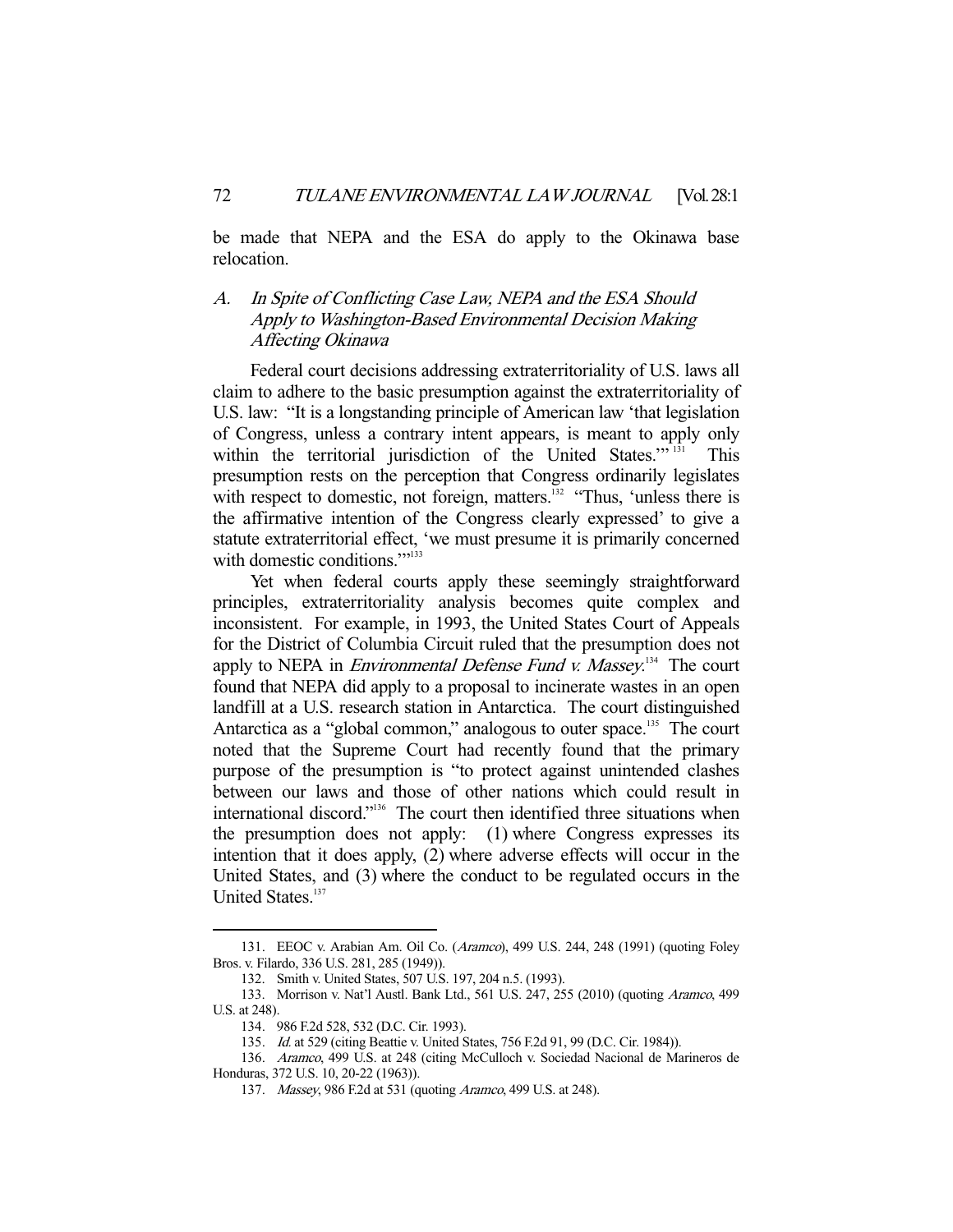Focusing on the third exception, the court noted that NEPA regulates the decision-making conduct of administrative agencies that is normally carried out in the United States: "Because the decisionmaking processes of federal agencies take place almost exclusively in this country and involve the workings of the United States government, they are uniquely domestic."<sup>138</sup> As a result, "NEPA would never require enforcement in a foreign forum or involve 'choice of law' dilemmas."<sup>139</sup> It was on this basis that the court held that the extraterritoriality presumption does not apply to NEPA.<sup>140</sup>

 Admittedly, the court found that "Antarctica's unique status in the international arena further supports our conclusion that this case does not implicate the presumption against extraterritoriality."<sup>141</sup> However, the court noted this distinction after already concluding that the presumption does not apply to NEPA decision making in the United States. The Massey court pinpointed the language in *Aramco* that states that the presumption applies only "beyond places over which the United States has sovereignty or *some measure of legislative control*."<sup>142</sup> The *Massey* court cited with approval the D.C. Circuit's assumed approval of NEPA's extraterritoriality in *Sierra Club v. Adams*, which involved a highway in Panama and Colombia with major federal funding. The court found no foreign policy interests or competing sovereign interests preventing the U.S. agency from applying NEPA to its Antarctica activities.<sup>143</sup>

 Yet soon afterwards, a district court in the same circuit seemed to rule otherwise in *NEPA Coalition of Japan v. Aspin*.<sup>144</sup> In that case, plaintiffs sought environmental impact studies for certain U.S. military installations in Japan.<sup>145</sup> The district court in the D.C. Circuit, relying upon the Supreme Court case Foley Bros. v. Filardo,<sup>146</sup> held that the presumption against the extraterritorial application of statutes limited NEPA's application to U.S. military bases in Japan.<sup>147</sup> The court noted

<sup>138.</sup> Id. at 532 (citing Mary A. MacDougall, Extraterritoriality and the Endangered Species Act of 1973, 80 GEO. L.J. 435, 445 (1991)).

 <sup>139.</sup> Id. at 533.

 <sup>140.</sup> Id.

 <sup>141.</sup> Id.

<sup>142.</sup> *Id.* (quoting *Aramco*, 499 U.S. at 248).

 <sup>143.</sup> Id. (citing Sierra Club v. Adams, 578 F.2d 389 (D.C. Cir. 1978)).

 <sup>144. 837</sup> F. Supp. 466, 468 (D.D.C. 1993).

<sup>145.</sup> Id. at 466-67. The brief memorandum opinion fails to delineate which bases were involved, but they appear to be related to Tokyo Bay on the mainland. See Thomas E. Digan, Comment, NEPA and the Presumption Against Extraterritorial Application: The Foreign Policy Exclusion, 11 J.CONTEMP. HEALTH L.& POL'Y 165, 167 n.17 (1994) (citations omitted).

 <sup>146. 336</sup> U.S. 281, 285 (1949).

 <sup>147.</sup> Aspin, 837 F. Supp. at 467.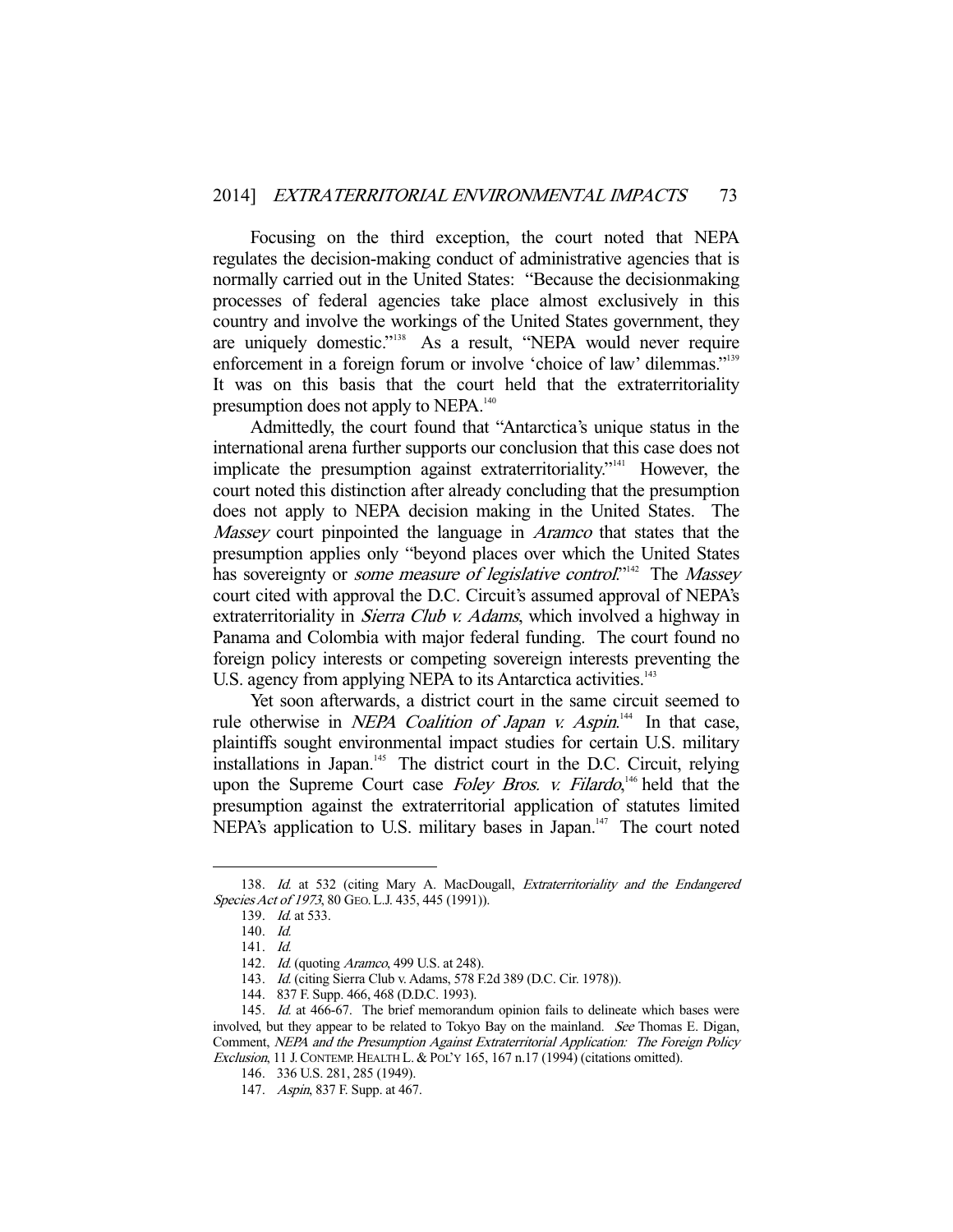that the U.S. bases were operated pursuant to a treaty and the 1960 Status of Forces Agreement. In these circumstances, the court found no evidence that Congress explicitly intended NEPA to apply internationally where there was a security relationship between the United States and a sovereign power.<sup>148</sup> The court distinguished *Massey* based upon Antarctica's different international status; however, it never fully addressed Massey's primary rationale that NEPA only regulates U.S. agency decision making that takes place within the United States.

 Later, in 2005, the D.C. district court in Basel Action Network v. Maritime Administration held that NEPA does not apply to the high seas due to lack of "legislative control," thereby distinguishing Massey.<sup>149</sup> The court questioned the continuing power of *Massey*. The court noted that a month after *Massey*, the Supreme Court in *Smith v. United States* applied the presumption against extraterritoriality to a federal statute's effect in Antarctica.<sup>150</sup> Four months later in Sale v. Haitian Centers Council, Inc., the Supreme Court found that the presumption against extraterritoriality has "special force when we are construing treaty and statutory provisions that may involve foreign and military affairs for which the President has unique responsibility."<sup>151</sup> However, neither case cited Massey nor addressed Massey's third exception.

 In 2005, the United States Court of Appeals for the Ninth Circuit in ARC Ecology v. United States Department of the Air Force also confronted the issues of extraterritoriality when evaluating the application of the Comprehensive Environmental Response, Compensation, and Liability Act (CERCLA)<sup>152</sup> to former U.S. bases in the Philippines.<sup>153</sup> In that case, primarily Filipino citizens and two U.S. nonprofits petitioned under CERCLA to have the United States Air Force conduct a preliminary assessment of the former Clark Air Force Base and Subic Naval Bases' potential to release toxins into the environment.

 The court first held that the language of CERCLA does not indicate congressional intent to apply to foreign claimants, citing Sale and its specific language upholding a presumption against extraterritoriality involving military affairs.<sup>154</sup> The Ninth Circuit case found that CERCLA

<sup>148.</sup> *Id.* at 468.

 <sup>149. 370</sup> F. Supp. 2d 57, 72 (D.D.C. 2005) (citing Smith v. United States, 507 U.S. 197, 204 n.5 (1993)).

<sup>150.</sup> Id. (quoting Envtl. Def. Fund v. Massey, 986 F.2d 528, 534 (D.C. Cir. 1993)).

 <sup>151. 509</sup> U.S. 155, 188 (1993) (citing United States v. Curtiss-Wright Exp. Corp., 299 U.S. 304 (1936)).

 <sup>152. 42</sup> U.S.C. §§ 9601-9675 (2012).

 <sup>153. 411</sup> F.3d 1092 (9th Cir. 2005).

<sup>154.</sup> ARC Ecology, 411 F.3d at 1098 n.3 (citing Sale, 509 U.S. at 188).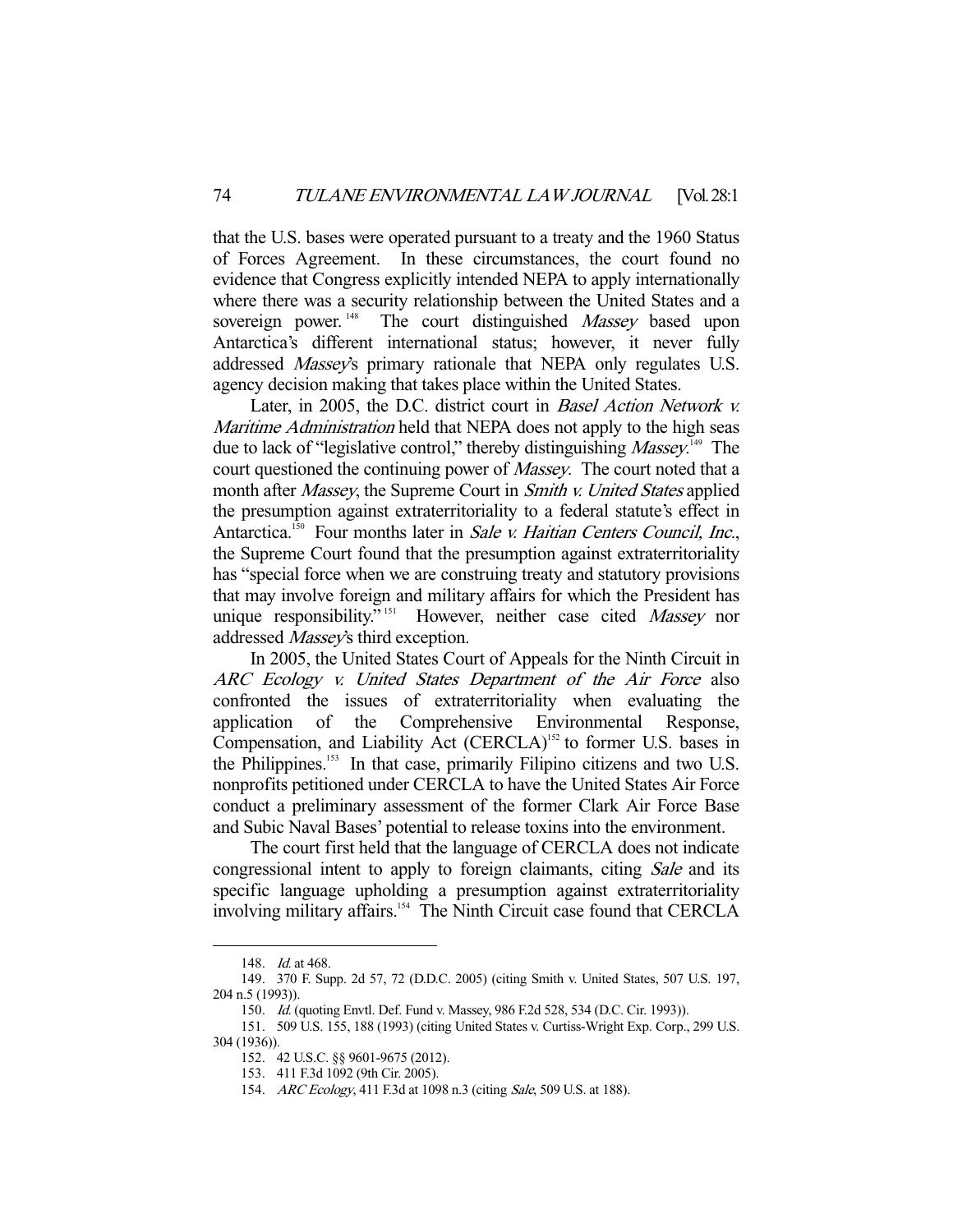did not apply because at the time of filing suit, the bases had been under the exclusive control of the Philippines government for ten years.<sup>155</sup> The court also found a number of statutory clauses to be inconsistent with extraterritoriality, such as providing venue in the district where the violation occurred.<sup>156</sup>

Yet the ARC Ecology, Basel Action Network, and Aspin courts overlooked the Supreme Court's 2004 decision in Rasul v. Bush, which found that no presumption of extraterritoriality applied to the U.S. base in Guantanamo, Cuba. $157$  The Court found that the habeas statute applied to those suspected terrorists detained in the Guantanamo Bay Naval Base because the United States exercises "'complete jurisdiction and control' . . . and may continue to exercise such control permanently if it so chooses<sup>"158</sup>

 As discussed above in Part IV.B, in 2008, a district court in the Ninth Circuit in the *Gates* case found that the NHPA's text required extraterritoriality for the Okinawa base siting. Additionally, while looking at the same treaties and intergovernmental relationships between the United States and Japan reviewed in the Aspin case, the court found no foreign policy concerns interfering with court jurisdiction. The court noted, consistent with *Massey*, that it was only focused upon the DOD actions and obligations.<sup>159</sup>

 Applying these cases to Okinawa is not as straightforward as one would hope. Okinawa is not the Philippines, as occupation of its bases continues, nor is it Guantanamo, Cuba, as governance has technically reverted back to Japan. As detailed above in Part II, Okinawa is not just another part of mainland Japan. The original U.S.-Japan peace treaty, as discussed above in Part III, did give the United States "de-facto sovereignty," as one federal court put it.<sup>160</sup> The subsequent U.S.-Japan security agreements gave the United States de facto authority over

 <sup>155.</sup> Id.

 <sup>156.</sup> Id. at 1100 (citing 42 U.S.C. § 9659(b)(1); Smith v. United States, 507 U.S. 197, 202- 03 (1993); EEOC v. Arabian Am. Oil Co. (Aramco), 499 U.S. 244, 256 (1991)).

 <sup>157. 542</sup> U.S. 466, 484 (2004) (citing 28 U.S.C. § 2241).

<sup>158.</sup> Id. at 480 (quoting Agreement for the Lease (Subject to Terms To Be Agreed upon by the Two Governments) to the United States of Lands in Cuba for Coaling and Naval Stations, U.S.-Cuba, art. III, Feb. 16, 1903, T.S. No. 418).

 <sup>159.</sup> Okinawa Dugong v. Gates, 543 F. Supp. 2d 1082, 1099 (N.D. Cal. 2008); see also Friends of the Earth v. Mosbacher, 488 F. Supp. 2d 889, 908-09 (N.D. Cal. 2007) (following Massey and upholding the extraterritorial application of NEPA where the decision on a project significantly affecting the domestic environment is made within the United States and where the government agency may have control over the project's operation).

 <sup>160.</sup> United States v. Ushi Shiroma, 123 F. Supp. 145, 149 (D. Haw. 1954) (quoting Treaty of Peace, supra note 33, art. 3).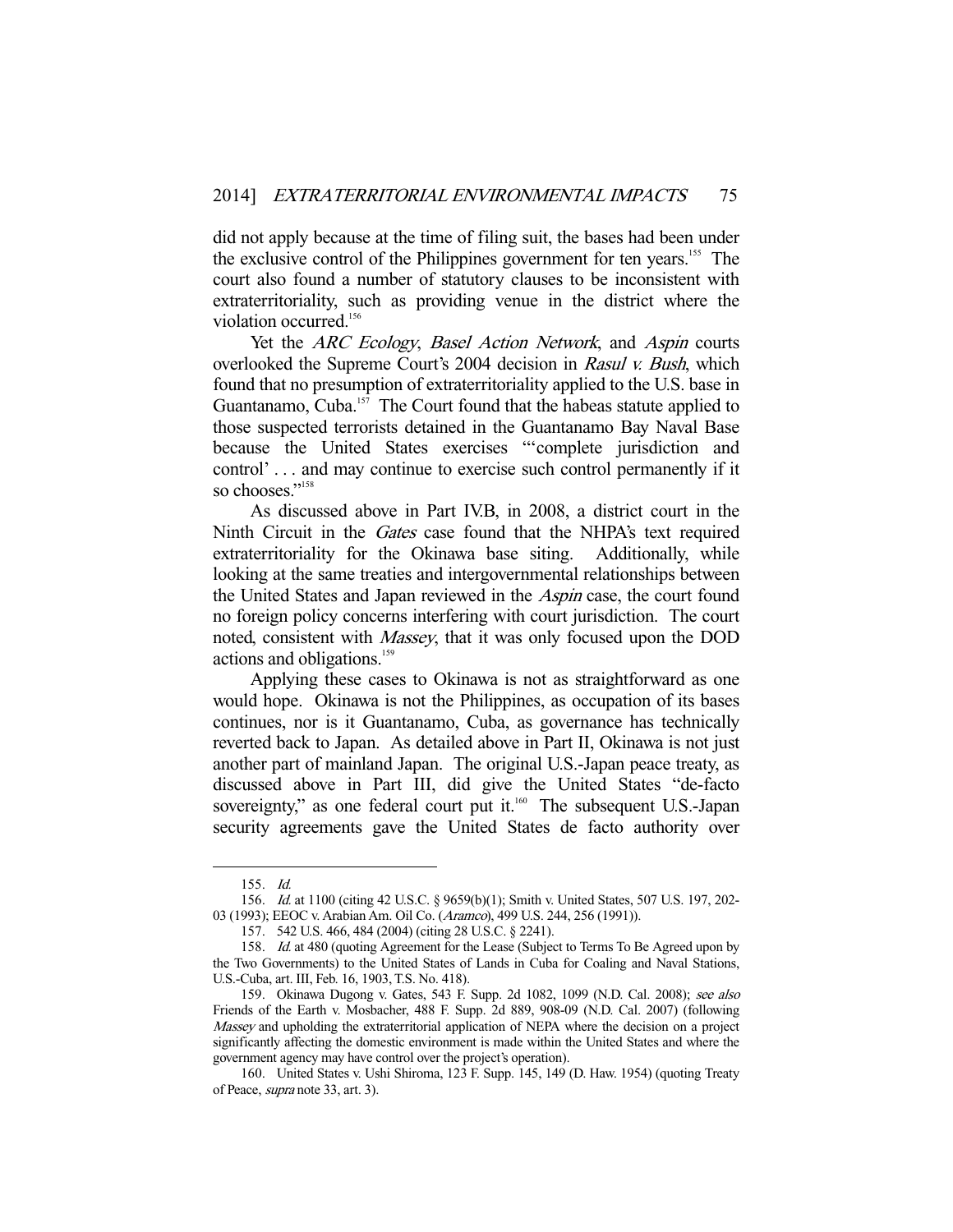Okinawa, similar to the situation in Guantanamo,<sup>161</sup> and as discussed above in Part III, U.S. control over the base relocation in terms of funding and control is similar to the situation in Adams.

 The Supreme Court itself has not applied the presumption where the United States maintains sovereignty or "some measure of legislative control."<sup>162</sup> As detailed in the *Gates* case, as discussed in Part IV.B, the DOD is effectively controlling the site relocation decision in Okinawa. In addition, the *Massey* court's focus on where the decisions are made, as described above, applies to the DOD's decision about the MCAS Futenma relocation. Key decisions were made at the very senior level of the U.S. government, including by then U.S. Secretary of Defense Donald Rumsfeld and U.S. Secretary of State Condoleezza Rice.<sup>163</sup>

 Further, this is a case where the federal district court already has found that the NHPA can be applied to the base relocation without any interference with foreign policy or military affairs, thus distinguishing the *Sale* case. The *Gates* decision has not been appealed, and the U.S. military has proceeded, as discussed above in Part IV, to live with delay by further considering its decision along with Japan. If the application of the NHPA in Okinawa has not been problematical as to foreign policy or military affairs, the policy reasons relied upon by the *Aspin* court for applying the extraterritoriality presumption to NEPA appear to vanish.

# B. Even Under a Recent U.S. Supreme Court Decision Focusing the Presumption Against Extraterritoriality on the Statutory Text, NEPA and the ESA Should Apply to the Okinawa Base Relocation

 Justice Scalia, with at least four other judges, attempted to constrain deeper analysis of the application of the presumption in his majority opinion in *Morrison v. National Australia Bank Ltd*.<sup>164</sup> He stated, "When a statute gives no clear indication of an extraterritorial application, it has none."165 He argued that "divining what Congress would have wanted" as

 <sup>161. 1960</sup> Status of Force Agreement, supra note 44. Japan is given more authority to secure service personnel who have committed off-base crimes, but in Cuba, no service personnel are allowed in Cuba proper.

 <sup>162.</sup> EEOC v. Arabian Am. Oil Co. (Aramco), 499 U.S. 244, 248 (1991) (quoting Foley Bros. v. Filardo, 336 U.S. 281, 285 (1949)); see John H. Knox, A Presumption Against Extrajurisdictionality, 104 AM.J.INT'L L. 351 (2010).

<sup>163.</sup> Gates, 543 F. Supp. 2d at 1086 (discussing Office of the Spokesman, Japan Roadmap for Realignment Implementation, U.S. FORCES JAPAN (May 1, 2006), http://www.usfj.mil/Docu ments/UnitedStates-JapanRoadmapforRealignmentImplementation.pdf).

 <sup>164. 561</sup> U.S. 247 (2010).

<sup>165.</sup> *Id.* at 255.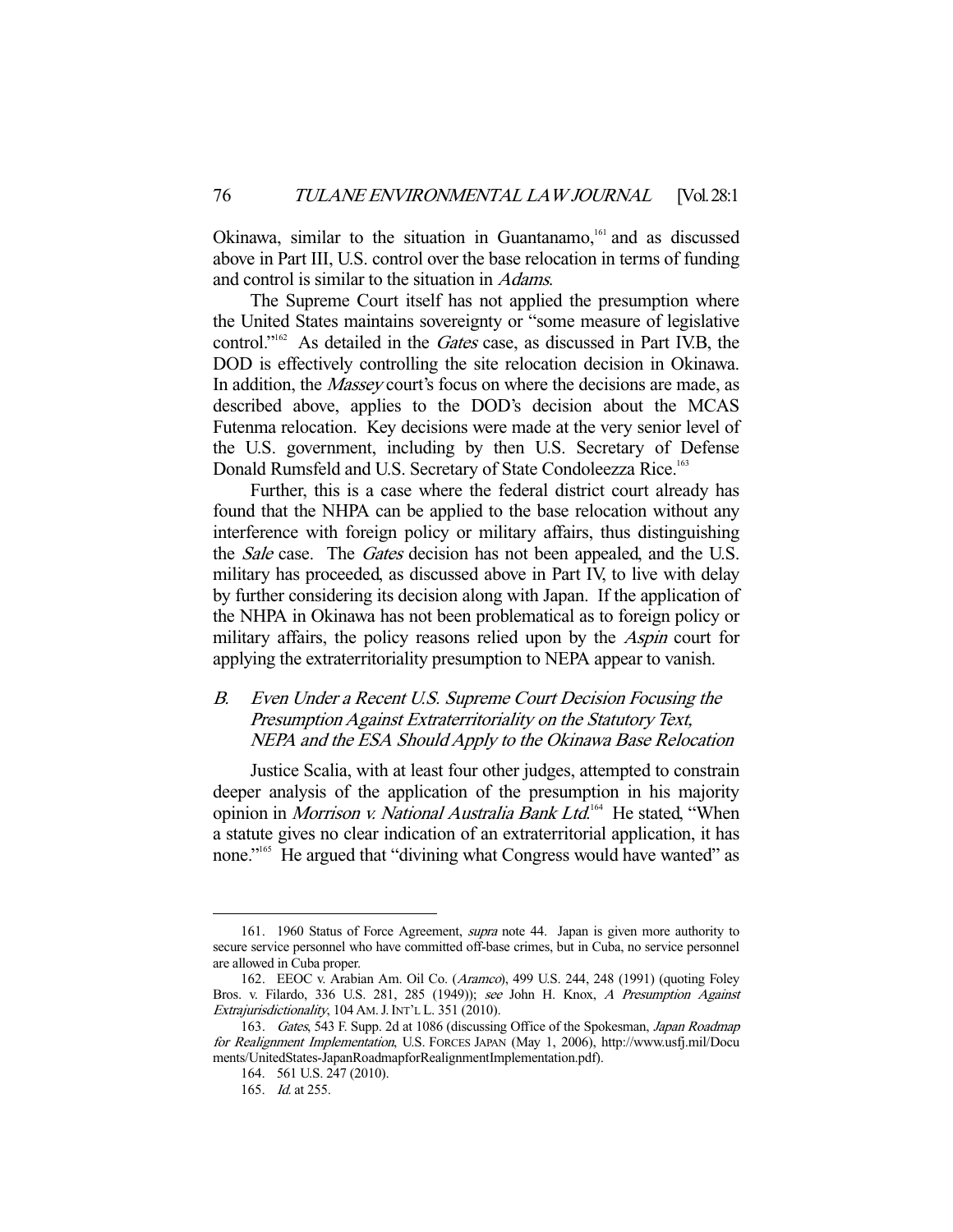to extraterritoriality is mere "judicial-speculation-made-law" and made it clear that this applies in all cases.<sup>166</sup>

 Although Justice Scalia seemed to be requiring explicit extraterritorial statutory language, he backed off, denying that he was adopting a "clear statement rule" and allowing textual analysis beyond simply looking for the words "this law applies abroad."<sup>167</sup> Further, Scalia seemed to endorse what many commentators are now calling the "focus" theory of the presumption.<sup>168</sup> That is, if the focus of congressional intent is on the activity that is the subject of the claim, then the presumption does not lie. In *Aramco*, the focus was on domestic employment.<sup>169</sup> In Morrison, it was on domestic sales of securities.<sup>170</sup> With a NEPA violation, as discussed in Massey, the focus—as the Supreme Court has said many times—is agency decision making and its procedural requirements. $171$ 

 NEPA has no "clear statement" that says it applies to U.S. agency projects abroad. However, Congress is quite specific, as noted by the Massey court discussed above in Part V.A, that NEPA is directed to the agency decision-making process, not its ultimate wisdom or impacts. NEPA's whole structure focuses upon U.S. agency decision making and the specific procedures involving the preparation of its environmental impact analysis, as discussed at the beginning of this Part.<sup>172</sup>

 Further, Congress clearly had policy goals to protect the world's environment with NEPA. The statute speaks of "man's activity on the interrelations of all components of the natural environment," 173 presumably referring to all people of the world. It speaks to the "critical importance of restoring and maintaining environmental quality to the overall welfare and development of man."174

 The statute also specifically includes the goals of assuring that all "Americans" are safe and that our "national heritage" is protected.<sup>175</sup>

 <sup>166.</sup> Id. at 261.

<sup>167.</sup> Id. at 265 (quoting Aramco, 499 U.S. at 261 (internal quotation marks omitted)).

 <sup>168.</sup> E.g., Erick D. Rigby, Think Locally, Act Globally: The Presumption Against Extraterritorial Application of American Statutes and  $\zeta$  7(a)(2) of the Endangered Species Act, 50 DUQ.L.REV. 859, 889 (2012) (referencing Morrison, 561 U.S. at 247).

 <sup>169.</sup> Aramco, 499 U.S. at 255.

 <sup>170.</sup> Morrison, 561 U.S. at 266.

<sup>171.</sup> See Vt. Yankee Nuclear Power Corp. v. Natural Res. Def. Council, Inc., 435 U.S. 519, 558 (1978) ("[NEPA] is to insure a fully informed and well-considered decision.").

<sup>172.</sup> See id. (citing National Environmental Policy Act of 1969, 42 U.S.C. § 4332; Aberdeen & Rockfish R.R. Co. v. Students Challenging Agency Procedures (SCRAP), 422 U.S. 289, 319 (1975)).

 <sup>173. 42</sup> U.S.C. § 4331(a) (2012).

 <sup>174.</sup> Id.

 <sup>175.</sup> Id. § 4331(2), (4).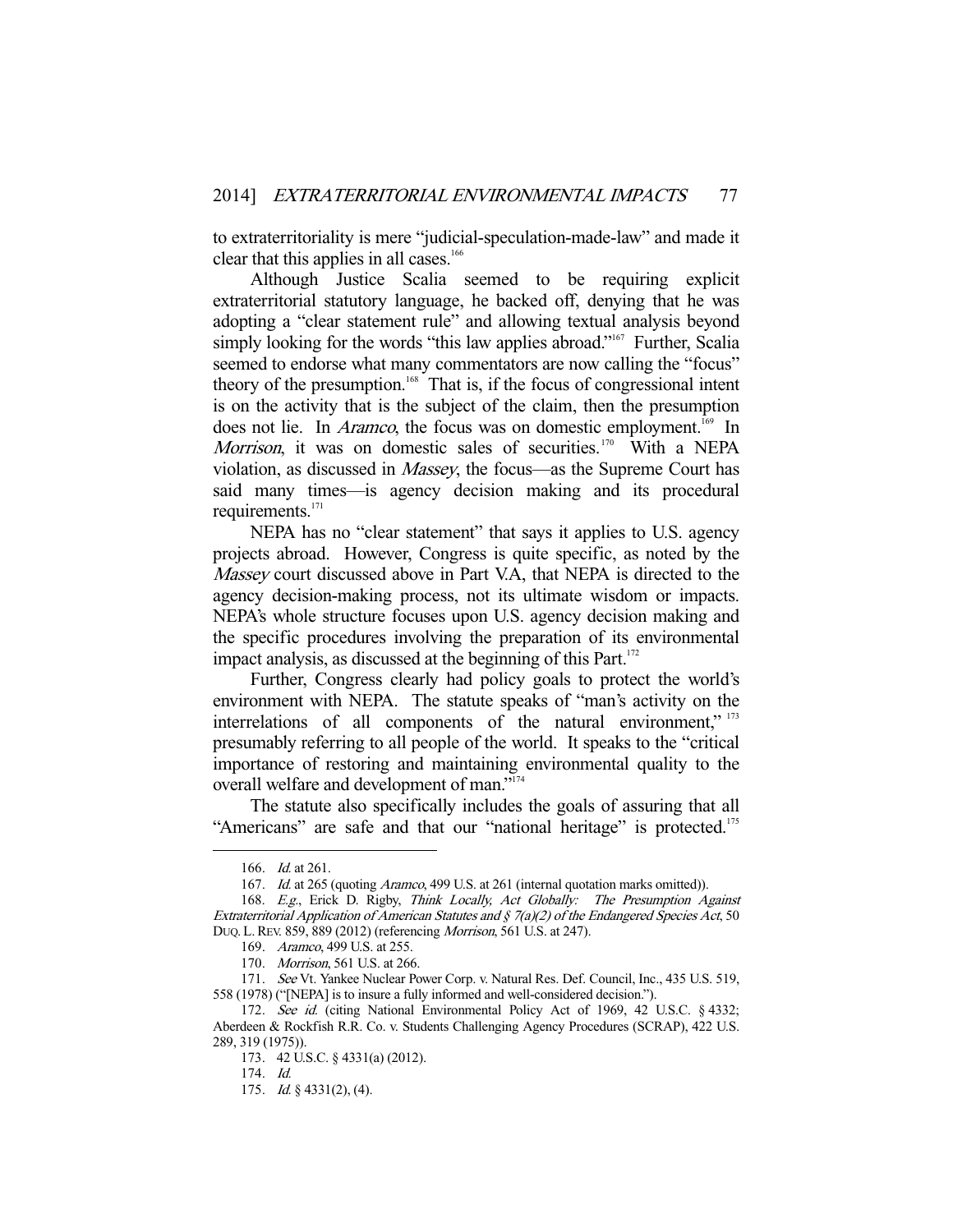Furthermore, the statute states that Congress recognizes that "each person should enjoy a healthful environment and that each person has a responsibility to contribute to the preservation and enhancement of the environment."<sup>176</sup>

Moreover, NEPA explicitly references world impacts:

[A]ll agencies of the Federal Government shall—. . . recognize the worldwide and long-range character of environmental problems and, where consistent with the foreign policy of the United States, lend appropriate support to initiatives, resolutions, and programs designed to maximize international cooperation in anticipating and preventing a decline in the quality of mankind's world environment.<sup>177</sup>

Based upon the above-quoted section, Congress seems to be directing U.S. agencies in their NEPA decision making to have a global perspective consistent with U.S. foreign policy. That decision making is exactly what is at issue in Okinawa.

 Other tools of statutory construction suggest NEPA's extraterritoriality. The Council on Environmental Quality (CEQ), an executive office entity charged under NEPA with coordinating and overseeing the nation's environmental policies,<sup>178</sup> issues the fundamental regulations implementing NEPA.<sup>179</sup> Pursuant to its authority, the CEQ's chairman issued a memorandum determining that NEPA's reference to the "human environment" includes other nations.<sup>180</sup> Courts are to give the CEQ's interpretation substantial deference.<sup>181</sup>

 Justice Scalia may have wanted to close the door on a deeper analysis of when the presumption applies. But with a statute like NEPA, the considerations identified by the *Massey* case might still apply, as discussed above, if they illuminate textual analysis in "context" when there is no clear statement as permitted by *Morrison*.<sup>182</sup>

-

 182. Morrison v. Nat'l Austl. Bank, Ltd., 561 U.S. 247, 265 (2010) ("Assuredly context can be consulted as well. But whatever sources of statutory meaning one consults to give 'the most

 <sup>176.</sup> Id. § 4331(c).

<sup>177.</sup> *Id.* § 4332(2)(F) (emphasis added).

 <sup>178.</sup> Id. §§ 4342, 4344.

 <sup>179. 40</sup> C.F.R. §§ 1500-1508 (2013).

 <sup>180.</sup> Russell W. Peterson, Memorandum on the Application of the EIS Requirement to Environmental Impacts Abroad of Major Federal Actions (Sept. 24, 1976), National Environmental Policy Act, 42 Fed. Reg. 61,068 (Dec. 1, 1977).

 <sup>181.</sup> Andrus v. Sierra Club, 442 U.S. 347, 358 (1979) (citing Warm Spring Dam Task Force v. Gribble, 417 U.S. 1301, 1309-10 (1974)). President Carter did issue Executive Order 12114, further refining and restricting how agencies were to implement NEPA internationally; however, the Order is considered ineffective by many commentators and without legal authority. See Karen A. Klick, Note, The Extraterritorial Reach of NEPA's EIS Requirement After Environmental Defense Fund v. Massey, 44 AM. U. L. REV. 291 (1994).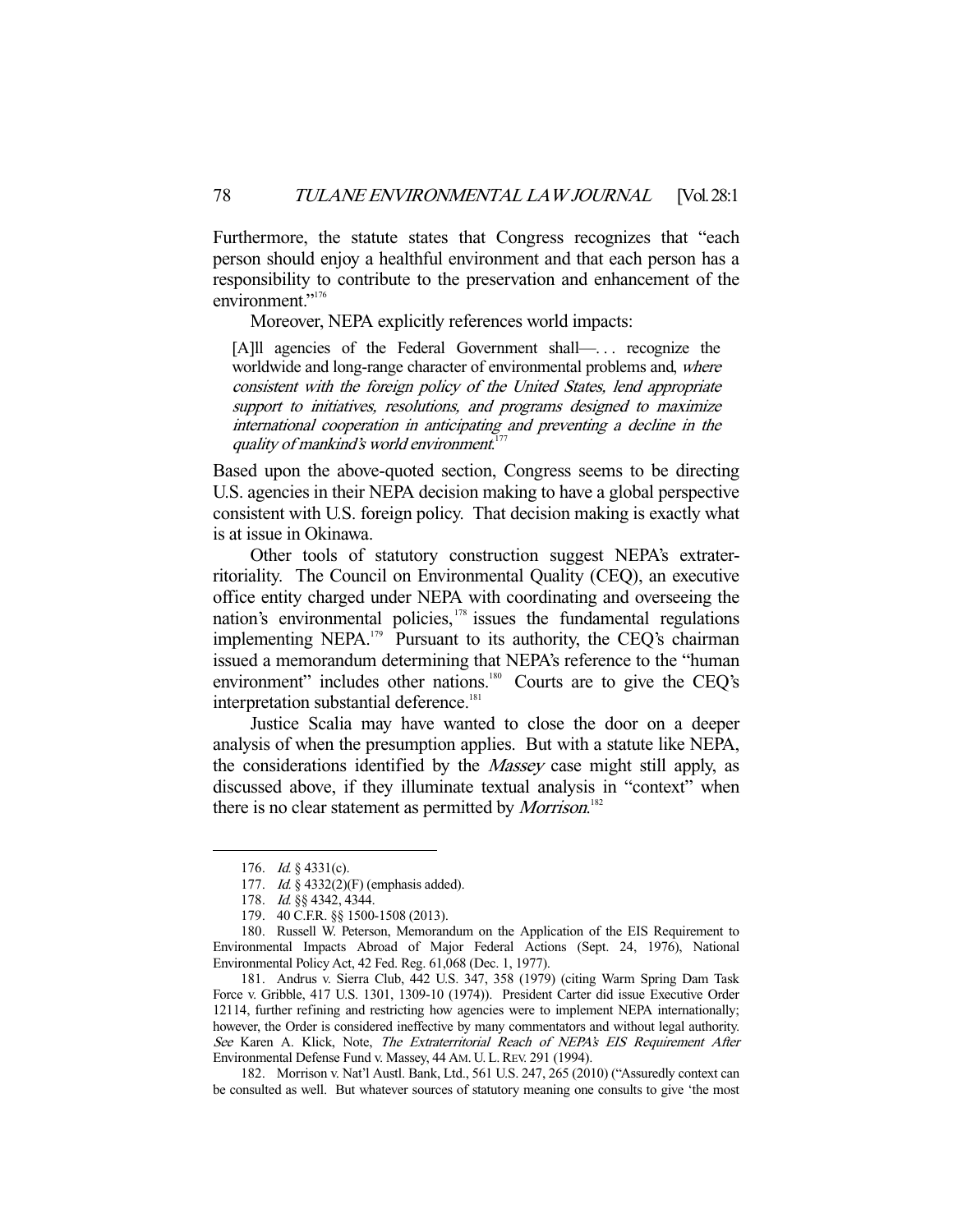The ESA brings an additional array of arguments to bear. Like NEPA, there is no explicit language regarding extraterritoriality. However, also like NEPA, the text reveals that Congress's ambitions had global implications. The United States Court of Appeals for the Eighth Circuit summarized the key language in its decision in Defenders of Wildlife v. Lujan.<sup>183</sup> For example, "the United States has pledged itself as a sovereign state in the international community to conserve to the extent practicable the various species of fish or wildlife and plants facing extinction."184 In listing species to be protected under the ESA, to assure species conservation, the Secretary of the Interior is required to consider species protected by any other country and to inform that country if the species is to be listed.<sup>185</sup> Numerous species outside of the United States have been so designated.<sup>186</sup>

 Pursuant to this language, the Secretary of Interior issued a final rule on January 4, 1978, requiring U.S. agencies to ensure that their activities and programs do not jeopardize endangered species in foreign countries, thus confirming its extraterritoriality.<sup>187</sup> When a new secretary in 1983 tried to reverse course and eliminate extraterritoriality, the Eighth Circuit in *Defenders of Wildlife* struck it down for violating the statute.<sup>188</sup>

 Although the Supreme Court reversed the circuit court's decision, it dodged the issue of extraterritoriality. Instead, it reversed and dismissed the case with its famous holding on standing. 189 As a result, the extraterritoriality of the ESA "remains unsettled and academics have debated Lujan from various angles." <sup>190</sup> Current United States Department of the Interior regulations continue to limit the consultation requirement to federal actions "in the United States or upon the high seas."<sup>191</sup> However, no case law has challenged the Eighth Circuit's analysis in *Defenders of Wildlife* directly, and the court's statutory analysis still seems sound even in light of Morrison.

faithful reading' of the text . . . ." (quoting EEOC v. Arabian Am. Oil Co. (Aramco), 499 U.S. 244, 280 (1991)).

 <sup>183. 911</sup> F.2d 117 (8th Cir. 1990), rev'd on other grounds, 504 U.S. 555 (1992).

 <sup>184.</sup> Endangered Species Act of 1973, 16 U.S.C. § 1531(a)(4) (2012).

<sup>185.</sup> *Id.* § 1533(b)(1)(B)(i)-(ii), (b)(5)(B).

 <sup>186.</sup> Lujan, 911 F.2d at 119 (citing Defenders of Wildlife v. Hodel, 851 F.2d 1035, 1040 (8th Cir. 1988)).

 <sup>187.</sup> Interagency Cooperation—Endangered Species Act of 1973, 43 Fed. Reg. 874, 875 (Jan. 4, 1978) (codified at 16 C.F.R. pt. 402).

<sup>188.</sup> Lujan, 911 F.2d at 125.

 <sup>189.</sup> Lujan v. Defenders of Wildlife, 504 U.S. 555, 578 (1992).

 <sup>190.</sup> Rigby, supra note 168, at 860 (discussing 16 U.S.C. § 1536(a)(2)).

 <sup>191. 50</sup> C.F.R. § 402.01(a) (2013).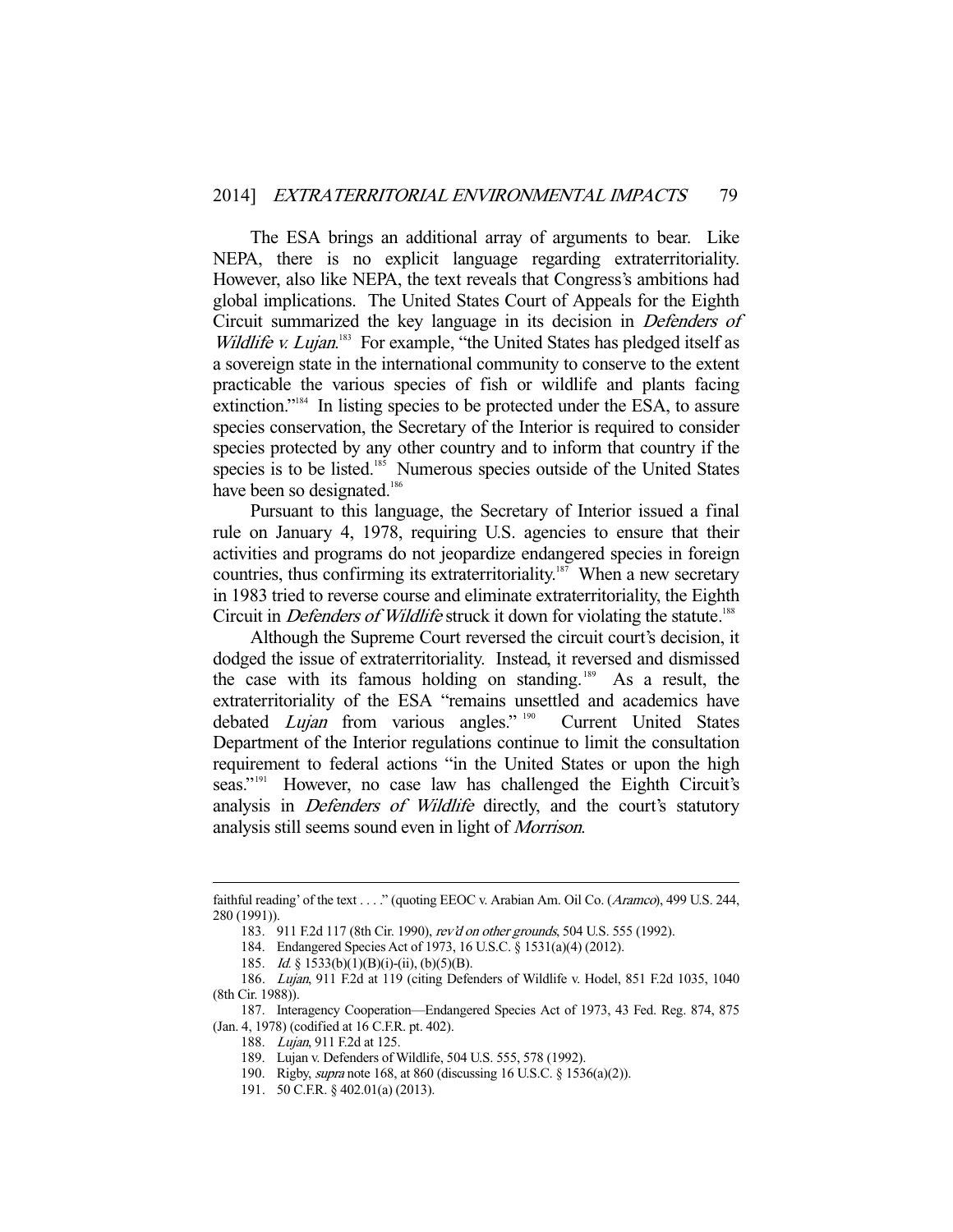#### C. A Separate Line of Cases Sustaining the ESA's Authority Under the Commerce Clause Strengthens the ESA's Extraterritoriality

 An additional line of cases sustaining the ESA's authority under the Commerce Clause also supports rejecting the presumption's application to the ESA. Federal judges have repeatedly found that Congress recognized the importance of protecting biodiversity to assure the continuing and future "availability of a wide variety of species to interstate commerce."192 As the House Report accompanying the ESA put it, by pushing species towards extinction, "we threaten their—and our own—genetic heritage. The value of this genetic heritage is, quite literally, incalculable."<sup>193</sup>

 Thus, what happens globally with endangered species does affect what happens locally, placing the impacts within our own border. Applying the ESA to U.S. projects taking place beyond our borders is, in that sense, not extraterritorial because the ultimate effects are local. Using an analogous approach, the Ninth Circuit applied CERCLA to a Canadian company whose release of hazardous substances eventually travelled to a river in the United States and threatened further contamination, finding no issue of extraterritoriality.<sup>194</sup>

 One might argue that the fate of the Okinawa dugong, given its marginal numbers located in a distant shoreline, will never impact U.S. interstate commerce. The courts, however, consider biodiversity's potential future benefits in ESA analysis.<sup>195</sup> The Senate Report accompanying the ESA stated no animal could be said to be de minimis for purpose of biodiversity for if "a species is lost, its distinctive gene material, which may subsequently prove invaluable to mankind in improving domestic animals or increasing resistance to disease or

 <sup>192.</sup> Nat'l Ass'n of Home Builders v. Babbitt, 130 F.3d 1041, 1050 (D.C. Cir. 1997) (quoting H.R. REP. No. 93-412, at 4-5 (1973)); see San Luis & Delta-Mendota Water Auth. v. Salazar, 638 F.3d 1163, 1176 (9th Cir. 2011) (citing United States v. Bramble, 103 F.3d 1475, 1481 (9th Cir. 1996); Tenn. Valley Auth. v. Hill, 437 U.S. 153, 178-79 (1978)) ("The ESA protects the future and unanticipated interstate-commerce value of species."); see also GDF Realty Invs., Ltd. v. Norton, 326 F.3d 622, 640 (5th Cir. 2003) ("[O]ur analysis of the interdependence of species compels the conclusion that regulated takes under [the] ESA do affect interstate commerce."); Rancho Viejo, LLC v. Norton, 323 F.3d 1062, 1066-67 (D.C. Cir. 2003).

 <sup>193.</sup> In re Delta Smelt Consol. Cases, 663 F. Supp. 2d 922, 941 (E.D. Cal. 2009) (quoting H.R.REP. NO. 93-412, at 4 (1973)) aff'd, 638 F.3d 1163 (9th Cir. 2011)).

 <sup>194.</sup> Pakootas v. Teck Cominco Metals, Ltd., 452 F.3d 1066, 1079 (9th Cir. 2006).

 <sup>195.</sup> Conservation Force v. Manning, 301 F.3d 985, 994 n.8 (9th Cir. 2002) (quoting Nat'l Ass'n of Home Builders, 130 F.3d at 1052). Judge Wald in National Ass'n of Home Builders referred to a species' "option value," 130 F.3d at 1053, while Judge Henderson cited the "interconnectedness of species and ecosystem." Id. at 1059 (Henderson, J., concurring).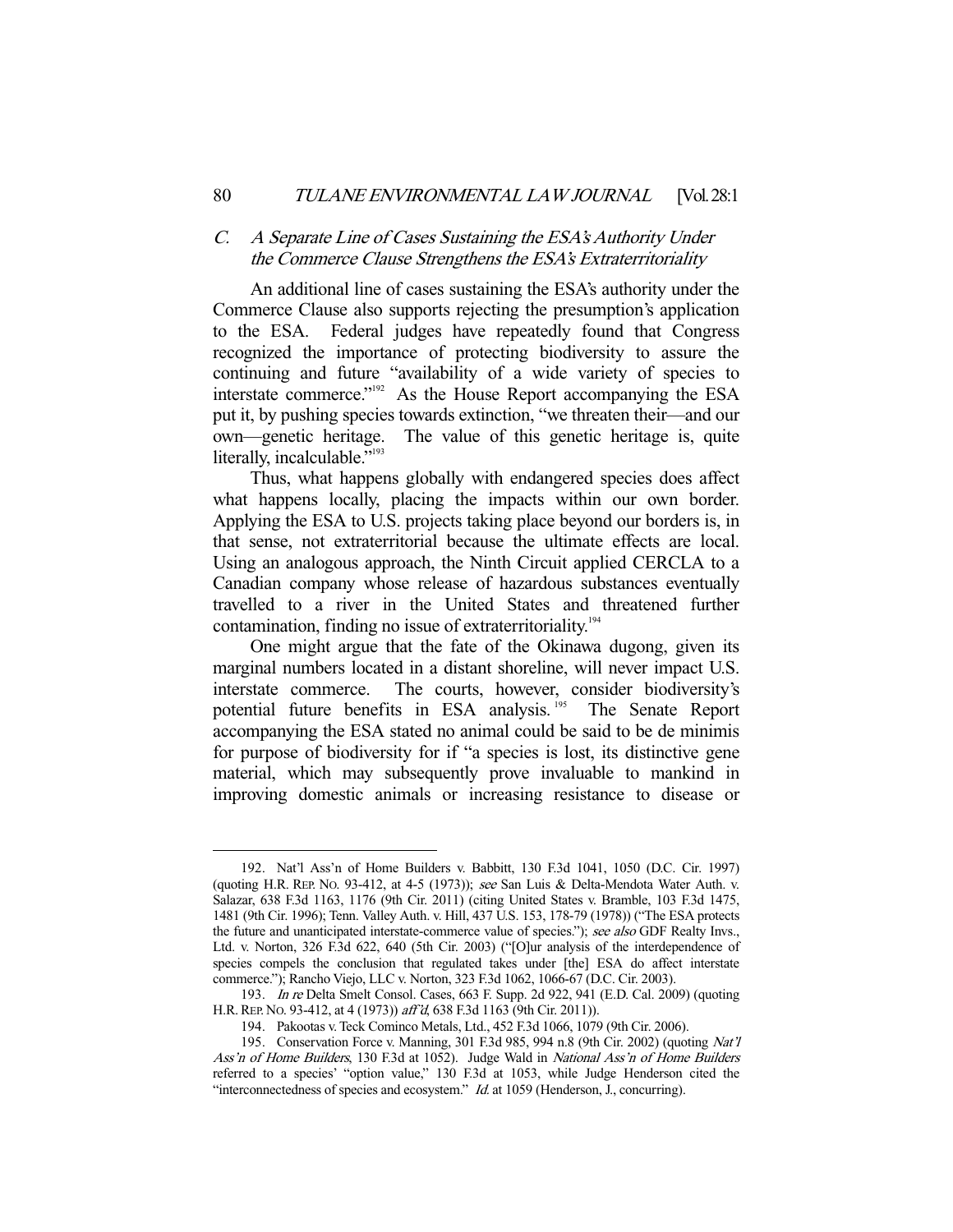environmental contamination, is also irretrievably lost."<sup>196</sup> Further, the Supreme Court in *Gonzales v. Raich*, a decision upholding the regulation of locally grown marijuana,<sup>197</sup> determined, "[W]hen 'a general regulatory statute bears a substantial relation to commerce, the *de minimis* character of individual instances arising under that statute is of no consequence.'"198

 The Supreme Court and various circuits have held that the presumption against extraterritoriality gives way when activities outside U.S. borders affect activities within U.S. borders.<sup>199</sup> Admittedly, the Supreme Court has now rejected the traditional "effects" test in Morrison. However, as Justice Stevens pointed out and Scalia seemingly has concurred, what was once the effects test may still be relevant if Congress's intent, as shown through text and legislative documents, were to address those local effects.<sup>201</sup>

 In sum, Congress intended the ESA to address the loss of biodiversity by even one endangered species because those impacts could affect interstate commerce and the future health and survival of the American people. It sought to address those impacts by regulating the decisions of U.S. agencies that cause those impacts. U.S. law should therefore be applied to protect the Okinawa dugong.

## VI. RECONCILING EXTRATERRITORIALITY, ENVIRONMENTAL JUSTICE, AND JUDICIAL MILITARISM WITH OKINAWA

 As discussed above, there are considerable legal arguments for applying NEPA and the ESA to the Okinawa base relocation. NEPA and the ESA's extraterritoriality is bolstered by the nation's commitment over the past twenty years to the principles of environmental justice. At the same time, a modern "Judicial Militarism" in the federal courts gives great deference to the U.S. military. Resolving these two seemingly opposed doctrines is key to achieving justice in Okinawa.

 <sup>196.</sup> Nat'l Ass'n of Home Builders, 130 F.3d at 1051 (quoting S. REP. NO. 91-526, at 3 (1969)).

 <sup>197. 545</sup> U.S. 1 (2005).

<sup>198.</sup> Id. at 17 (quoting United States v. Lopez, 514 U.S. 549, 558 (1995)).

 <sup>199.</sup> Knox, supra note 162, at 392-93 nn.250, 260-261. The Massey court noted these cases, mostly involving patent, antitrust, or trademark laws, in its decision. Envtl. Def. Fund, Inc. v. Massey, 986 F.2d 528, 531 (D.C. Cir. 1993) (citing Steele v. Bulova Watch Co., 344 U.S. 280 (1952); United States v. Aluminum Co. of Am., 148 F.2d 416 (2d Cir. 1945); Laker Airways Ltd. v. Sabena, Belgian World Airlines, 731 F.2d 909 (D.C. Cir. 1984); Schoenbaum v. Firstbrook, 405 F.2d 200 (2d Cir. 1968)).

 <sup>200.</sup> Morrison v. Nat'l Austl. Bank, Ltd., 561 U.S. 247, 261 (2010).

 <sup>201.</sup> Id. at 279 (Stevens, J., concurring) (quoting Sale v. Haitian Ctrs. Council, Inc., 509 U.S. 155, 177 (1993)).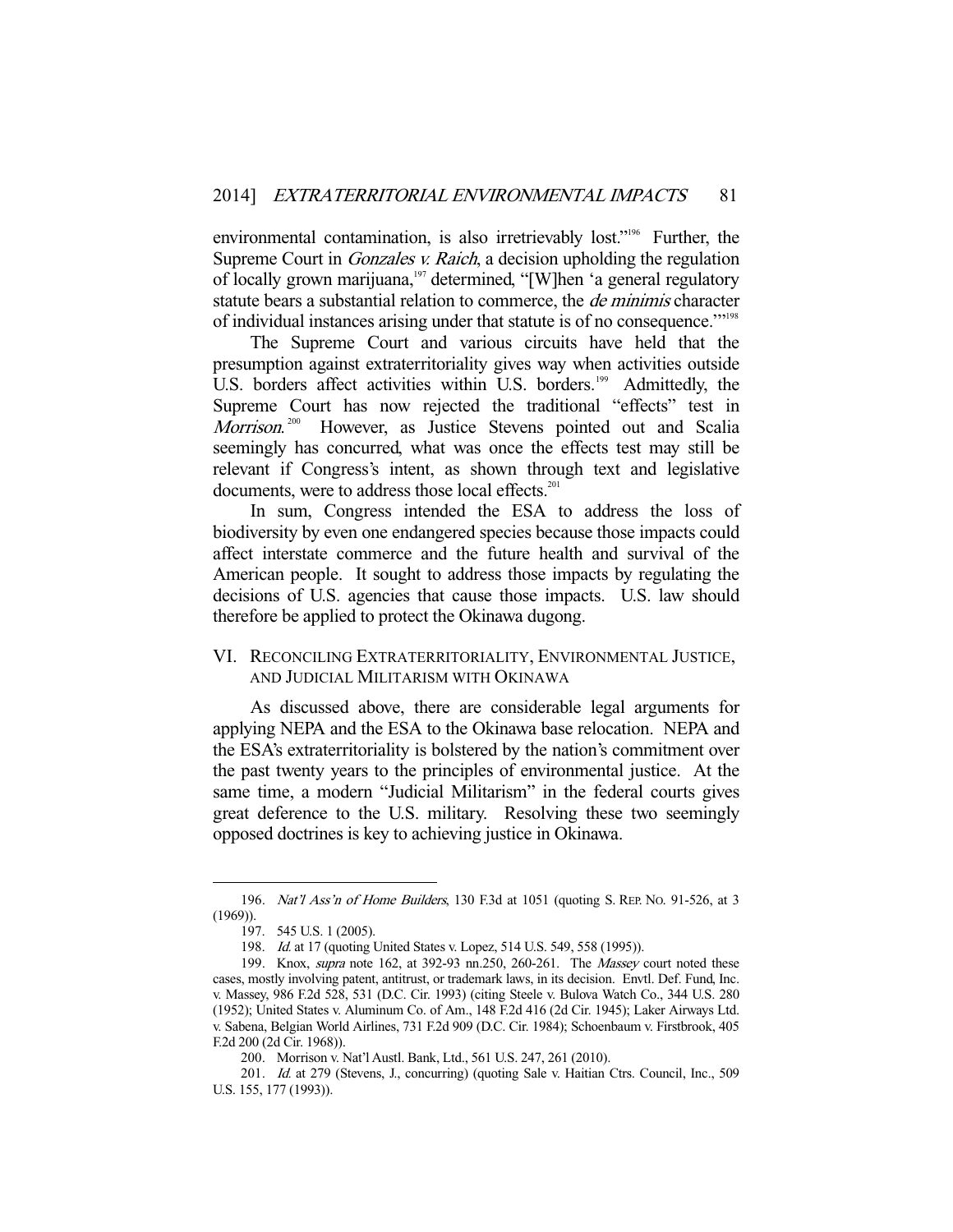# A. Applying NEPA and the ESA to the Okinawa Base Siting Is Consistent with the Environmental Justice Doctrine Incorporated into Federal Decision Making

 On the federal level, "environmental justice" is an executive branch doctrine ultimately based on the United States Constitution's guarantee of "equal protection" and various federal laws.<sup>202</sup> It has been left undisturbed by Congress and administrations of different political parties for the past twenty years.

 Environmental justice as a doctrine began with a social protest movement in the 1980s.<sup>203</sup> The United States Environmental Protection Agency (EPA) under the George W. Bush Administration began reporting and documenting the problem in the United States.<sup>204</sup> The social movement reached a national consensus in what was declared to be a "People of Color Environmental Leadership Summit" in 1991.<sup>205</sup> That Summit was notable for not only the convening of national activists, but also for its articulation of the "Principles of Environmental Justice."<sup>206</sup> These Principles have a global perspective and mark that activists had gathered "to begin to build a national and international movement of all peoples of color to fight the destruction and taking of our lands and communities."<sup>207</sup> Many of the principles reflect this international theme.<sup>208</sup>

 <sup>202.</sup> U.S. CONST. amend. XIV, § 1; Title VI of the Civil Rights Act of 1964, 42 U.S.C. § 2000d (2012); National Environmental Policy Act of 1969, 42 U.S.C. § 4321 (2012); see Memorandum on Environmental Justice, 30 WEEKLY COMP. PRES. DOC. 279, 280 (Feb. 11, 1994). The author has comprehensively examined the federal doctrine in Ramo, supra note 126.

<sup>203.</sup> Dollie Burwell & Luke W. Cole, Environmental Justice Comes Full Circle: Warren County Before and After, 1 GOLDEN GATE U. ENVTL. L.J. 9, 10 (2007).

 <sup>204.</sup> See Environmental Equity, Reducing Risk for All Communities (EPA 230-R-92-008), U.S. ENVTL. PROT. AGENCY 2-3 (June 1992), http://www.epa.gov/compliance/ej/resources/reports/ annual-project-reports/reducing\_risk\_com\_vol2.pdf.

<sup>205.</sup> Robert D. Bullard, *Environmental Justice in the 21st Century*, ENVTL. JUST. RESOURCE CENTER, http://www.ejrc.cau.edu/ejinthe21century.htm (last visited Sept. 4, 2014) ("The [Summit] was probably the most important single event in the movement's history.").

 <sup>206.</sup> The Principles of Environmental Justice (EJ), supra note 2.

 <sup>207.</sup> Id.

 <sup>208.</sup> Key international principles include:

<sup>2.</sup> Environmental Justice demands that public policy be based on mutual respect and justice for all peoples, free from any form of discrimination or bias.... 5. Environmental Justice affirms the fundamental right to political, economic, cultural and environmental self-determination of all peoples. . . . 10. Environmental Justice considers governmental acts of environmental injustice a violation of international law. . . . 15. Environmental Justice opposes military occupation, repression and exploitation of lands, peoples and cultures, and other life forms.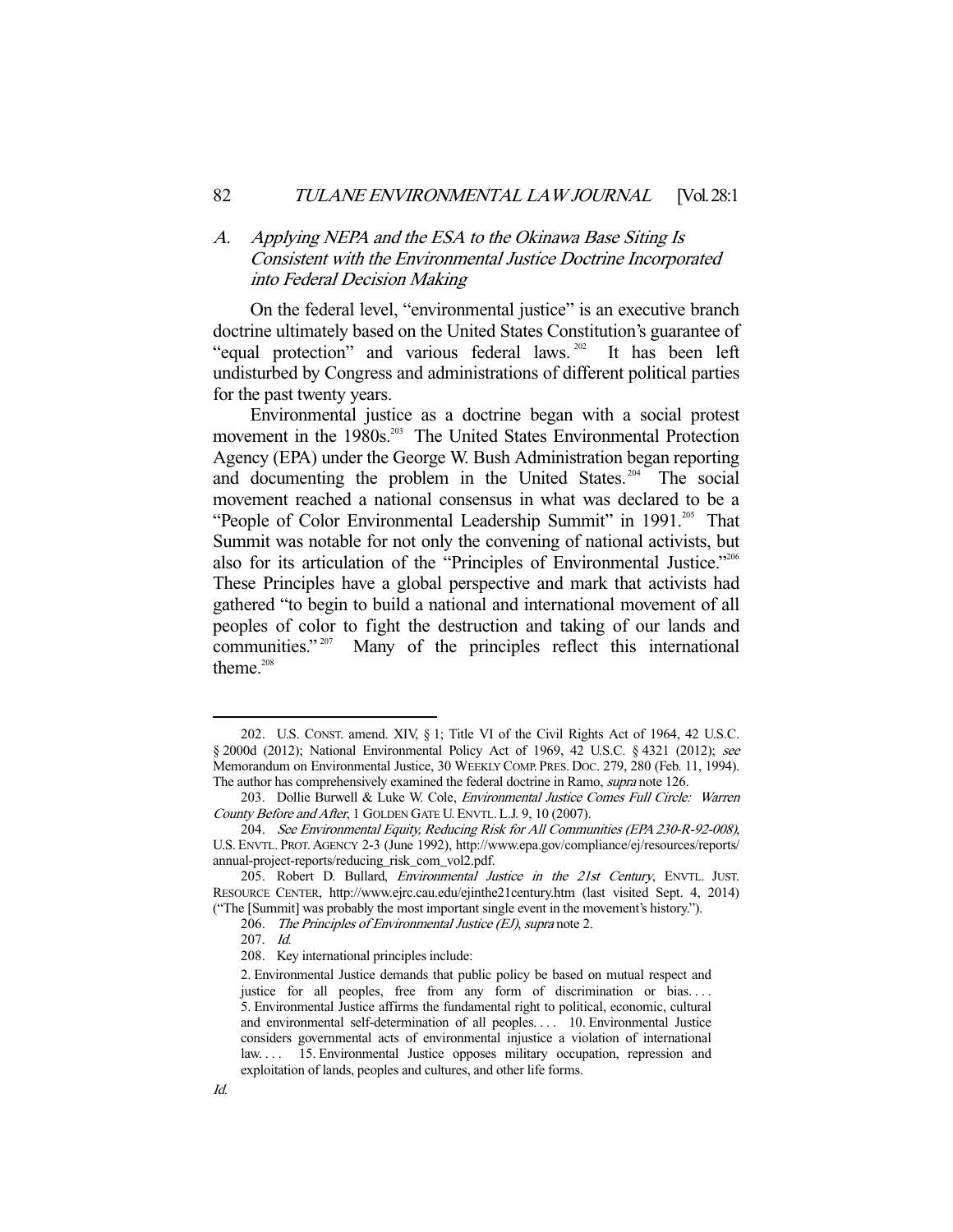The movement culminated in President Clinton's environmental justice executive order addressing "disproportionately high and adverse human health or environmental effects" on "minority" and "low-income populations" in the United States and its territories.<sup>209</sup> The executive order was followed by numerous reports and policies adopted by federal agencies to implement the order.<sup>210</sup> The EPA defined "environmental justice" broadly as

the fair treatment and meaningful involvement of all people regardless of race, color, national origin, or income with respect to the development, implementation, and enforcement of environmental laws, regulations, and policies. . . . Fair treatment means that no group of people should bear a disproportionate share of the negative environmental consequences resulting from industrial, governmental and commercial operations or policies."<sup>211</sup>

 President Clinton identified NEPA as a key tool for environmental justice in his memorandum accompanying his executive order.<sup>212</sup> The EPA has affirmed the relationship between NEPA and environmental justice.<sup>213</sup> Given the disproportionate impacts from military bases in Okinawa on its minority population, discussed in Parts III and IV above, NEPA as well as the ESA seem essential to comprehensively address the environmental justice impacts from the Okinawa base relocation.

## B. A Modern "Judicial Militarism" Nevertheless Gives Great Deference to the Military

 Opposed to the application of environmental justice principles through the extraterritorial use of NEPA or the ESA for the U.S. Okinawa base siting is the increasingly powerful doctrine of great judicial deference in military matters, a kind of "judicial militarism." Historically, as described above, foreign policy concerns were a factor driving the principle against the extraterritoriality of U.S. statutes. Added to this historical wariness is a more modern capitulation to military

 <sup>209.</sup> Exec. Order No. 12,898, 59 Fed. Reg. 7629 (Feb. 16, 1994). The full title is Federal Actions To Address Environmental Justice in Minority Populations and Low-Income Populations. Id.

<sup>210.</sup> E.g., Dep't of Def., Strategy on Environmental Justice, DENIX (Mar. 24, 1995), http://www.denix.osd.mil//references/upload/DoD-Environmental-Justice-Strategy-24-Mar-1995. pdf.

<sup>211.</sup> Environmental Justice, U.S. ENVTL. PROT. AGENCY, http://www.epa.gov/environmental justice/basics/index.html (last updated May 24, 2012).

<sup>212.</sup> Memorandum of Environmental Justice, *supra* note 202, at 280.

 <sup>213.</sup> Final Guidance for Incorporating Environmental Justice Concerns in EPA's NEPA Compliance Analyses, U.S. ENVTL. PROT. AGENCY § 1 (Apr. 1998), http://www.epa.gov/environ mentaljustice/resources/policy-ej-guidance-nepa-epa0498.pdf.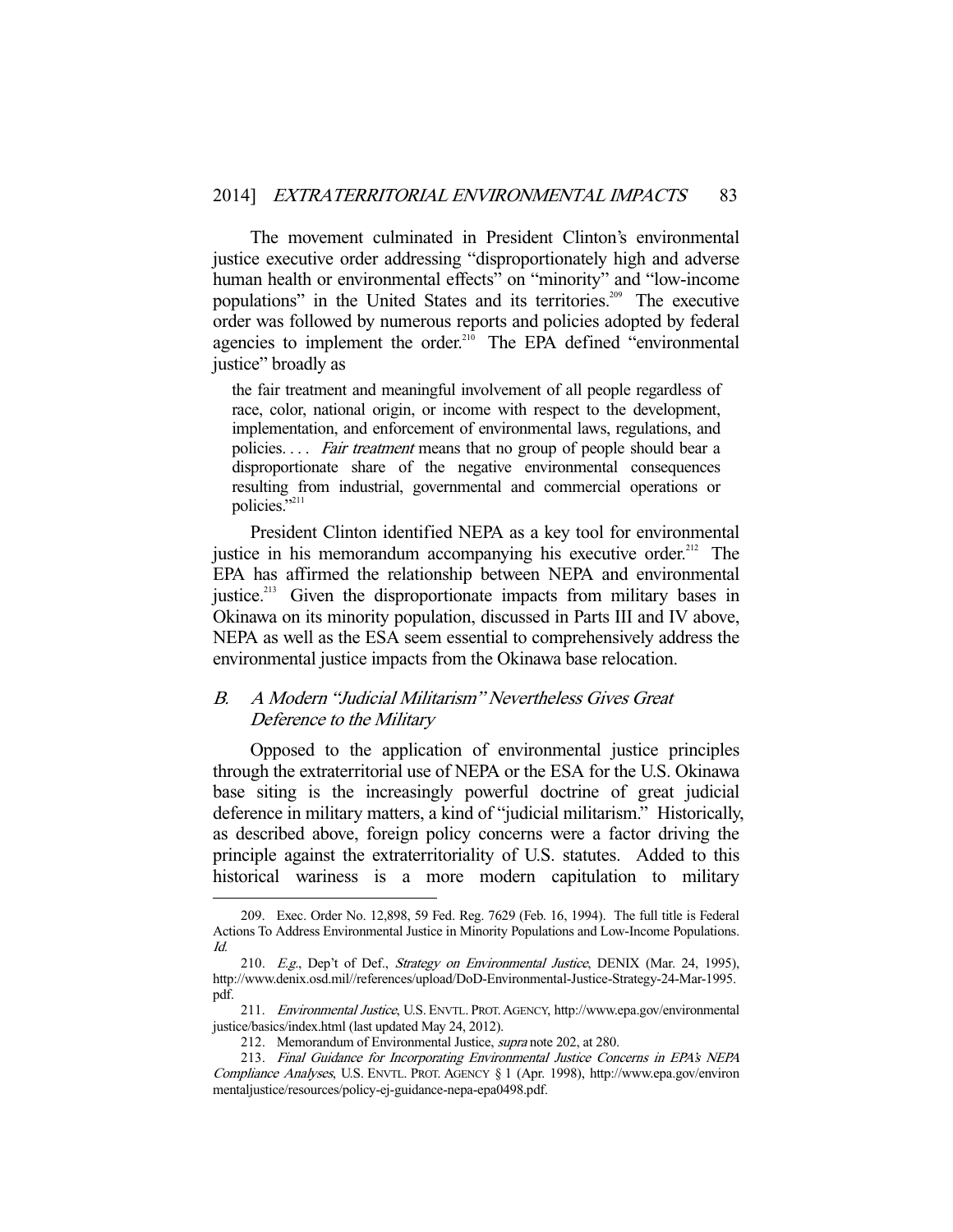considerations in the context of a culture where "Americans are enthralled with military power."<sup>214</sup>

 The aftermath of the Vietnam War was a crucial time for the country as it reconsidered its attitude towards the military. As Boston University Professor Andrew J. Bacevich, a Vietnam Veteran, put it: "The new American militarism made its appearance in reaction to the 1960s and especially to Vietnam."215

 For most Americans, the Vietnam War was seen as a disaster that should never be repeated, and it is no surprise that Senator McGovern's campaign theme for President in 1972 was that the United States should come home.<sup>216</sup> The neoconservatives learned a different lesson. For them, "military power—not merely adequate, but superior power—was for the United States a sine qua non."217 Vietnam was a disaster because the military was restrained and not allowed to do its job. As President Reagan put it: "They came home without a victory not because they'd been defeated, but because they'd been denied permission to win."<sup>218</sup>

 As this post-Vietnam militarism evolved, the U.S. military emphasized the need to intervene with overwhelming force, without undue interference from civilian institutions.<sup>219</sup> Perpetual military preparedness around the world was the preeminent strategy, with bases in more than  $100$  countries<sup>220</sup> and an isolated voluntary military firmly supported, if not participated in, by the general public. $221$ 

 Supreme Court decisions involving the military reflected these political dynamics and changes. In the 1950s and '60s, the Court had no hesitation in reigning in military jurisdiction, noting its anti-democratic characteristics. In Reid v. Covert, the Supreme Court, in a 6-2 decision, held that military criminal jurisdiction overseas during times of peace does not extend to civilian dependents, upholding the civilian court's

 <sup>214.</sup> ANDREW J. BACEVICH, THE NEW AMERICAN MILITARISM: HOW AMERICANS ARE SEDUCED BY WAR 1 (2013).

<sup>215.</sup> Id. at 5-6 (citing Norman Podhoretz, Making the World Safe for Communism, COMMENTARY (Apr. 1, 1976), http://www.commentarymagazine.com/article/making-the-worldsafe-for-communism/).

 <sup>216.</sup> Id. at 74.

<sup>217.</sup> Id. (citing Norman Podhoretz, The Neo-Conservative Anguish over Reagan's Foreign Policy, N.Y.TIMES, May 2, 1982, (Magazine), at 30).

 <sup>218.</sup> Id. at 107 (quoting Ronald Reagan, Remarks on Presenting the Medal of Honor to Master Sergeant Roy P. Benavidez, AM. PRESIDENCY PROJECT (Feb. 24, 1981), http://www. presidency.ucsb.edu/ws/?pid=43454).

<sup>219.</sup> *Id.* at 48, 51-52.

<sup>220.</sup> Id. at 17 (citing CHALMERS JOHNSON, THE SORROWS OF EMPIRE, MILITARISM, SECRECY, AND THE END OF THE REPUBLIC 154 (2004)).

<sup>221.</sup> *Id.* at 22-23.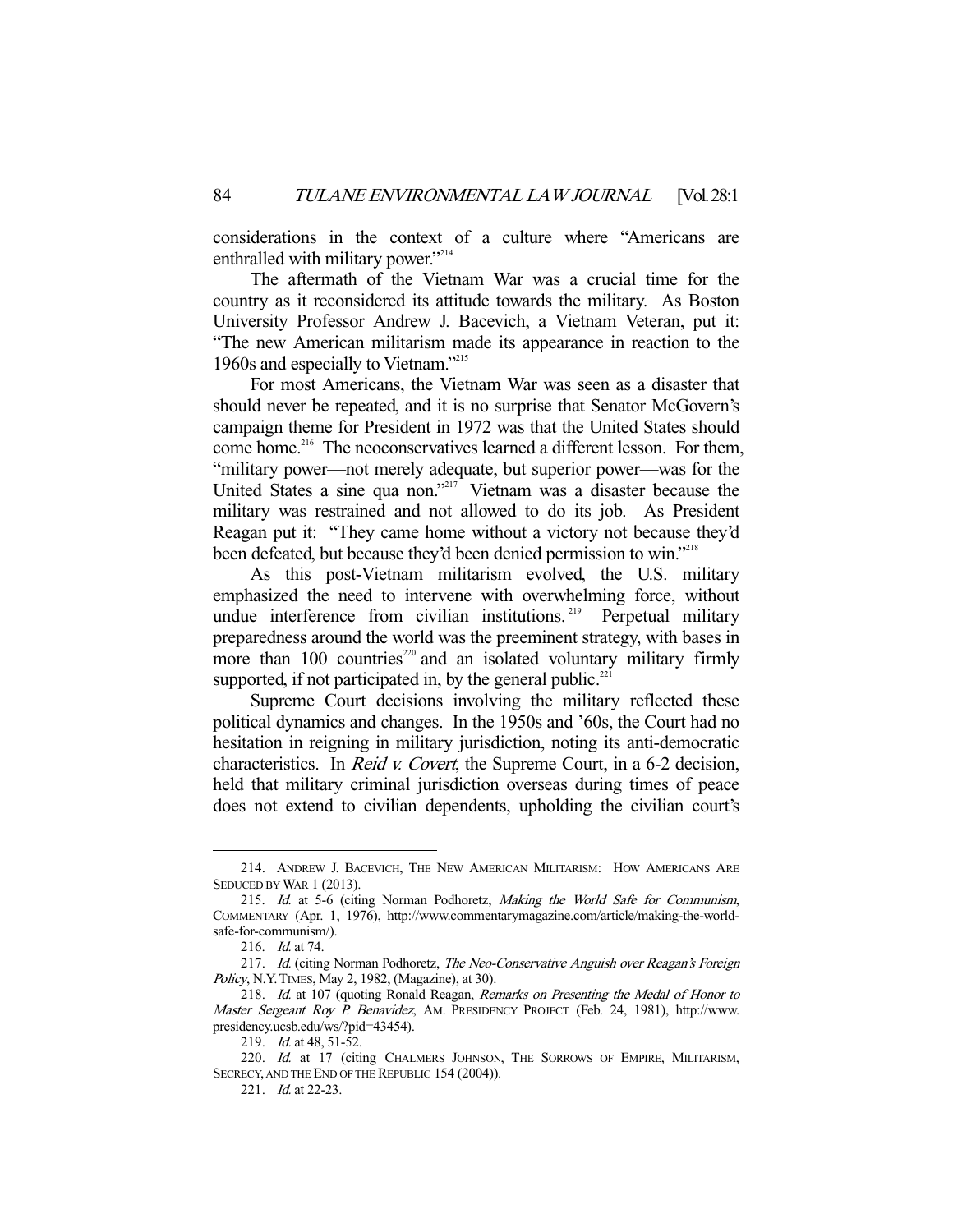ability to issue a writ of habeas corpus.<sup>222</sup> Justice Black, in a plurality opinion for the Court, which included Chief Justice Warren and Justices Douglas and Brennan, stated, "Every extension of military jurisdiction is an encroachment on the jurisdiction of the civil courts, and, more important, acts as a deprivation of the right to jury trial and of other treasured constitutional protections."223 Justice Black went further by noting the Founders' Constitution's healthy distrust of the military, "a necessary institution, but one dangerous to liberty if not confined within its essential bounds. Their fears were rooted in history. They knew that ancient republics had been overthrown by their military leaders."<sup>224</sup> Justice Black also rejected that Cold War tensions and the need for military preparedness were sufficient bases for the expansion of military jurisdiction where there was no actual conflict. $225$ 

 Similarly, the Supreme Court restricted jurisdiction over discharged soldiers,<sup>226</sup> civilian overseas employees,<sup>227</sup> and even those in the service where their crimes are not "service connected."<sup>228</sup> By 1972, the Supreme Court was even willing to assert civilian judicial control over a serviceman claiming to be a conscientious objector facing a courtmartial for refusing to board a plane to Vietnam.<sup>229</sup> The Court in *Parisi v.* Davidson unanimously found no reason to restrain civilian jurisdiction out of "comity" for a pending military court-martial.<sup>230</sup> Justice Douglas's concurrence in Parisi is a bold assertion of the need for civilian courts "to keep the military within bounds."<sup>231</sup> According to Justice Douglas: "[T]he Pentagon is not yet sovereign. The military is simply another administrative agency, insofar as judicial review is concerned."<sup>2322</sup>

 But once the Nixon appointees Justice William Rehnquist and Chief Justice Warren Burger were on the Court, and with the new conservative doctrine that the Vietnam disaster was a result of civilian meddling in the military's affairs, the tide began to shift towards judicial militarism. With Justice Rehnquist participating, Chief Justice Burger in a 5-4 decision in

 <sup>222. 354</sup> U.S. 1, 39-40 (1957).

<sup>223.</sup> *Id.* at 21.

<sup>224.</sup> *Id.* at 23-24.

<sup>225.</sup> See id. at 35.

 <sup>226.</sup> United States ex rel. Toth v. Quarles, 350 U.S. 11, 15 (1955) (quoting U.S.CONST. art. I, § 8, cl. 14).

<sup>227.</sup> McElroy v. United States ex rel. Guagliardo, 361 U.S. 281, 287 (1959).

 <sup>228.</sup> O'Callahan v. Parker, 395 U.S. 258, 272-73 (1969).

 <sup>229.</sup> Parisi v. Davidson, 405 U.S. 34, 45 (1972).

<sup>230.</sup> Id. at 46. Notably the new Justice Rehnquist, appointed by President Nixon, did not participate in the case.

<sup>231.</sup> *Id.* at 49 (Douglas, J., concurring).

<sup>232.</sup> Id. at 51 (citing Comment, supra note 1, at 377-78).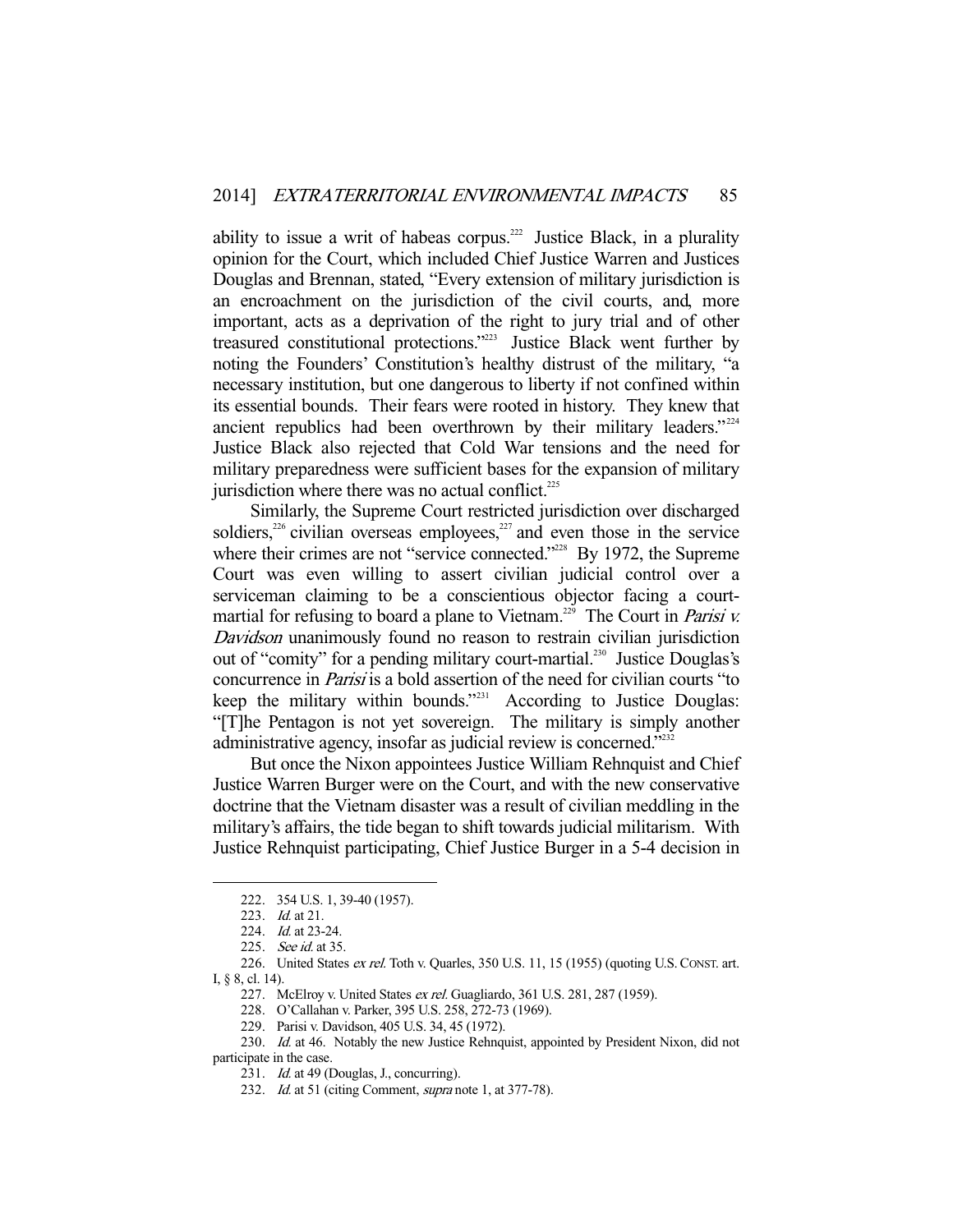Laird v. Tatum upheld a military domestic intelligence-gathering program from a challenge, 233 arguing that there was no justiciable controversy because the mere existence of the program did not constitute a present or future harm.<sup>234</sup>

 Justice Douglas vehemently dissented: "Our tradition reflects a desire for civilian supremacy and subordination of military power."235 He further emphasized the difference between judicial deference in peacetime to a time of declared war: "In times of peace, the factors leading to an extraordinary deference to claims of military necessity have naturally not been as weighty. This has been true even in the all too imperfect peace that has been our lot for the past fifteen years—and quite rightly so, in my judgment."<sup>236</sup>

 By 1974, the Supreme Court's new majority fully embraced and articulated this shift towards a judicial militarism. In a 6-2 decision, Justice Rehnquist for the Court in *Parker v. Levy* upheld the courtmartial of an Army Captain for statements against the Vietnam War.<sup>237</sup> The Captain argued that the application of a Uniform Code of Military Justice provision prohibiting "conduct unbecoming an officer and a gentleman<sup>"238</sup> to political statements was improper as unconstitutionally vague.

 Justice Rehnquist's reasoning was dramatically different from the prior court decisions described above. He spoke of the different "military community."<sup>239</sup> He then concluded that a lesser standard of scrutiny applies to the military society than to civilian society "[b]ecause of the factors differentiating military society from civilian society."240

 In one fell swoop, the military went from being just another administrative agency to a "society" entitled to deference as long as it is not arbitrary. Thus even First Amendment protections must be adjusted for the military given that "the different character of the military

 <sup>233. 408</sup> U.S. 1 (1972).

<sup>234.</sup> See id. at 13-16. Justice Burger still feels the need to defend the civilian jurisdiction of the courts over the military, noting the "traditional and strong resistance of Americans to any military intrusion into civilian affairs" and "our traditional insistence on limitations on military operations in peacetime." Id. at 15.

<sup>235.</sup> *Id.* at 19 (Douglas, J., dissenting).

<sup>236.</sup> Id. at 20 (quoting Earl Warren, The Bill of Rights and the Military, 37 N.Y.U. L. REV. 181, 193 (1962)). Notably, those years include the time during the Vietnam War.

 <sup>237. 417</sup> U.S. 733 (1974).

 <sup>238. 10</sup> U.S.C. § 933 (2012).

 <sup>239.</sup> Parker, 417 U.S. at 752.

 <sup>240.</sup> Id. at 756.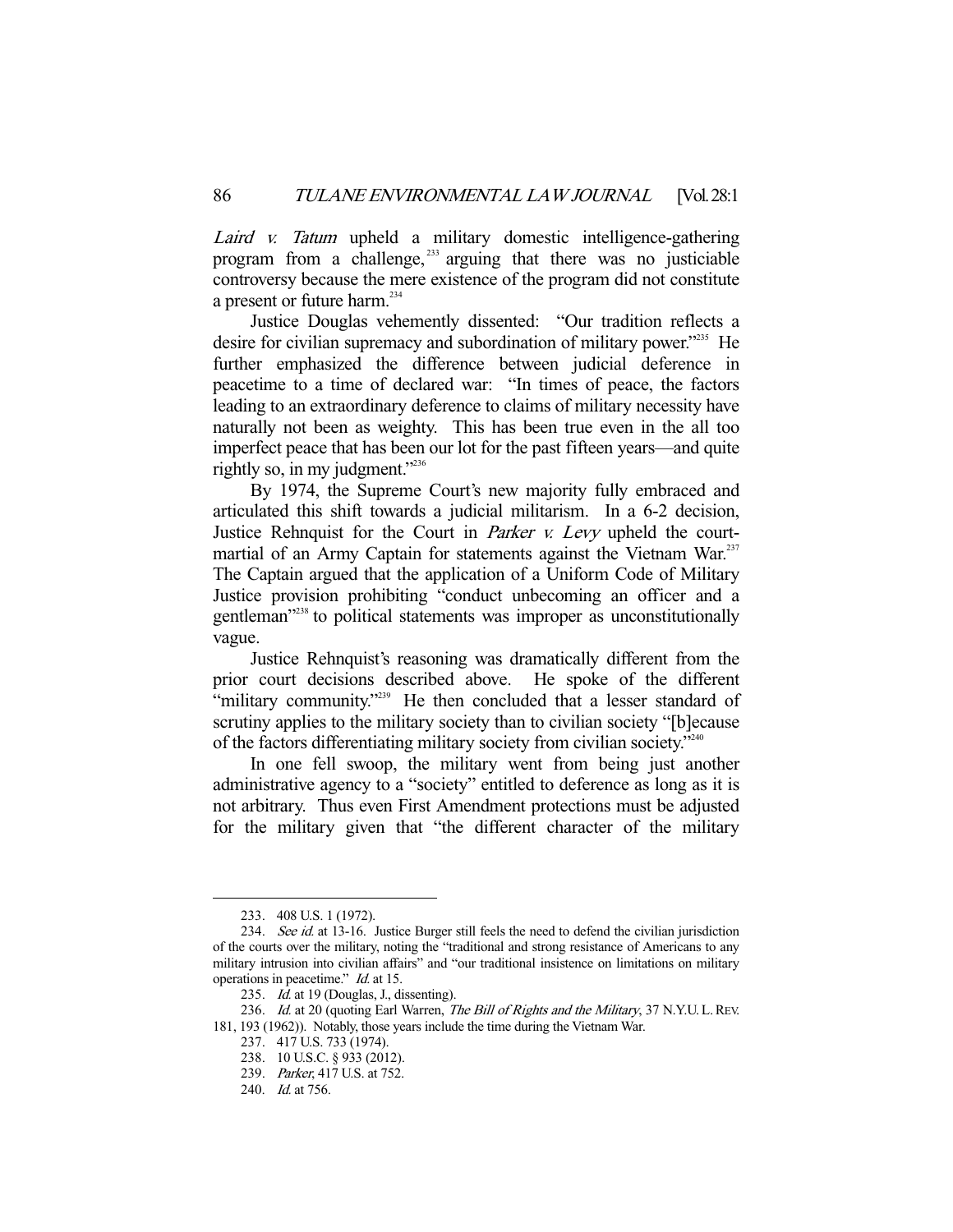community and of the military mission requires a different application of those protections."<sup>241</sup>

 This trend continued in a series of key decisions authored by Justice Rehnquist. In Goldman v. Weinberger, a 5-4 split-court upheld Air Force regulations prohibiting a Rabbi on active duty in a health clinic from wearing a Yarmulke.<sup>242</sup> Justice Rehnquist again wrote of the greater deference given the military "to accomplish its mission:"<sup>243</sup> "[C]ourts must give great deference to the professional judgment of military authorities concerning the relative importance of a particular military interest."244 He complained of courts being "ill-equipped to determine the impact upon discipline that any particular intrusion upon military authority might have."245

 This sweeping deference to the military was new and was properly identified by Justice Brennan in dissent: "The Court, however, evades its responsibility by eliminating, in all but name only, judicial review of military regulations that interfere with the fundamental constitutional rights of service personnel."246 Or as Justice O'Connor stated in dissent, "It is entirely sufficient for the Court if the military perceives a need for uniformity."<sup>247</sup>

 One year later, Justice Rehnquist led the charge to overrule O'Callahan v. Parker in Solorio v. United States, which gave the military jurisdiction over service personnel committing non-service connected charges.<sup>248</sup> Justice Rehnquist repeated that courts are "ill-equipped" to address military matters and that judicial deference is at its "apogee" when addressing rules and regulations of the Armed Forces.<sup>249</sup>

# C. Judicial Militarism Has Impacted but Not Eliminated the Application of NEPA and the ESA to the Military

 The Supreme Court's modern deference to the military is having significant impact upon environmental laws. In Weinberger v. Catholic Action of Hawaii/Peace Education Project, Justice Rehnquist for the Court exempted the Navy from preparing an environmental impact statement (EIS) under NEPA before completing weapons storage

<sup>241.</sup> *Id.* at 758.

 <sup>242. 475</sup> U.S. 503 (1986).

<sup>243.</sup> Id. at 507 (citing Chappel v. Wallace, 462 U.S. 294, 300 (1983)).

<sup>244.</sup> *Id.* (citing *Chappel*, 462 U.S. at 305).

<sup>245.</sup> Id. (quoting Chappel, 462 U.S. at 305).

<sup>246.</sup> Id. at 515 (Brennan, J., dissenting).

<sup>247.</sup> *Id.* at 528 (O'Connor, J., dissenting).

 <sup>248. 483</sup> U.S. 435, 448 (1987) (citing Chappel, 462 U.S. at 305).

<sup>249.</sup> *Id.* at 447 (quoting Goldman v. Weinberger, 475 U.S. 503, 508 (1986)).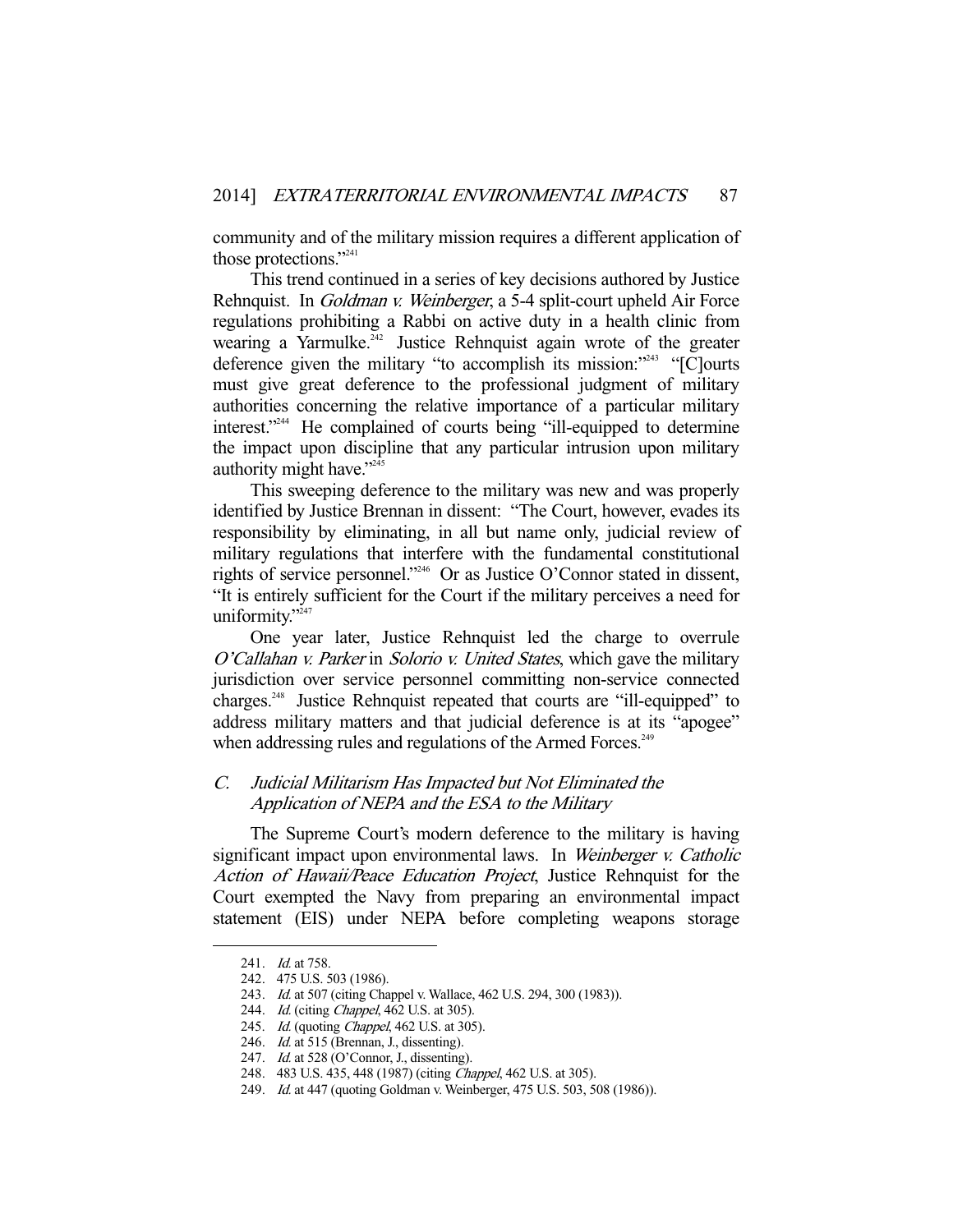facilities in Hawaii that could store nuclear weapons.<sup>250</sup> The Navy had done an environmental impact assessment (EIA), finding no significant impacts, but had failed to evaluate the impacts from storing nuclear weapons because the Navy never reveals if or where it is storing nuclear weapons.<sup>251</sup> The Ninth Circuit suggested that the Navy do a hypothetical EIS to evaluate whether or not nuclear weapons were stored at the site.<sup>252</sup>

 Justice Rehnquist found that the Freedom of Information Act's (FOIA) exception for government secrets applied: "Congress intended that the public's interest in ensuring that federal agencies comply with NEPA must give way to the Government's need to preserve military secrets."<sup>253</sup> Justice Rehnquist rejected the circuit court's attempt to accommodate NEPA to military secrecy through a hypothetical EIS: "[W]e have held that 'public policy forbids the maintenance of any suit in a court of justice, the trial of which would inevitably lead to the disclosure of matters which law itself regards as confidential, and respecting which it will not allow the confidence to be violated."<sup>254</sup>

In Weinberger v. Romero-Barcelo, the Court found that the Navy was subject to the federal Clean Water Act and therefore needed a permit before discharging bombs in a training exercise in the ocean near an island off of Puerto Rico.<sup>255</sup> However, the Court also endorsed the district court's refusal to give an injunction to stop the bombing: "[B]ecause of the importance of the island as a training center, 'the granting of the injunctive relief sought would cause grievous, and perhaps irreparable harm, not only to Defendant Navy, but to the general welfare of the Nation.">256

 More recently the Supreme Court took a more aggressive step in Winter v. Natural Resources Defense Council, Inc. $257$  Chief Justice Roberts, a former clerk to Justice Rehnquist,<sup>258</sup> wrote for a five-vote majority holding that a preliminary injunction to stop the Navy from sonar training off the Southern California coast in a manner to protect marine mammals was inappropriate.<sup>259</sup> Justice Roberts framed the case

 <sup>250. 454</sup> U.S. 139 (1981).

<sup>251.</sup> *Id.* at 141.

 <sup>252.</sup> Id. at 140-41 (citing Catholic Action of Haw./Peace Educ. Project v. Brown, 643 F.2d 569, 572 (9th Cir. 1980)).

<sup>253.</sup> *Id.* at 145.

 <sup>254.</sup> Id. at 146-47 (quoting Totten v. United States, 92 U.S. 105, 107 (1876)).

 <sup>255. 456</sup> U.S. 305, 306-07, 320 (1982).

<sup>256.</sup> Id. at 310 (quoting Barcelo v. Brown, 478 F. Supp. 646, 707 (D.P.R. 1979)).

 <sup>257. 555</sup> U.S. 7, 26 (2008).

<sup>258.</sup> Biographies of Current Justice of the Supreme Court, SUP. CT. U.S., http://www.supremecourt.gov/about/biographies.aspx (last visited July 7, 2014).

 <sup>259.</sup> Winter, 555 U.S. at 24.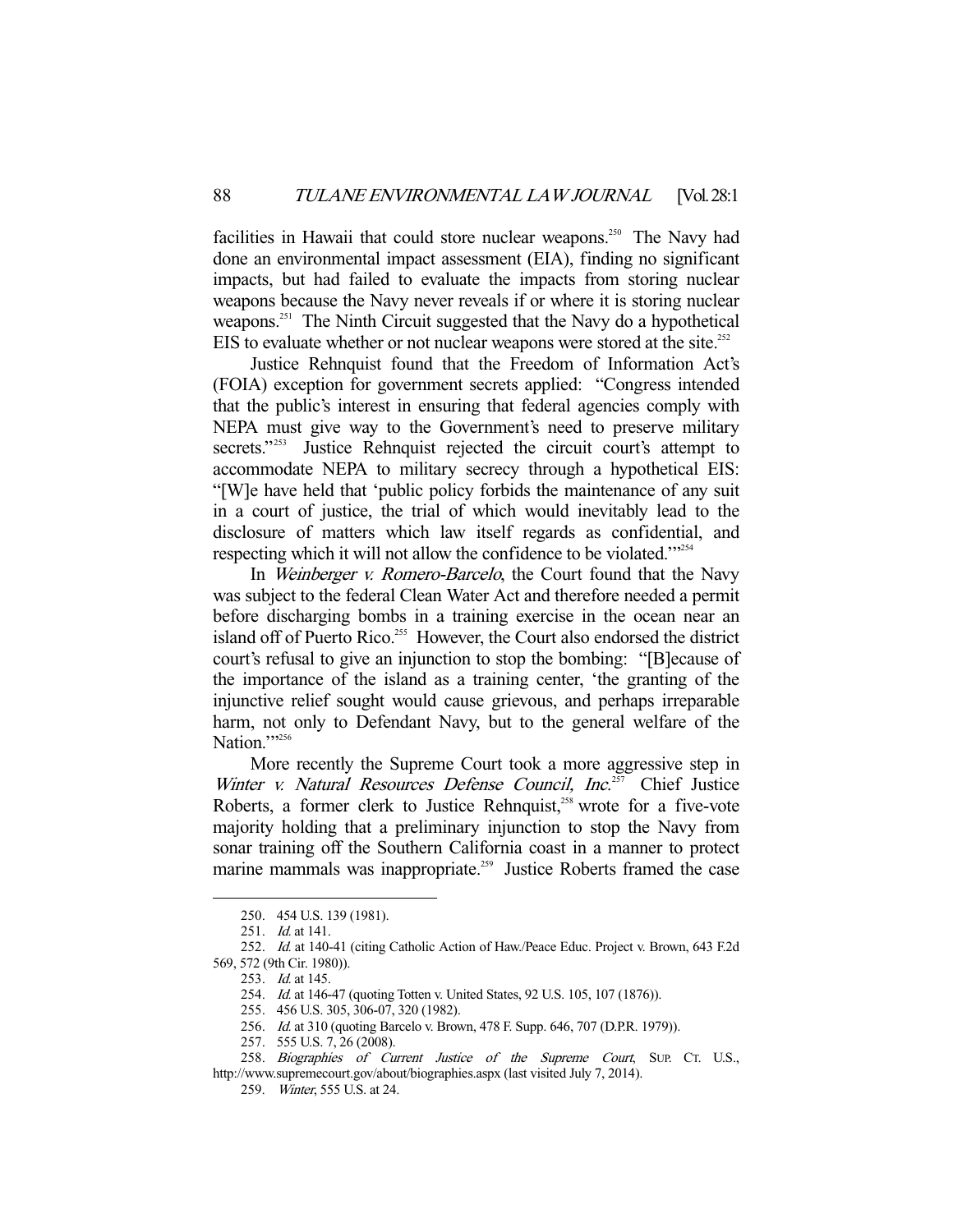as one involving military professional judgment, and once so framed, he discussed the doctrines of great deferral and the inadequacy of the courts to determine the case:

This case involves "complex, subtle, and professional decisions as to the composition, training, equipping, and control of a military force," which are "essentially professional military judgments." We "give great deference to the professional judgment of military authorities concerning the relative importance of a particular military interest." As the Court emphasized just last Term, "neither the Members of this Court nor most federal judges begin the day with briefings that may describe new and serious threats to our Nation and its people."<sup>260</sup>

 Justice Roberts accepted without questioning the Navy's declarations that the district court's restrictions on sonar training in this area of the ocean would jeopardize its "realistic training" exercise that "is of the utmost importance to the Navy and the Nation."261 He concluded that the balance of equities therefore "tip strongly in favor of the Navy":

For the plaintiffs, the most serious possible injury would be harm to an unknown number of the marine mammals that they study and observe. In contrast, forcing the Navy to deploy an inadequately trained antisubmarine force jeopardizes the safety of the fleet. Active sonar is the only reliable technology for detecting and tracking enemy diesel-electric submarines, and the President—the Commander in Chief—has determined that training with active sonar is "essential to national security."<sup>262</sup>

Notice how Justice Roberts converted a single training program in one area of the ocean with restrictions into "an inadequately trained antisubmarine force" that "jeopardizes the safety of the fleet." He did this based on what he characterizes as the "credibly alleged" claim of a threat to national security. $263$ 

 Yet even with this great deference, none of these cases found environmental law to be inapplicable to the U.S. military, nor did the military make that claim. As described above, in *Catholic Action of* Hawaii/Peace Education Project, the Navy did perform an EIA pursuant to NEPA, and the court merely reconciled the FOIA and NEPA. The Navy also was required to obtain a Clean Water Act permit in *Romero*-Barcelo. The Navy in *Winters* did do an EIA, and the Court never

<sup>260.</sup> *Id.* (quoting Gilligan v. Morgan, 413 U.S. 1, 10 (1973); Goldman v. Weinberger, 475 U.S. 503, 507 (1986); Boumedine v. Bush, 553 U.S. 723, 797 (2008)).

<sup>261.</sup> *Id.* at 25.

<sup>262.</sup> Id. at 26 (quoting Appendix to the Petition for a Writ of Certiorari at 232a, Winter, 555 U.S. 7 (No. 07-1239)).

 <sup>263.</sup> Id. at 32-33.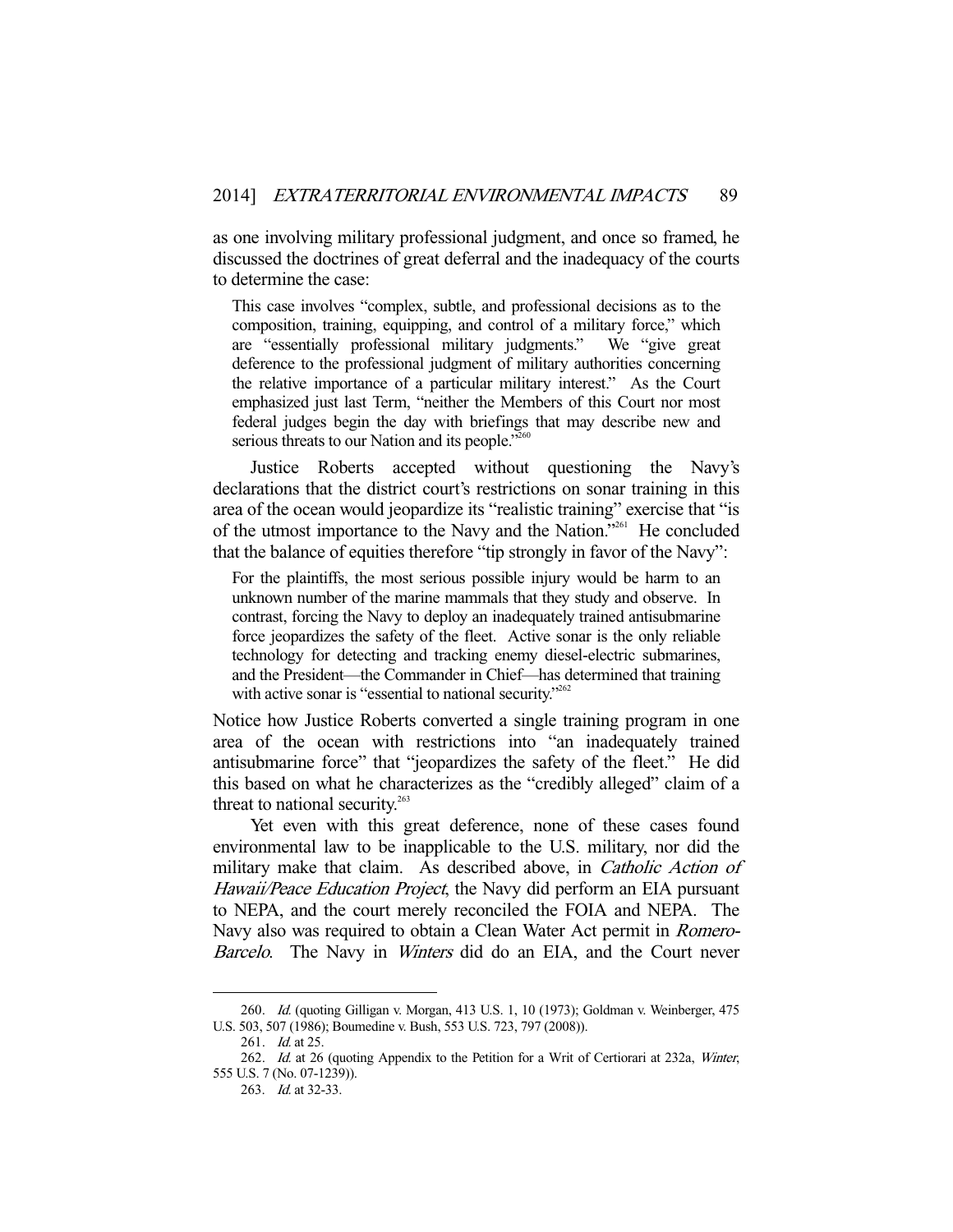reached the issue of whether it needed to do an EIS, only addressing whether an injunction was appropriate. None of these cases preclude applying environmental law to the U.S. military.

# D. Judicial Militarism Should Be Questioned; However, in Okinawa, NEPA and the ESA Do Not Conflict with Military Necessity and Should Apply

 This evolution in deferral to the military's claims of military necessity is daunting for those challenging military authority. However, the historical and ideological roots of this great deferral doctrine may well be worth questioning. There are many reasons to question the political stance that the failure in Vietnam had anything to do with civilian interference with the U.S. military.<sup>264</sup> This questioning may be ripe now as the United States confronts its post-Iraq withdrawal debacle, suggesting that U.S. military misadventures may have more to do with fundamental policy failure than with too much civilian restraint on the military.<sup>265</sup> Judicial militarism is not a constitutional doctrine and should not be of service to political agendas to eliminate the post-Vietnam syndrome and encourage foreign military intervention.

 Yet, even with the full force of this modern capitulation to the "military society," none of these cases weighing military necessity and environmental protection hold the military to be immune from environmental statutes. The key, given the current court's militaristic paradigm, is to show that there is no real conflict between asserting environmental laws' extraterritorially and military necessity.

 There is no dispute that Okinawa still provides a strategic value to the U.S. military, given conflicts with North Korea and China.<sup>266</sup> However, it is a different matter as to the "number of marines necessary

 <sup>264.</sup> Based upon the so-called "Pentagon Papers," it is far more likely the war's failure resulted from bad policy conducted with too little transparency about trying to suppress a war of independence conducted by determined people. See DANIEL ELLSBERG, SECRETS: A MEMOIR OF VIETNAM AND THE PENTAGON PAPERS 249-55 (2002).

<sup>265.</sup> See Peter Beinart, Obama's Disastrous Iraq Policy: An Autopsy, ATLANTIC (June 23, 2014, 12:48 PM), http://www.theatlantic.com/international/archive/2014/06/obamas-disastrousiraq-policy-an-autopsy/373225/, and Fareed Zakaria, Who Lost Iraq? The Iraqis Did, with an Assist from George W. Bush, WASH. POST (June 12, 2012), http://www.washingtonpost.com/ opinions/fareed-zakaria-who-lost-Iraq-the-Iraqis-did-with-an-assist-from-george-w-bush/2014/06/ 12/35c5a418-F25c-11e3-914c-1fbd0614e2d4\_Story.html, for examples of this questioning from different perspectives.

<sup>266.</sup> CHANLETT-AVERY & RINEHART, supra note 25, at 2 ("The U.S. military presence in Japan, and particularly Okinawa, allows it to fulfill its obligations under the 1960 Treaty of Mutual Cooperation and Security to not only defend Japan but to maintain security in the Asia-Pacific region.").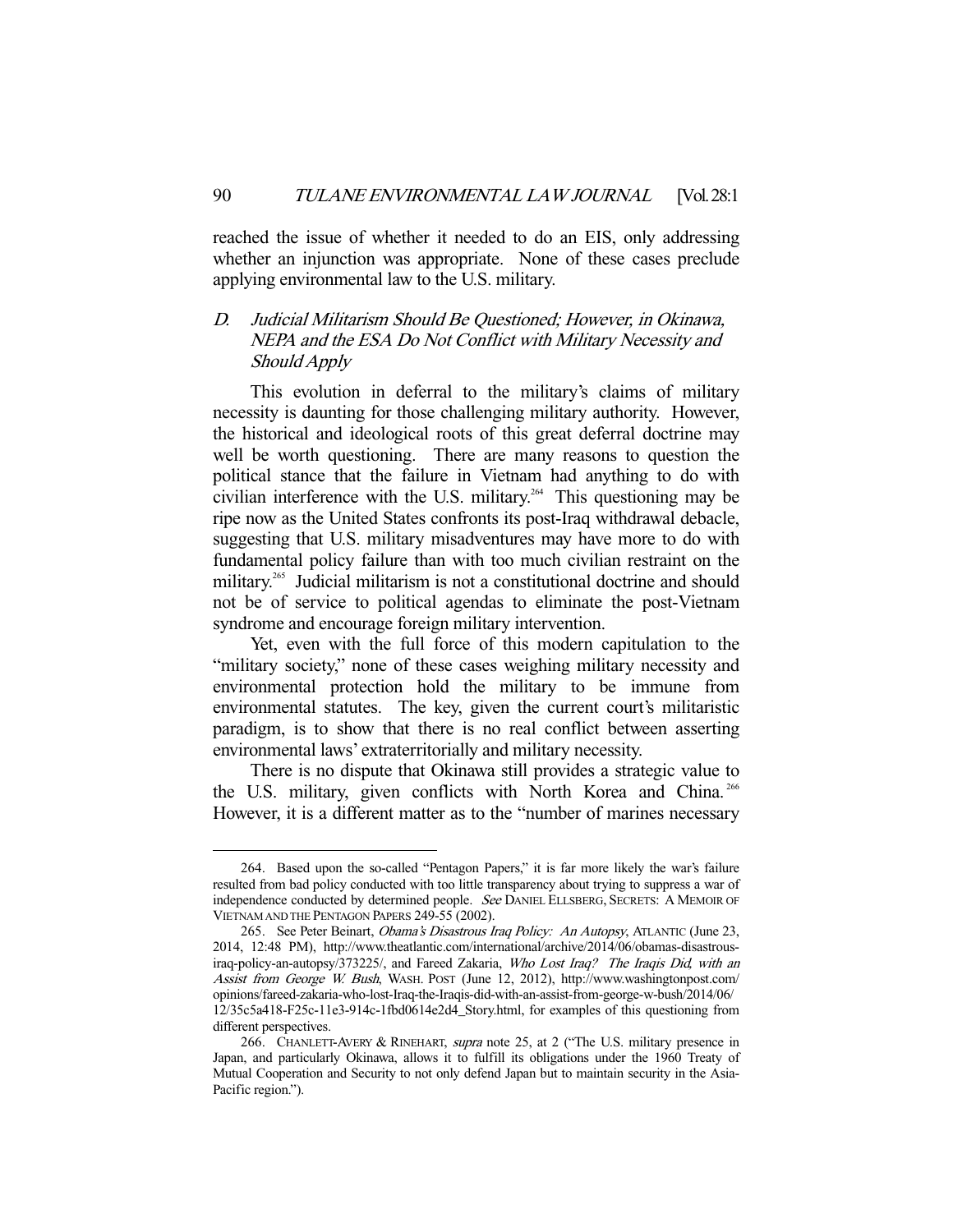to maintain stability" and their specific location.<sup>267</sup> At least three key U.S. senators in 2011 and 2012 questioned the realignment plan and wondered why the MCAS Futenma operations were not consolidated with the Air Force's Kadena Air Base.<sup>268</sup>

 In the case of the Okinawan dugong, where the U.S. military and Japan have taken almost a decade to resolve the location of the MCAS Futenma, there is no immediate necessity for rushing a decision, which allows for a full environmental analysis to be conducted. The problem was not that military necessity prevented the DOD from considering the impacts to the dugong. The DOD claimed it was willing and in fact did consider the impacts with a variety of studies, but they did so in a patently flawed manner.<sup>269</sup>

 Further, the United States and Japan have recognized that applying U.S. environmental laws to U.S. bases is consistent with their national interests. The SCC on September 11, 2000, issued a "Joint Statement of Environment Principles," noting "the increasing importance of protecting the environment."<sup> $270$ </sup> The goal is to prevent "pollution on facilities and areas the use of which is granted to the U.S. armed forces."<sup>271</sup> The methodology for protection is "selecting the more protective standards from relevant U.S. and Japanese laws and regulations."<sup>272</sup> Both countries recognized that there was no conflict with domestic Japanese laws in picking more stringent U.S. laws for compliance: "[U.S. armed forces in Japan] environmental standards generally meet or exceed those set by relevant laws and regulations of Japan."<sup>273</sup>

 The illusion that there is a conflict between military necessity and base siting arose in a case related to the situation in Okinawa, though

 <sup>267.</sup> Id.

<sup>268.</sup> Id. at 11 (referring to Carl Levin, Chairman of the Armed Services Committee; John McCain, ranking minority member of that committee; and Jim Webb, Chairman of the Foreign Relations Subcommittee on East Asian and Pacific Affairs).

 <sup>269.</sup> Okinawa Dugong v. Gates, 543 F. Supp. 2d 1082, 1109-11 (N.D. Cal. 2008).

<sup>270.</sup> Joint Statement of Environmental Principles, MINISTRY FOREIGN AFF. JAPAN (Sept. 11, 2000), http://www.mofa.go.jp/region/n-america/us/security/environment.html.

 <sup>271.</sup> Id.

 <sup>272.</sup> Id.

<sup>273.</sup> Id. The United States and Japan more recently reaffirmed these principles in a joint press statement, pledging again to use "the more protective of U.S. standards, generally applied and enforced Japanese national standards, or any applicable international agreement standards." Joint Announcement on a Framework Regarding Environmental Stewardship at U.S. Armed Forces Facilities and Areas in Japan, U.S. EMBASSY JAPAN (Dec. 23, 2013), http://japan. usembassy.gov/e/p/tp-20131225-01.html. In addition, both countries agreed to negotiate new agreements based upon "taking environmental measures around the U.S. Armed Forces facilities and areas to improve further environmentally friendly living conditions of both local communities and those with in the U.S. Armed Forces facilities and areas." Id.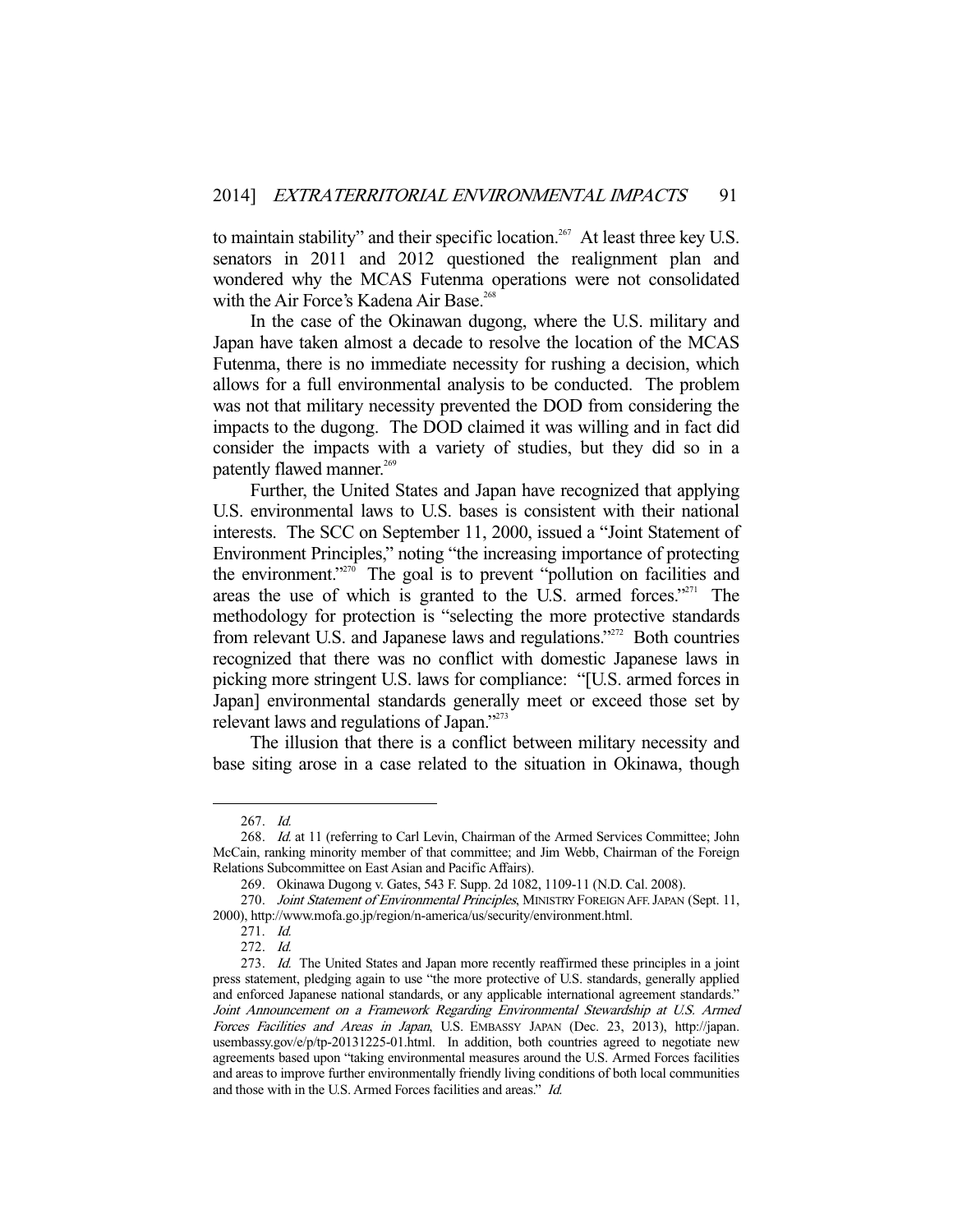significantly, it occurred in a U.S. territory, thereby avoiding the extraterritoriality issue. Part of the realignment of Okinawa's U.S. bases involves sending 9,000 Marines to Guam.<sup>274</sup> The Navy chose a site for a firing range that is sacred to the indigenous people of Guam and listed on the National Register of Historic Places. Local activists and the National Trust for Historic Preservation sued under NEPA, the NHPA, and the Coastal Zone Management Act. They argued that there were alternative sites reasonably available, among other arguments.<sup>275</sup>

 Negotiations during the Guam case were soon met by claims of military necessity, with at least one military official looking at the plaintiffs' activists and lawyers and reportedly saying, "[I]f we don't put it there, your children will die."276 Yet, the Navy eventually agreed to do a supplemental EIS and evaluate additional alternatives. After a two-year evaluation, the Navy found an available alternative site at an existing Air Force base that will not affect sacred land.<sup>277</sup>

 The fact that Guam is a territory and Okinawa is a former de facto colony should not be a significant determinant in balancing environmental values with military necessity. Congress's essential message in both NEPA and the ESA is that protecting environmental values nationally and internationally is consistent with the national interest. That insight is what led the CEQ to issue its memorandum supporting NEPA extraterritoriality:

We believe that by taking account of likely impacts abroad before deciding on a proposal for action, federal agencies can obtain the same benefits of NEPA review that accompany the development of projects or actions with domestic impacts. Moreover, we believe such analyses can be accomplished without imposing U.S. environmental standards on other countries, and without interfering with the execution of foreign policy. To the contrary, such analysis and disclosure can provide useful information to cooperating governments. Finally, if agencies undertake these analyses in cooperation with involved foreign governments, U.S. agencies can promote

 <sup>274.</sup> Order Denying Defendants' Motion for Voluntary Remand and Stay at 2, Guam Pres. Trust v. Gregory, No. 10-00677, 41 Envtl. L. Rep. 20,221 (D. Haw. 2011).

 <sup>275.</sup> Id. at 4.

 <sup>276.</sup> Conversation with Nicholas Yost, Plaintiffs' Lawyer (Feb. 25, 2014). Nicholas Yost is the former CEQ general counsel and the recipient of the American Bar Association's 2010 Award for Distinguished Achievement in Environmental Law and Policy. Nicholas C. Yost, DENTONS, http://www.dentons.com/en/nicholas-yost (last visited Sept. 6, 2014).

<sup>277.</sup> Matthew M. Burke, New Navy Report Could Clear Way for Marines' Move from Okinawa to Guam, STARS & STRIPES (Apr. 18, 2014), http://www.stripes.com/news/new-navyreport-could-clear-way-for-marines-move-from-okinawa-to-guam-1.278611.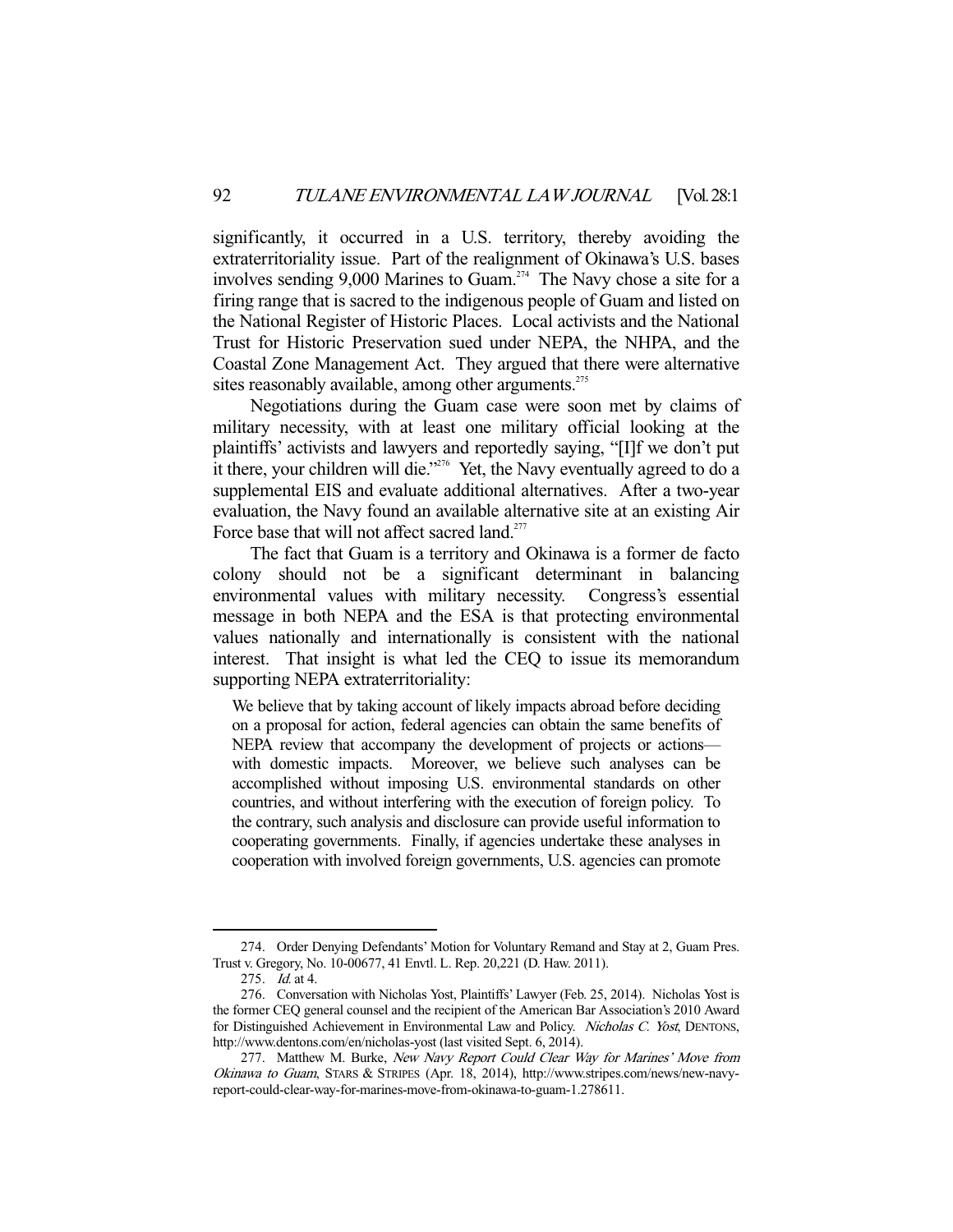international approaches to environmental protection as recommended in the Stockholm Declaration and elsewhere.<sup>27</sup>

 The same could be said in regard to the principles of environmental justice. If Okinawa was a legal U.S. territory, there would be no question that Okinawans are a minority population that have not been given "fair treatment" because they "bear a disproportionate share of the negative environmental consequences" resulting from the U.S. base siting decisions.<sup>279</sup>

 Respecting the Okinawan population and its cultural and environmental heritage is not antithetical to military interests or foreign policy. There is no need for an immediate relocation, as discussed above, implicating the injunction issues addressed in Winters and Romero-Barcelo. The United States has agreed with Japan to "delink" the base relocation from its other plans for withdrawing troops from Okinawa.<sup>280</sup> It will be years before the expansion can be built, and there are no immediate training exercises.<sup>281</sup> There is no valid military or foreign policy reason to avoid applying U.S. environmental laws to the Okinawa base relocation.

#### VII. CONCLUSION

-

 The conflict over the MCAS Futenma relocation is an opportunity for the U.S. military to address long-standing environmental justice issues in Okinawa. Applying U.S. environmental laws to the DOD's decisions regarding base locations in Okinawa enhances rather than undermines foreign policy and military interests. The commitment to environmental justice is particularly apt given Okinawa's cultural and social history, its occupation and postoccupation status after reversion, and its continued disproportionate burden from the U.S. military's bases and operations.

 The core value in environmental justice, mutual respect between decision-makers and the community affected, can lead to a better solution. It can also be an example of how preserving one endangered

 <sup>278.</sup> Russell W. Peterson, Memorandum to Heads of Agencies on Applying the EIS Requirement to Environmental Impacts Abroad (Sept. 24, 1976), 42 Fed. Reg. 61,068 (Dec. 1, 1977).

 <sup>279.</sup> Environmental Justice, supra note 211.

<sup>280.</sup> Sec'y of Def. et al., Joint Statement of the Security Consultative Committee, MINISTRY FOREIGN AFF. JAPAN (Apr. 27, 2012), http://www.mofa.go.jp/region/n-america/us/ security/scc/pdfs/joint\_120427\_en.pdf ("[T]he Ministers decided to delink both the relocation of the III Marine Expeditionary Force (MEF) personnel from Okinawa to Guam and resulting land returns south of Kadena Air Base from progress on the Futenma Replacement Facility.").

<sup>281.</sup> Slavin, Sumida & Harper, *supra* note 114.